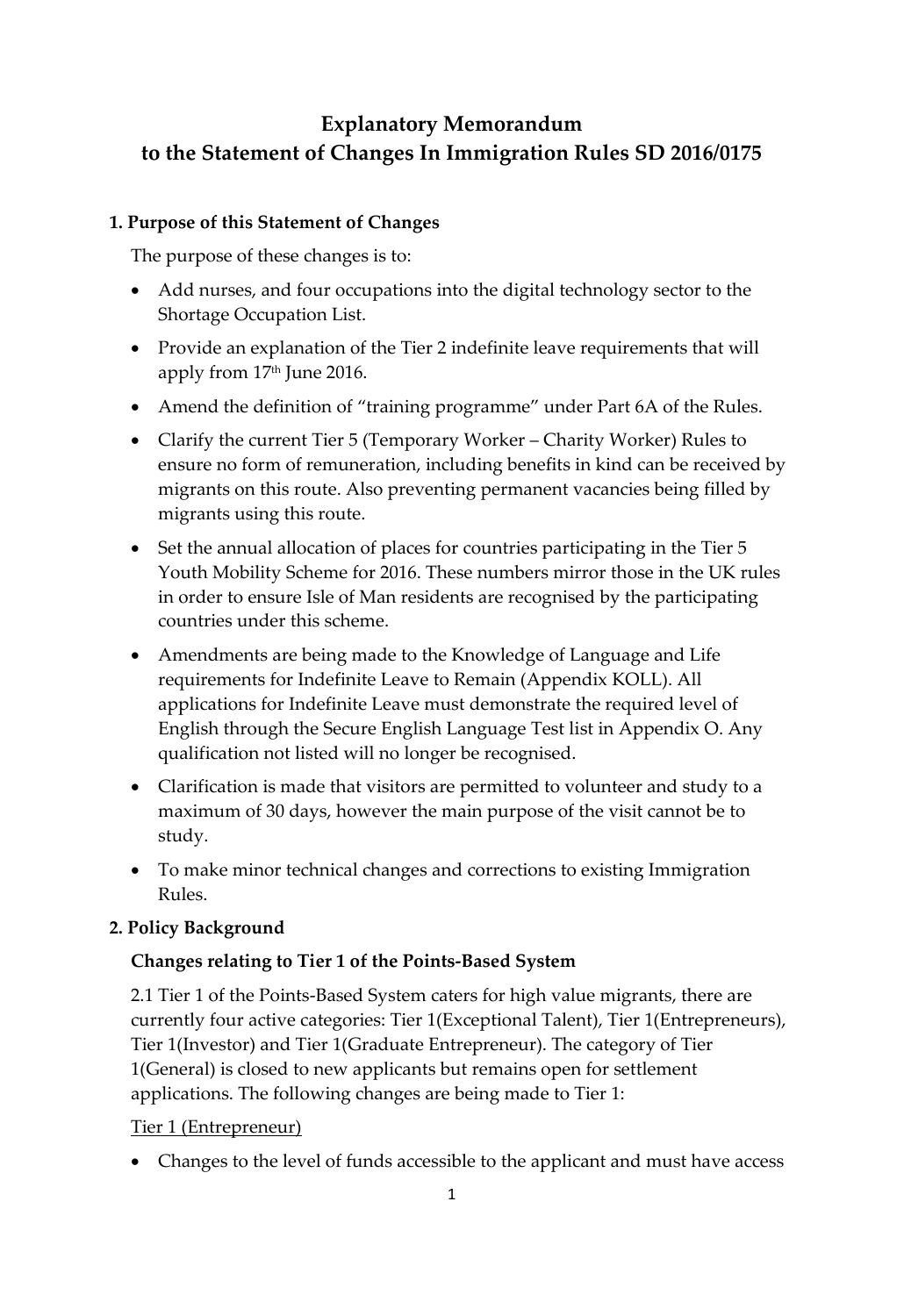to not less than either;

- a. £200,000, or
- b. £50,000 from one or more Isle of Man Government Department for the purposes of establishing or expanding business in the Isle of Man. From Venture Capitalist Firms of Seed Funding Competition.
- Minor technical changes to evidential requirements for entrepreneurs:
	- o Amendments to the genuine entrepreneur test for initial applications. An assessment may be made of any previous investments made by an applicant into a UK or Isle of Man Business in order to be satisfied that the investment adventure is genuine.
	- o Changes to the acceptable evidence of funding and investment.
	- o Clarifying the evidence of continuous trading required.
	- o Clarifying the required evidence to demonstrate at extension stage that the migrant has created jobs

### Tier 1 (Graduate Entrepreneur)

 The required endorsement letter from an endorsing body is now required to include a confirmation that the applicant has a genuine and credible business idea, and that they will spend the majority of their time developing business ventures.

### Tier 1 Investor

- Minor technical changes are being made to the drafting of the Immigration Rules, to clarify that:
	- o Where property is used as evidence for a balance of funds, it may only be jointly owned with the spouse or partner of the applicant; and
	- o Investment by way of share or loan capital in investment syndicate companies are not acceptable.

### Changes across Tier 1

The Association of Accounting Technicians (ATT) is being added to the list of UK accounting bodies whose evidence is accepted in various Tier 1 Categories.

### **Changes relating to Tier 2 of the Points-Based System**

2.2. There are four overall categories of the Points-Based System that cater for skilled migrants with an offer of a job from a licenced employer. The four categories are: Intra-Company Transfer (ICT), General, Minister of Religion and Sportsperson. The following changes are made to Tier 2:

• There are four additions to the Shortage Occupation List (SOL) in the digital technology sector. These additions are specifically catering for jobs based in small and medium sized qualifying companies (between 20-250 employees),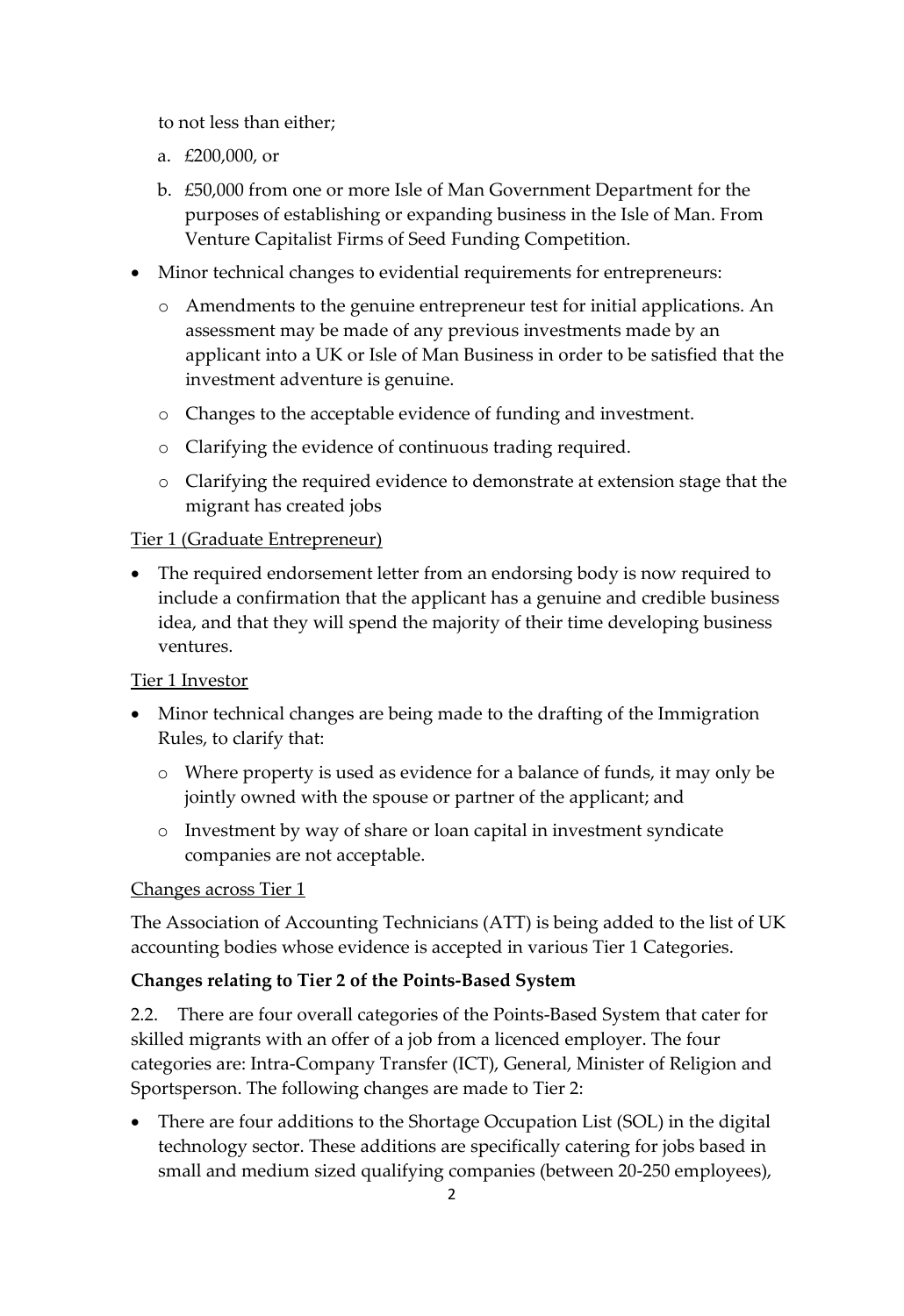that require five of having led a team and who has five or more years' experience.

 Also added to the SOL are Nurses. This inclusion is in line with the UK and is made in view of potential risks associated with high vacancy rates over the high pressure winter period. However this inclusion is made ahead of a Migration Advisory Committee Review, if the Committee conclude there is insufficient evidence to justify the continuation of Nurses on the SOL they will be removed from the SOL in a future statement.

The inclusion of Nurses on this list means that they will not be subject to the resident Labour Market Test and will be exempt from the earnings threshold when they apply for settlement. Nurses who are sponsored in Tier 2 will continue to be exempt from this threshold, even if nurses are removed from the SOL in future.

 The UK Government announced in 2012 salary requirements that would apply to Tier 2 Indefinite Leave to Remain Applications from 6 April 2012, this includes a threshold salary of £35,000 (this will rise each year in line with wage inflation). These thresholds were included in Appendix I of the Immigration Rules by Statement of Changes SD0625/12 laid before Tynwald 16<sup>th</sup> October 2012. These requirements are now due to take effect as planned, and are being move from Appendix I to Part 6A of the Immigration Rules.

Further explanation of how the requirements will operate has also been provided, this includes information relating to the jobs that have been included on the Shortage Occupation List since 6<sup>th</sup> April 2011 as detailed in Table 3 of Appendix K. Migrants who entered from this date and have been sponsored in any of these jobs will be exempt from the new salary threshold.

- A change is being made to allow the grant of entry clearance to be post-dated in line with the applicant's date of travel. This must be no later than 14 days after the stated start date as provided by the relevant Tier 2 Sponsor. This allows flexibility for the applicant.
- Further changes are made to the requirements relating to previous experience for posts on Shortage Occupation applications, ensuring all requirements are consolidated to one place.
- To reflect changes to registration programmes overseen by the Nursing and Midwifery Council, minor amendment shave been made and to further clarify the existing salary requirements.
- Where an applicant for Tier 2 is exempt from the need to show maintenance funds by virtue of applying to extend their leave in the same category, the dependents are also now exempt, including where the dependents apply at a later date.
- To the Tier 2 (Intra-Company Transfer) minor technical changes are being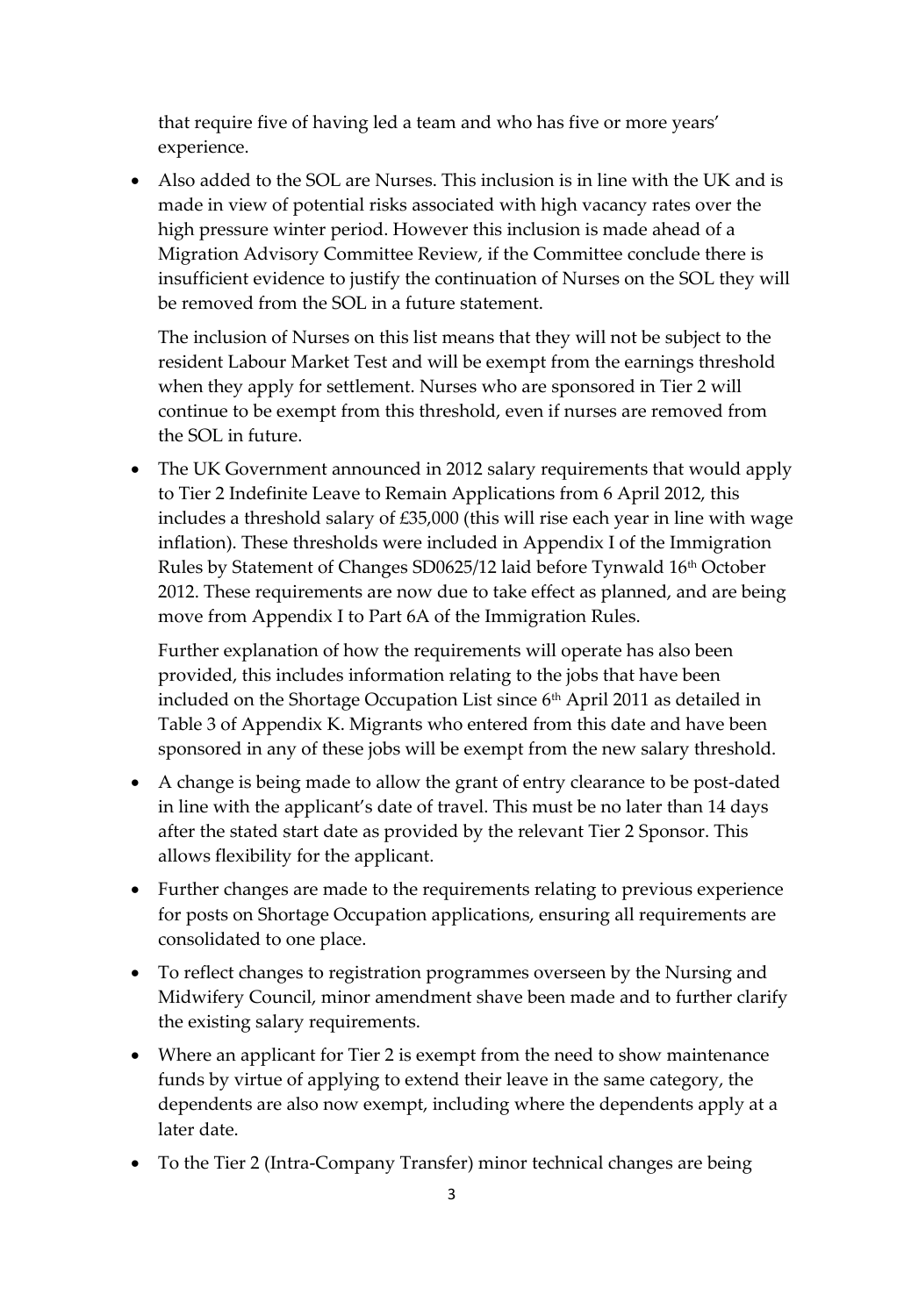made to clarify the 12 months' previous technical experience. This experience may be obtained with businesses established which have links to the Sponsor by common ownership and is not required to be the Sponsor itself.

 Migrants under the Tier 2 and Tier 5 categories may not have absences from work without pay for 30 days or more during the calendar year.

# **Other changes relating to work routes**

2.3 Businesses with no presence in the Isle of Man may send employees to the Isle of Man as under the Representative of an Overseas Business category to establish an Isle of Man branch or subsidiary. Currently much of the evidential requirements are set out in UK guidance, therefore administrative changes are being made to the Immigration Rules to incorporate these existing requirements.

# **Changes to Tiers 2 and 5 of the Points-Based System relating to Sportspersons and coaches**

2.4 To provide a clearer distinction between the two for the customer, changes are being made to the definitions of "Professional Sportsperson" and "Amateur".

2.5 Relevant children of Points Based System Migrants under the age of 18 when they apply are now prohibited from being employed as a professional sportsperson. This includes employment as a sports coach.

2.6. Endorsements for Tier 2 (Sportsperson) and Tier 5(Temporary Worker – Creative and Sporting) applications may now be issued by the National Ice Skating Association of Great Britain and Northern Ireland.

2.7. Changes in this Statement enable applications for entry clearance to be refused when a valid Governing Body endorsement letter is not provided as part of an application for Tier 2 (Sportsperson) and Tier 5(Temporary Worker – Creative and Sporting) categories.

2.8. Persons applying for entry clearance or leave to remain under Tier 2 (Sportsperson) and Tier 5 (Temporary Worker – Creative and Sporting) are now permitted to compete in British University and College Sport (BUCS) competitions.

# **Changes to Tier 5 (Youth Mobility Scheme), Temporary Worker –Government Authorised Exchange) and Temporary Worker – Charity Worker)**

2.9. The Tier 5 Temporary Workers consists of five sub-categories: Creative and Sporting, Charity Workers, Religious Workers, Government Authorised Exchange and International Agreement. For each subcategory an applicant must have a licenced Tier 5 Sponsor.

2.10 Minor technical amendments have been made to the Government Authorised Exchange and Youth Mobility Scheme.

2.11 The Isle of Man Immigration Rules has not previously had provision for the International Agreement subcategory of Tier 5. This Statement of Changes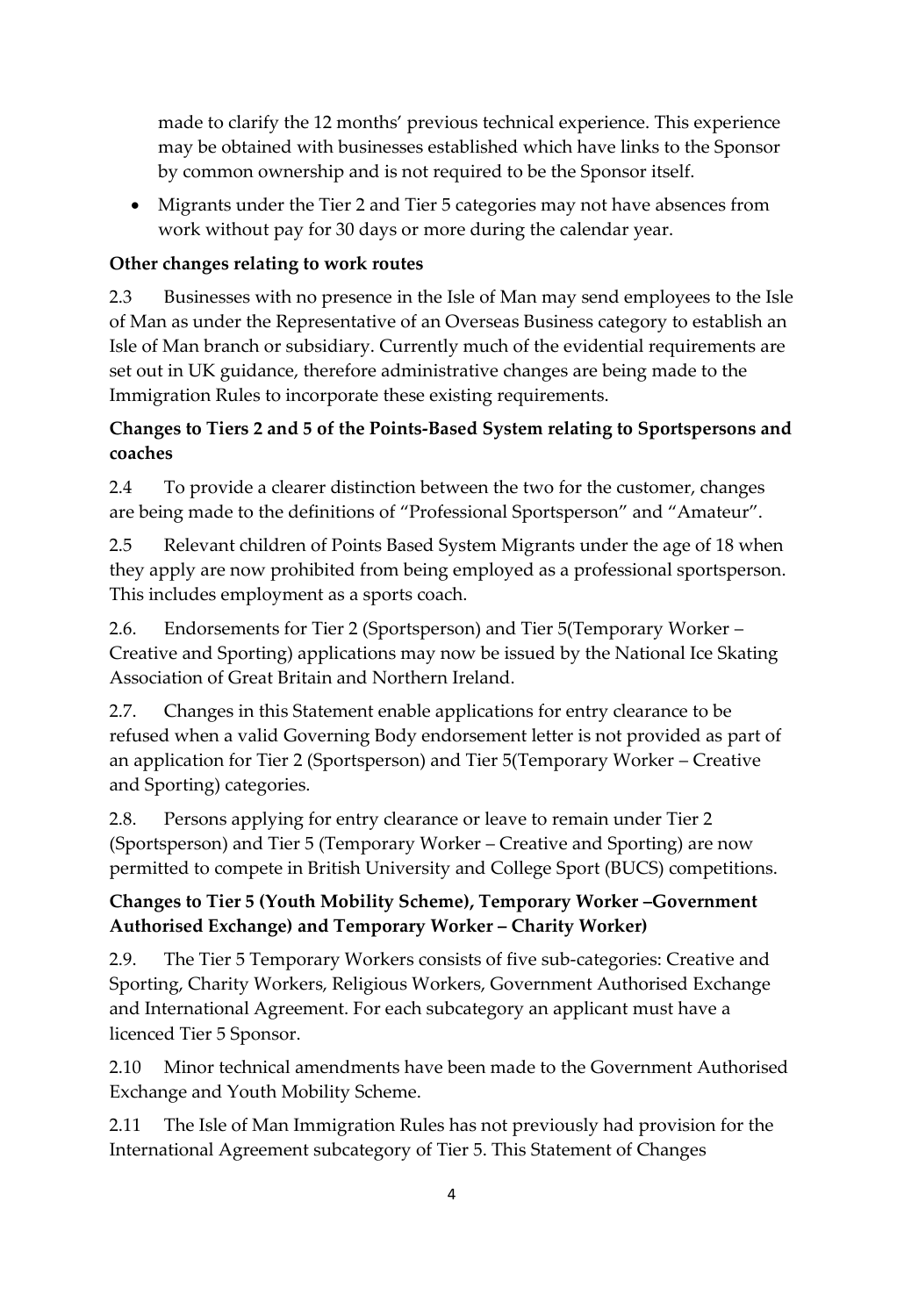introduces this route. It enables individuals from outside of the European Economic Area and Switzerland to do work that is covered by international Law whilst in the Isle of Man. An individual may be employed by an overseas government or international organisation and contracted to carry out work in the Isle of Man, as set out in the General Agreement on Trade in Service or similar trade agreement.

2.12. The International Agreement subcategory of Tier 5 also available for independent professionals who are self-employed with no commercial presence inside the EU and is contracted to supply services in the Isle of Man as set out in the EU – CARIFORUM economic partnership agreement or similar trade agreement.

# **Changes to Knowledge of Language and Life**

2.13. Applicants for indefinite leave to remain, unless exempt, are required to demonstrate their knowledge of language and life in the Isle of Man as defined by Appendix KOLL. Applicants are required to demonstrate an equivalent to level B1 on the Common European Framework of References for Languages. Applicants are now required to demonstrate this with an English language qualification issued by the Secure English Language Test list in Appendix O. The option to use an alternative qualification regulated by a UK statutory body has been removed.

2.14. Changes made to Appendix KOLL ensure that the same security features also apply to English Language qualifications required for applications of limited leave to remain.

2.15. The UK has introduced an online verification process as part of additional security measures for Secure English Language Tests. Applicants are provided with a unique reference number when taking the tech and must include this reference as part of their application. An Immigration Officer will use this code to securely verify the test results. A test certificate is no longer required to support the application.

### **Changes to Visitors**

2.16. These changes provide clarity on the position of visitors studying and volunteering. Visitors are permitted to study for a maximum of 30 days and a maximum of 30 days volunteering provided the main purpose of their visit to the Isle of Man is another permitted activity, such as business meetings.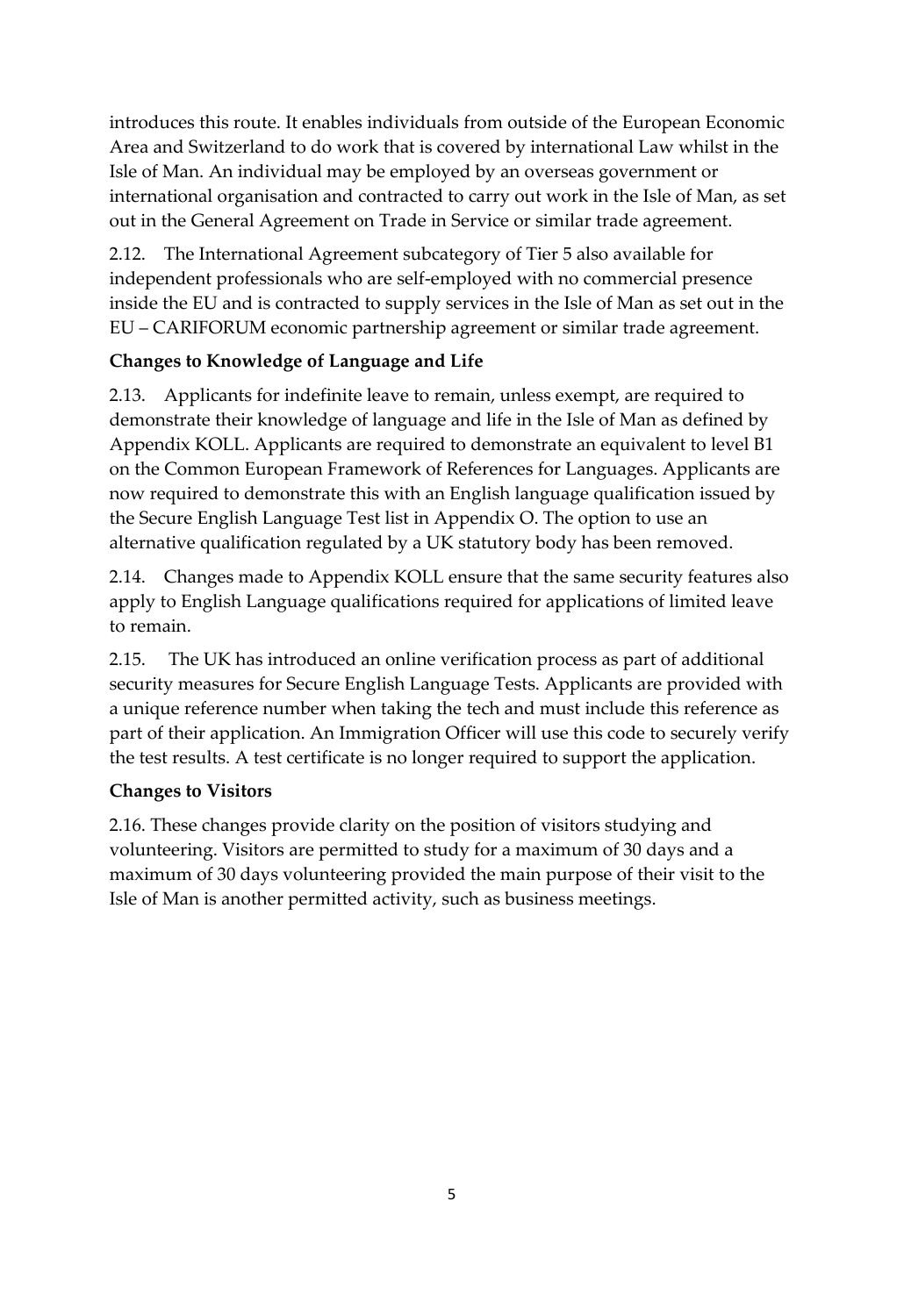Statutory Document 2016/0175



# **STATEMENT OF CHANGES IN IMMIGRATION RULES**

Laid before Tynwald on  $19<sup>th</sup>$  July 2016 under section 3(2) of the Immigration Act 1971 (an Act of Parliament as extended to the Isle of Man by the Immigration (Isle of Man) Order 2008 (SI 2008 no. 680))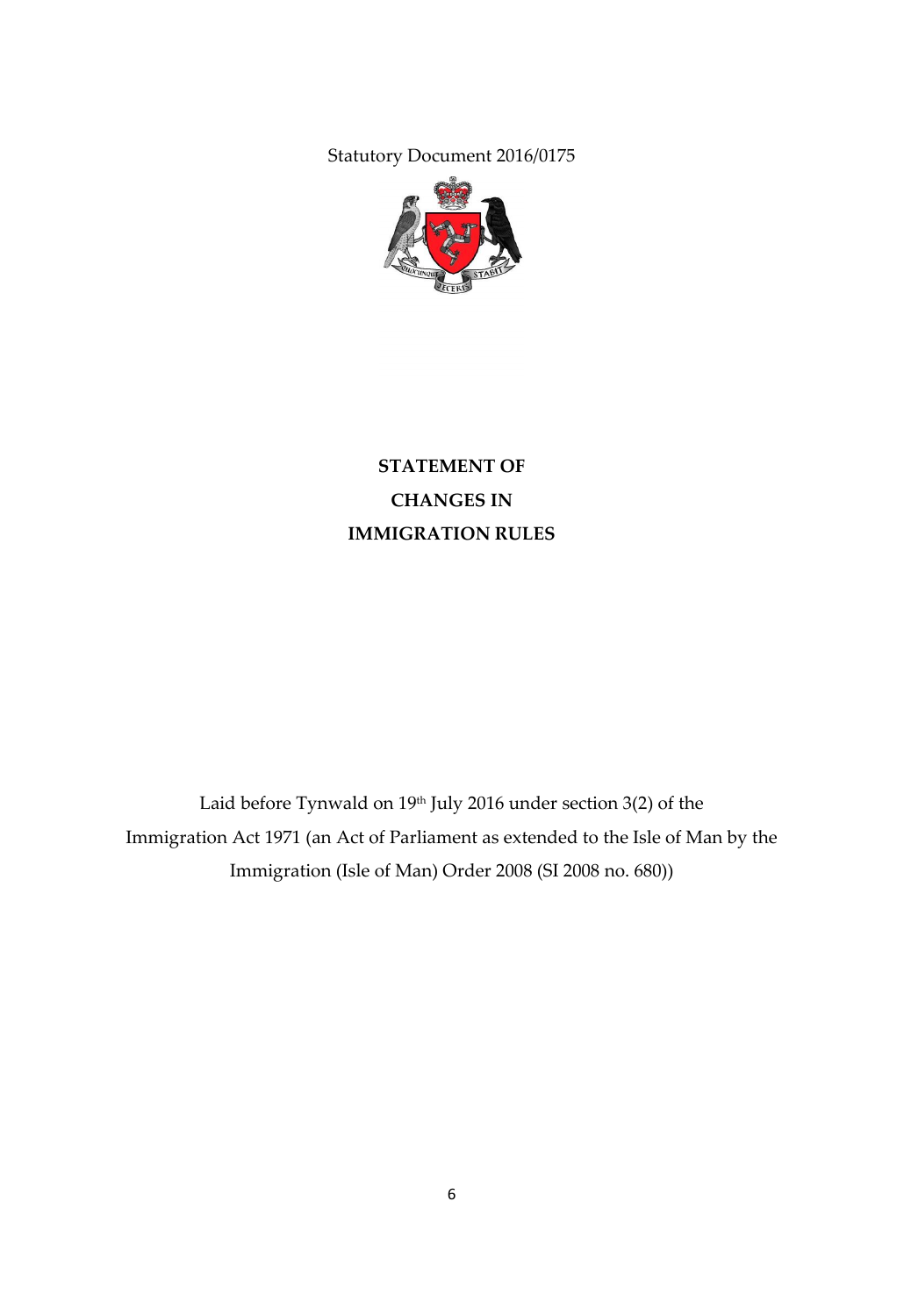The Council of Ministers has made the following changes to the Immigration Rules laid down by it as to the practice to be followed in the administration of the Immigration Act 1971<sup>1</sup> (of Parliament) as it has effect in the Isle of Man**<sup>2</sup>** for regulating entry into and the stay of persons in the Isle of Man and contained in the Statement laid before Tynwald on  $17^{\rm th}$  May 2005 $^{\rm 3}$ .

The changes in this Statement shall take effect on 17<sup>th</sup> June 2016. However, if an applicant has made an application for entry clearance or leave before 17<sup>th</sup> June 2016 and the application has not been decided before that date, it will be decided in accordance with the rules in force on 16<sup>th</sup> June 2016.

### **Changes to the Introduction**

Intro 1. In paragraph 6, after the definition of a "settled worker", insert:

"In Appendix A of these Rules, "voluntary fieldwork" means activities which would not normally be offered at a waged or salaried rate and which contribute directly to the achievement or advancement of the sponsor's charitable purpose. It does not include work ancillary to the sponsor's charitable purpose including, for example, routine back office administrative roles, retail or other sales roles, fund-raising roles and roles involved in the maintenance of the sponsor's offices and other assets."

Intro 2.In paragraph 6 after the definition of "Research Programme" insert:

"Under Part 6A of these Rules "Training Programme" means a training programme under a Government Authorised Exchange Scheme where the migrant either receives formal, practical training in the fields of science and / or medicine or by emergency services, or meets the requirements of paragraph  $245ZQ(b)(vi)(1)$  to  $(3)(a)$ ."

Intro 3. In paragraph 6, delete the definition of "Amateur" and substitute:

"An "**Amateur**" is a person who engages in a sport or creative activity solely for personal enjoyment and who is not seeking to derive a living from the activity. This also includes a person playing or coaching in a charity game."

Intro 4. In paragraph 6, after the definition of an "Amateur", insert:

A **"Professional Sportsperson"**, is someone, whether paid or unpaid, who:

 $\overline{\phantom{a}}$ 

<sup>&</sup>lt;sup>1</sup> 1971 c. 77

<sup>&</sup>lt;sup>2</sup> See the Immigration (Isle of Man) Order 2008 (S.I. 2008 No 680)

<sup>3</sup> S.D. 62/05 amended by S.D.692/05, S.D. 442/06, S.D. 547/06, S.D. 781/06, S.D. 871/06, S.D. 124/07, S.D. 303/07, S.D. 534/07, S.D. 02/08, S.D. 500/08, GC 32/09, GC 35/09, GC 14/10, GC 26/10, GC 02/11, SD 518/11, SD 40/12, SD 0288/12, SD 0625/12, SD 0657/12, SD250/13, SD 302/13, SD 345/13 ,SD 2014/0004, SD 2014/0082, SD 2014/241, 2014/314 , 2014/324 and 2015/0265.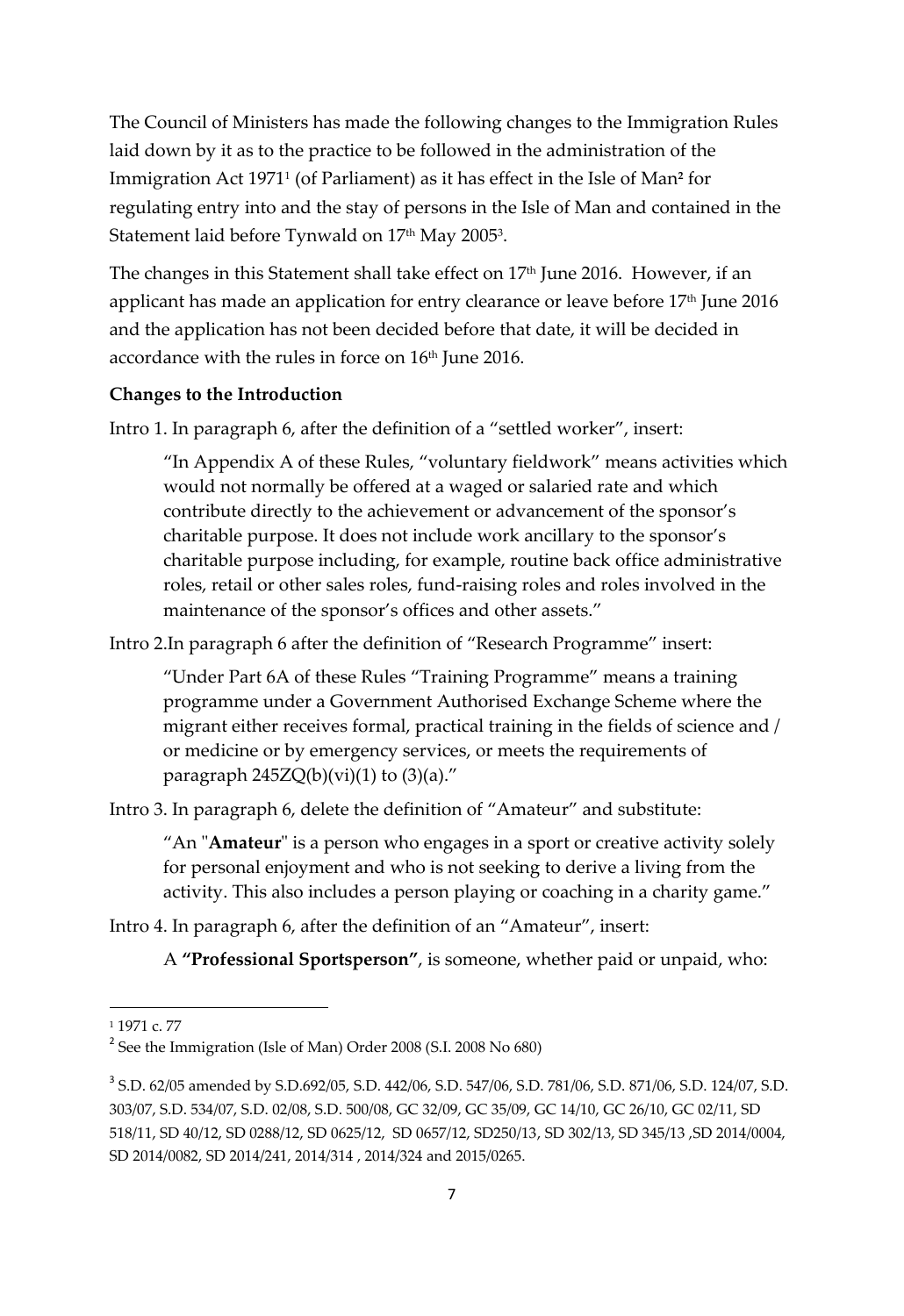- is providing services as a sportsperson, playing or coaching in any capacity, at a professional or semi-professional level of sport; or
- being a person who currently derives, who has in the past derived or seeks in the future to derive, a living from playing or coaching, is providing services as a sportsperson or coach at any level of sport, unless they are doing so as an "Amateur".

### Intro 5. In paragraph 6 in the definition of "**"present and settled"** or **"present and settled in the UK"**" for:

"For the purposes of an application as a fiancé(e) or proposed civil partner under paragraphs 289AA to 295 or Appendix FM, an EEA national who holds a document certifying permanent residence issued under the 2009 EEA Regulations is to be regarded as present and settled in the Isle of Man." substitute:

"For the purposes of an application under Appendix FM, or as a fiance  $(e)$ , proposed civil partner, spouse, civil partner, unmarried partner, same sex partner, child, parent or adult dependent relative under Part 8, an EEA national with an EEA right to reside in the Isle of Man permanently must hold a valid residence permit issued under the Immigration (European Economic Area) Regulations 2009 which has been endorsed under the Immigration Rules to show permission to remain in the Isle of Man indefinitely, or a valid document certifying permanent residence issued under the Immigration (European Economic Area) Regulations 2009, in order to be regarded as present and settled in the Isle of Man

For the purposes of an application under Appendix FM, or as a fiancé(e), proposed civil partner, spouse, civil partner, unmarried partner, same sex partner, child, parent or adult dependent relative under Part 8, a non-EEA national with an EEA right to reside in the Isle of Man permanently must hold a valid residence document issued under the Immigration (European Economic Area) Regulations 2009 which has been endorsed under the Immigration Rules to show permission to remain in the Isle of Man indefinitely, or a valid permanent residence card issued under the Immigration (European Economic Area) Regulations 2009, in order to be regarded as present and settled in the Isle of Man.".

### **Changes to Part 1**

1.1 In paragraph 15 after "certain persons subject to the" delete:

"Immigration (Control of Entry through the Republic of Ireland) Order 1972 (as amended)" and substitute "Immigration (Control of Entry through Republic of Ireland) Order 2016"

1.2 After paragraph 15(v) insert:

"(vi) persons who have been prohibited from entering the United Kingdom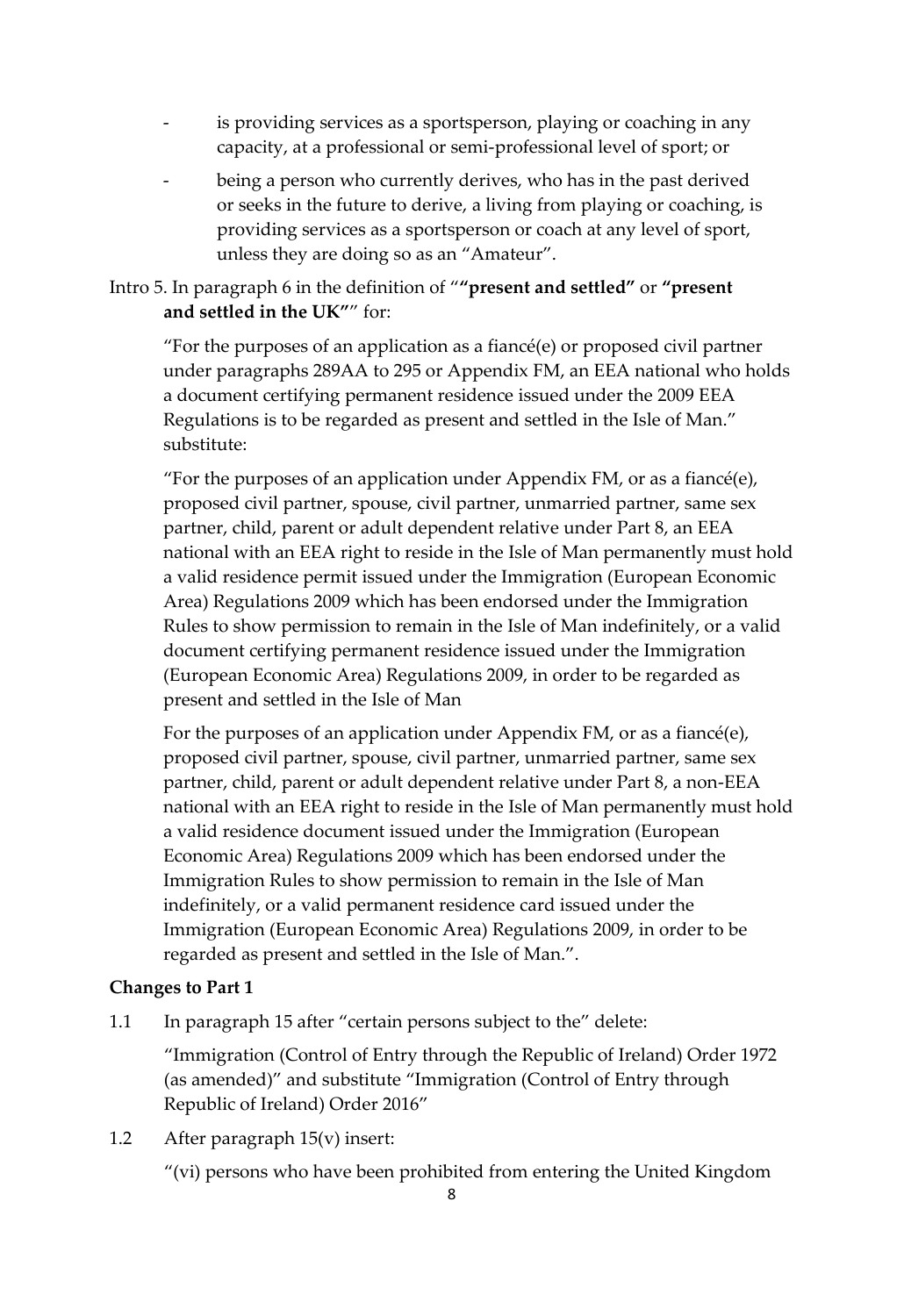by the Secretary of State under section (2)(2) of the European Communities Act 1972 (of Parliament)."

- 1.3 Delete paragraph 19A
- 1.4 Delete paragraph 32
- 1.5 Delete paragraph 33
- 1.6 Before paragraph 34 insert:

"A34. An application for leave to remain in the Isle of Man under these Rules must be made either by completing the relevant application process in accordance with paragraph A34 (iii) or by using the specified application form in accordance with paragraphs 34A to 34D.

(i) "The relevant application process" means the application process relevant for applications for leave to remain for the immigration category under which the applicant wishes to apply.

(ii) "Specified" in relation to the relevant application process means specified in the guidance accompanying that process.

(iii) When the application is made via the relevant application process:

(a) any specified fee in connection with the application must be paid in accordance with the method specified;

(b) if the application process requires the applicant to provide biometric information that information must be provided as specified;

(c) if the application process requires supporting documents to be submitted then any such documents specified as mandatory must be submitted in the specified manner within 15 working days of submission of the application;

(d) if the application process requires the applicant to make an appointment to attend the Isle of Man Immigration Office the applicant must, within 45 working days of submission of the application, make and attend that appointment; and comply with any specified requirements in relation to the provision of biometric information and documents specified as mandatory; and

(e) the requirements of paragraph 34BB must be met"

- 1.7 In paragraph 34A(i) before "the application or claim" insert " Subject to paragraph A34"
- 1.8 Delete paragraph 34A(viii)
- 1.9 Delete paragraph 34B and substitute:

"34B. Where an application form is specified, it must be sent by prepaid post to the Isle of Man Immigration Office at the address specified on the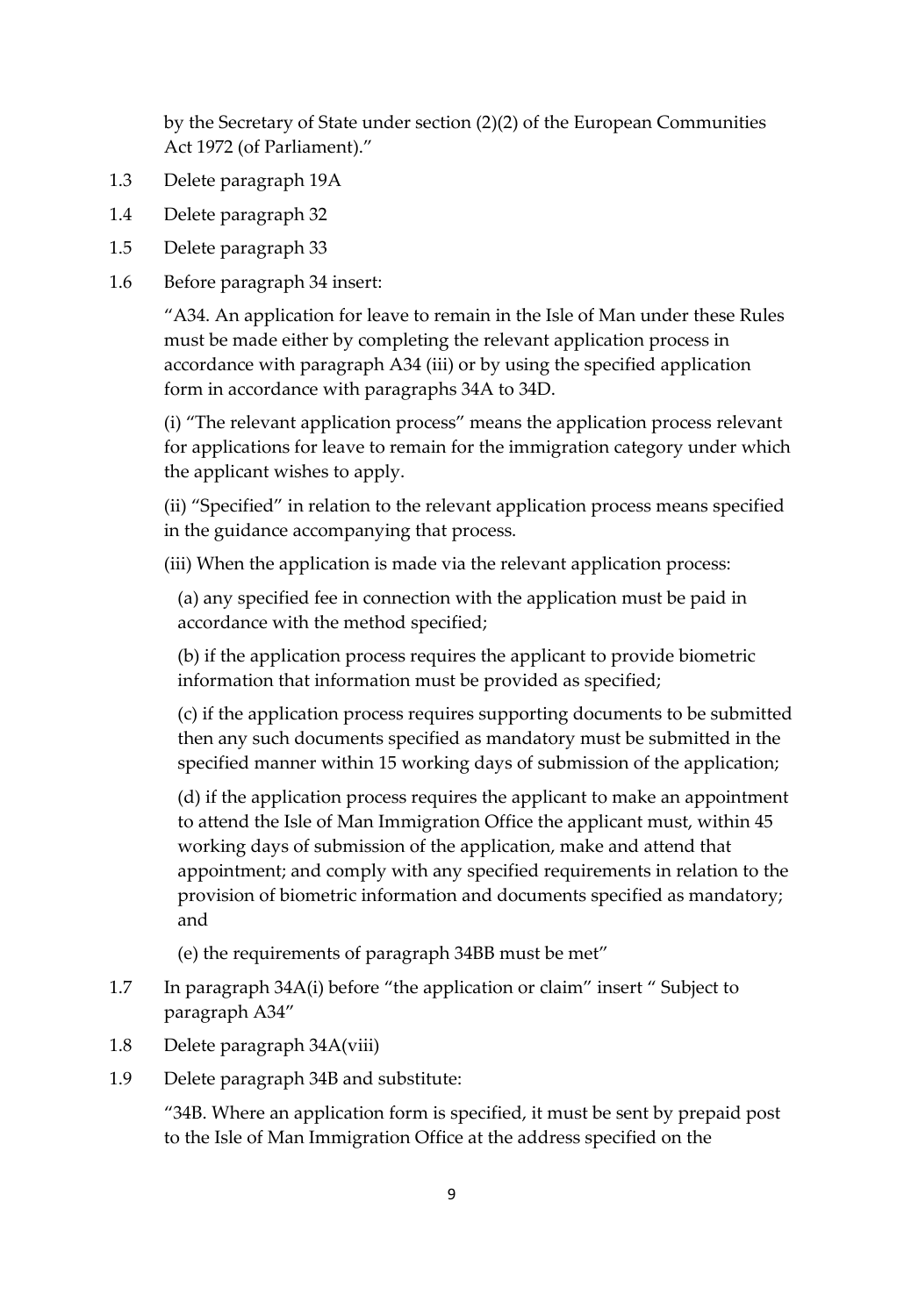application form for such purposes, or submitted in person at the Isle of Man Immigration Office.

(i) an application may be sent by prepaid post or in person to the Isle of Man Immigration Office at the address specified on the application form for such purposes if it is an application for:

(a) limited or indefinite leave to remain as a sole representative, retired person of independent means or as a Tier 1 Migrant or Tier 2 Migrant;

- (b) Not Used
- (c) Not Used
- (d) limited leave to remain as a Tier 5 (Temporary Worker) Migrant.
- (e) limited leave to remain as a Tier 4 (General) or Tier 4(Child) Migrant
- (ii) Not Used
- (iii) Not Used
- 1.10 Delete paragraph 34BB(1) and substitute:

"(1) Where an application for limited or indefinite leave to remain in the Isle of Man is made by completing the relevant application process, the supporting documents submitted in accordance with paragraph  $A34(iii)(c)$ must be accompanied by an original, valid passport, travel document or national identity card issued to the applicant and to any dependant included in the application, unless sub-paragraph (3) applies."

1.11 Delete paragraph 34C and substitute:

"34C Where an application or claim in connection with immigration for which an application form is specified does not comply with the requirements in paragraph 34A, or where an application for leave to remain in the Isle of Man is made by completing the relevant application process, and does not comply with the requirements of paragraph A34(iii), the following applies:"

- 1.12 In paragraph 34C(a) after " Subject to sub-paragraph (b), the application will be invalid" delete " if it does not comply with the relevant requirements of 34A, as applicable,"
- 1.13 After paragraph 34C(b) delete:

"Subject to sub-paragraph (b), the application will be invalid if it does not comply with the relevant requirements of 34A, as applicable, and will not be considered. Notice of invalidity will be given in writing and"

1.14 For paragraph 39C(b) to (d) substitute:

"(b) If the decision-maker has reasonable cause to doubt (on examination or interview or on any other basis) that any evidence submitted by or on behalf of an applicant for the purposes of satisfying the requirements of Appendix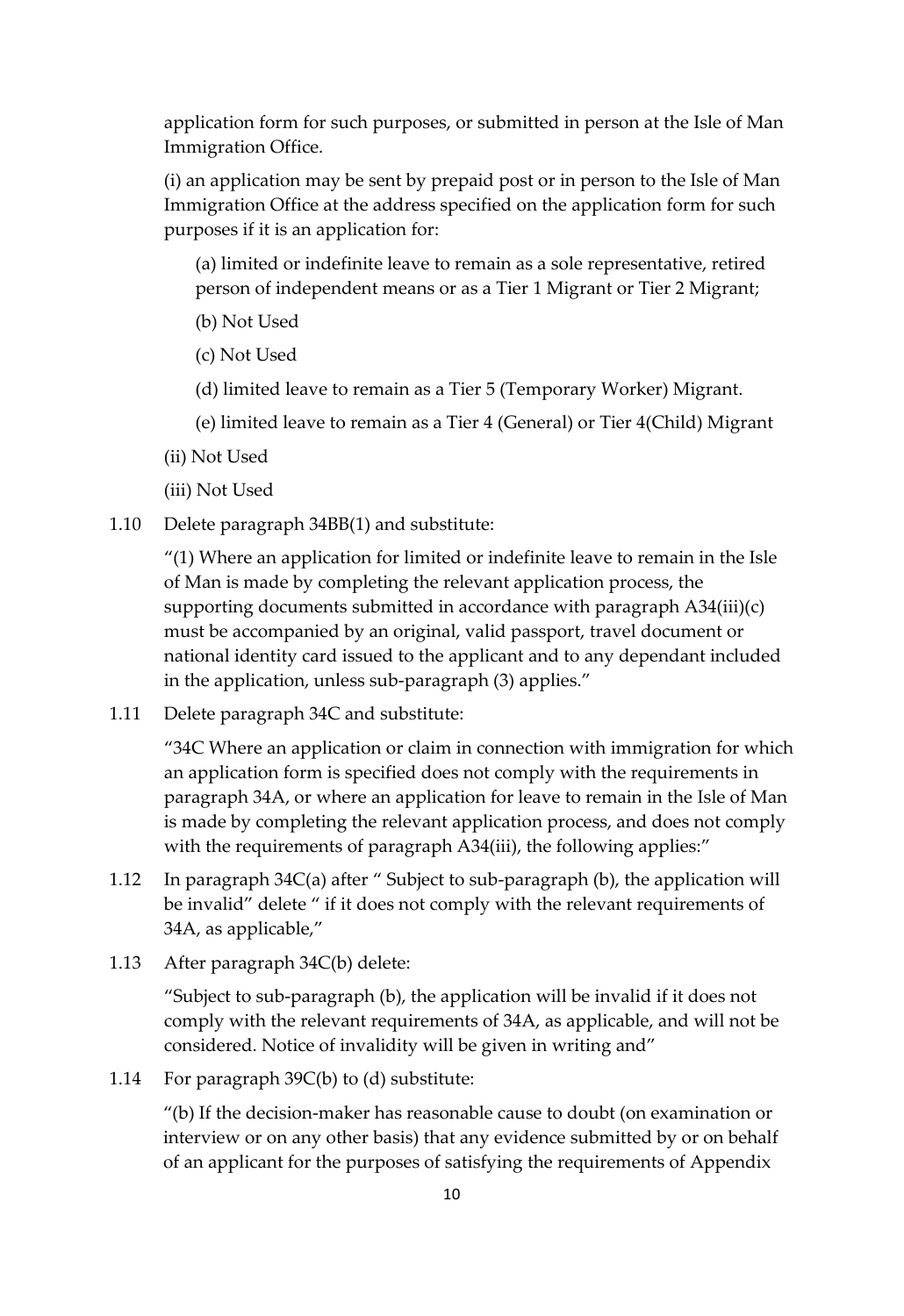KoLL of these Rules was genuinely obtained, that evidence may be discounted for the purposes of the application.

(c) Where sub-paragraph (b) applies, the decision-maker may give the applicant a further opportunity to demonstrate sufficient knowledge of the English language and about life in the United Kingdom and Islands in accordance with paragraph 3.2 or 3.3 of Appendix KoLL.

(d) A decision-maker may decide not to give the applicant a further opportunity under sub-paragraph (c) where the decision-maker does not anticipate that the supply of further evidence will lead to a grant of leave to enter or remain in the Isle of Man because the application may be refused for other reasons."

#### **Changes to Part 5**

5.1 Delete paragraph 144(iii) and substitute:

"(iii) where entry is sought under (ii)(a), the person:

(a) will be the sole representative of the employer present in the Isle of Man under the terms of this paragraph;

(b) intends to be employed full time as a representative of that overseas business;

(c) is not a majority shareholder in that overseas business;

(d) must supply from his employer:

(1) a full description of the company's activities, including details of the company's assets and accounts and the company share distribution for the previous year;

(2) a letter which confirms the overseas company will establish a wholly-owned subsidiary or register a branch in the Isle of Man in the same business activity as the parent company;

(3) a job description, salary details and contract of employment for the applicant;

(4) a letter confirming the applicant is fully familiar with the company's activities and has full powers to negotiate and take operational decisions without reference to the parent company; and

(5) a notarised statement which confirms the applicant will be their sole representative in the Isle of Man; the company has no other branch, subsidiary or representative in the Isle of Man; its operations will remain centred overseas; and the applicant will not engage in business of their own nor represent any other company's interest;"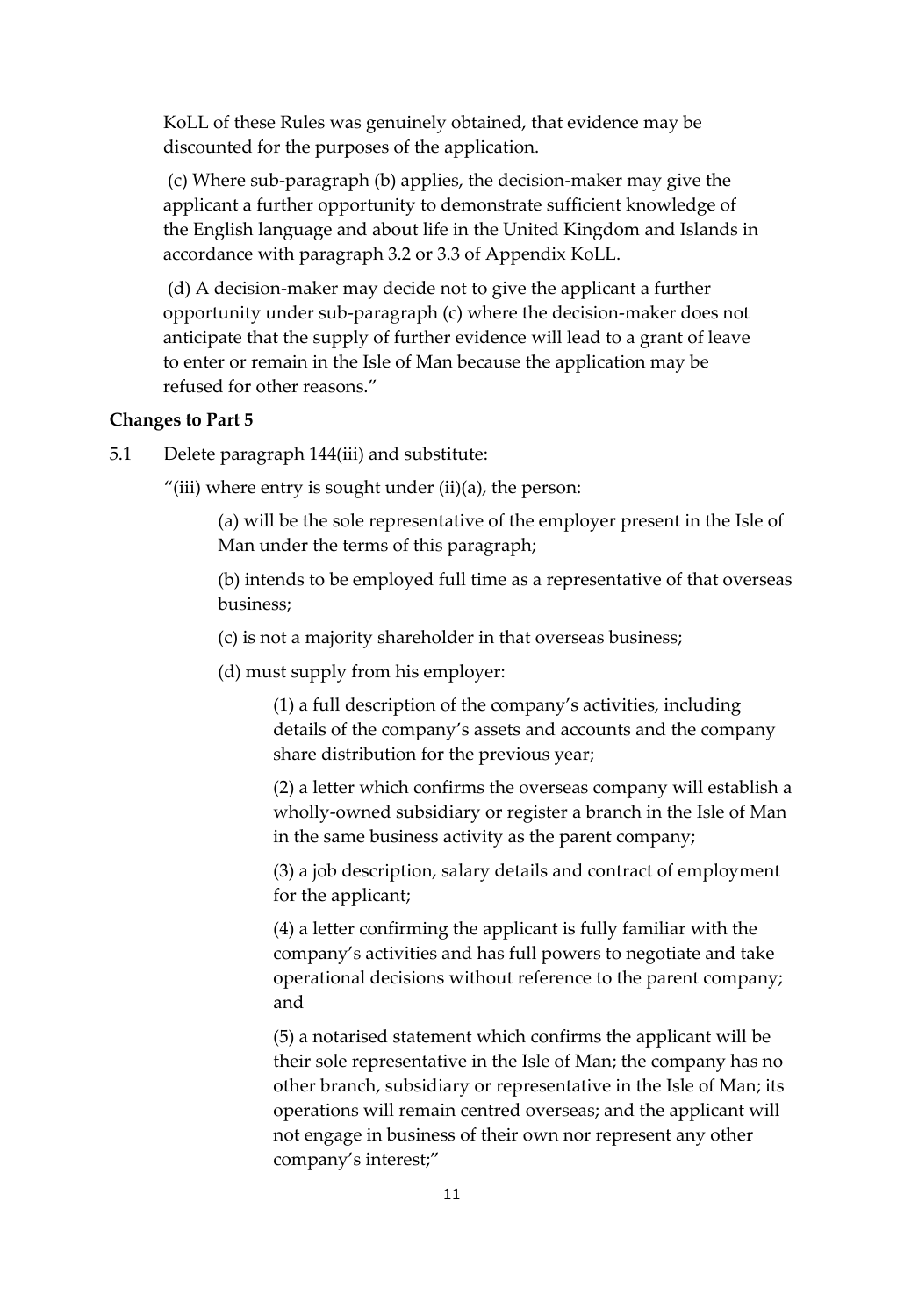- 5.2 In 144(vi)(b)(1), after "the standard described above", insert "in speaking and listening".
- 5.3 Delete paragraph 147(ii)-(iii) and substitute:
	- (ii) the person was admitted in accordance with paragraph  $144(ii)(a)$  and can show:
		- (a) that the overseas business still has its headquarters and principal place of business outside the Isle of Man; and
		- (b) that he is employed full time as a representative of that overseas business and has established and is in charge of its registered branch or wholly owned subsidiary;
		- (c) that he is still required for the employment in question, as certified by his employer;
		- (d) that he is in receipt of a salary from his employer, by providing evidence of the salary paid in the previous 12 months and the constitution of the remuneration package (for example, whether the salary was basic or commission and the number of hours worked);
		- (e) evidence he has generated business, principally with firms in the Isle of Man, on behalf of his employer since his last grant of leave. The evidence must be in the form of accounts, copies of invoices or letters from firms who the applicant has done business with, including the value of transactions; and
		- (f) a certificate of registration under Foreign Companies Registration Act 2014 issued by the Isle of Man Companies Registry certifying establishment (for a branch), and a certificate of incorporation (for a subsidiary) with either a copy of the share register or a letter from the company's accountants confirming that all shares are held by the parent company;
	- (iii) the person was admitted in accordance with paragraph 144(ii)(b) and can show that:
		- (a) he is still engaged in the employment for which the entry clearance was granted;
		- (b) he is still required for the employment in question, as certified by his employer; and
		- (c) he is in receipt of a salary from his employer, by providing evidence of the salary paid in the previous 12 months and the constitution of the remuneration package (for example, whether the salary was basic or commission and the number of hours worked);"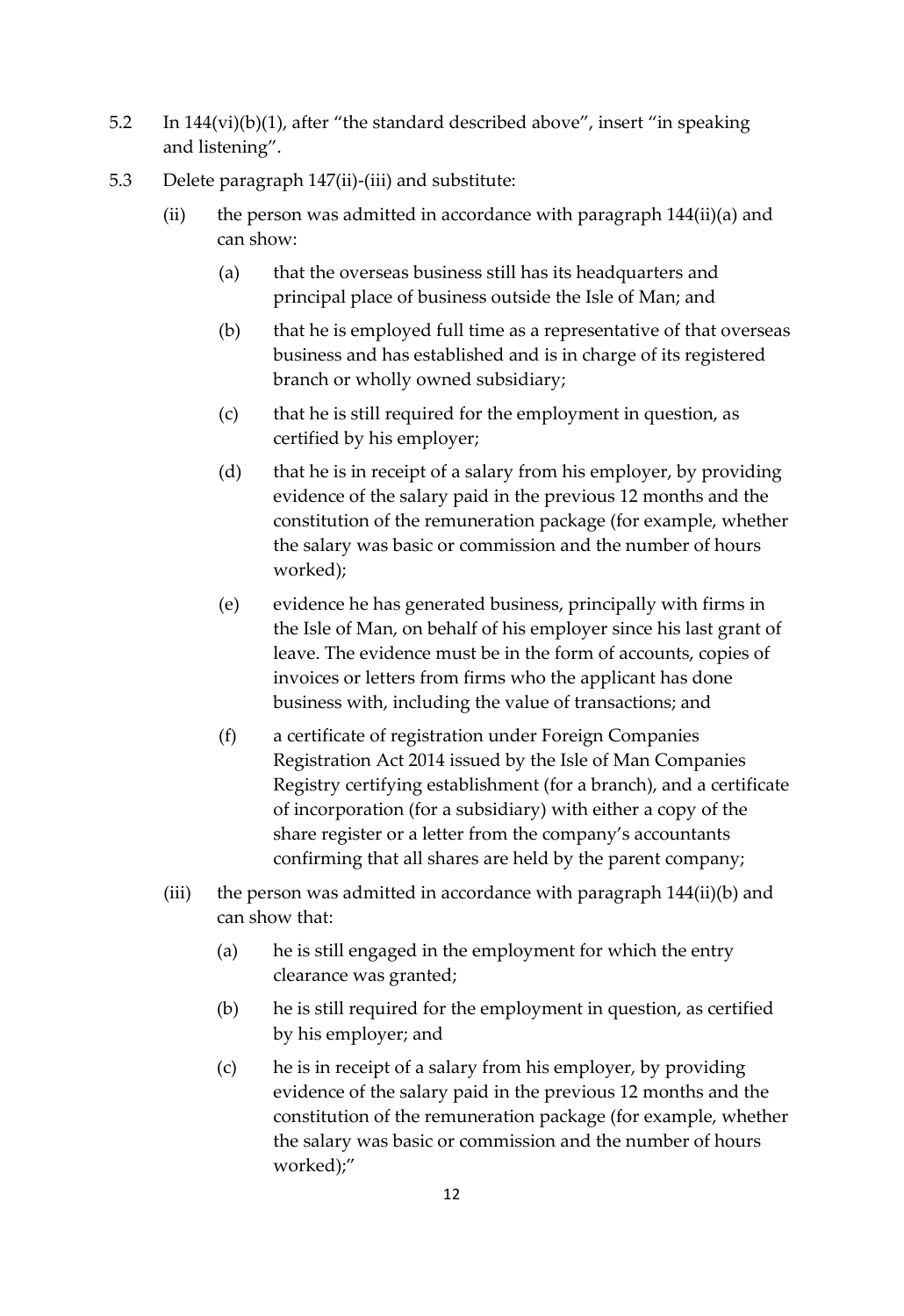#### **Changes to Part 6A**

- 6A.1 In Part 6A paragraph 245D(c)(ii)(3), delete "investing in other businesses, and" and replace with "investing in businesses, other than those which the applicant is running as self-employed or as a director, and".
- 6A.2 At the end of  $245DB(f)(iii)$  substitute "." with ";".
- 6A.3 After 245DB(f)(iii) insert:

"(iv) if the applicant is relying on one or more previous investments to score points, they have genuinely invested all or part of the investment funds required in Table 4 of Appendix A into one or more genuine businesses in the Isle of Man;

(v) that the applicant does not intend to take employment in the Isle of Man other than under the terms of paragraph 245DC."

- 6A.4 In paragraph 245DB(h)(v) after "in the Isle of Man" insert "or United Kingdom"
- 6A.5 Delete paragraph 245DD(h) and substitute:

"(h) Where the applicant is being assessed under Table 4 of Appendix A, the Lieutenant Governor must be satisfied that:

(i) the applicant genuinely:

(1) intends and is able to establish, take over or become a director of one or more businesses in the Isle of Man within the next six months, or

(2) has established, taken over or become a director of one or more businesses in the Isle of Man and continues to operate that business or businesses; and

(ii) the applicant genuinely intends to invest the money referred to in Table 4 of Appendix A in the business or businesses referred to in (i);

(iii) the money referred to in Table 4 of Appendix A is genuinely available to the applicant, and will remain available to him until such time as it is spent for the purposes of his business or businesses;

(iv) if the applicant is relying on one or more previous investments to score points, they have genuinely invested all or part of the investment funds required in Table 4 of Appendix A into one or more genuine businesses in the Isle of Man;

(v) that the applicant does not intend to take employment in the Isle of Man other than under the terms of paragraph 245DE."

- 6A.6 In paragraph 245GC, delete sub-paragraphs (a) to (c) and substitute:
	- "(a) Entry clearance will be granted with effect from: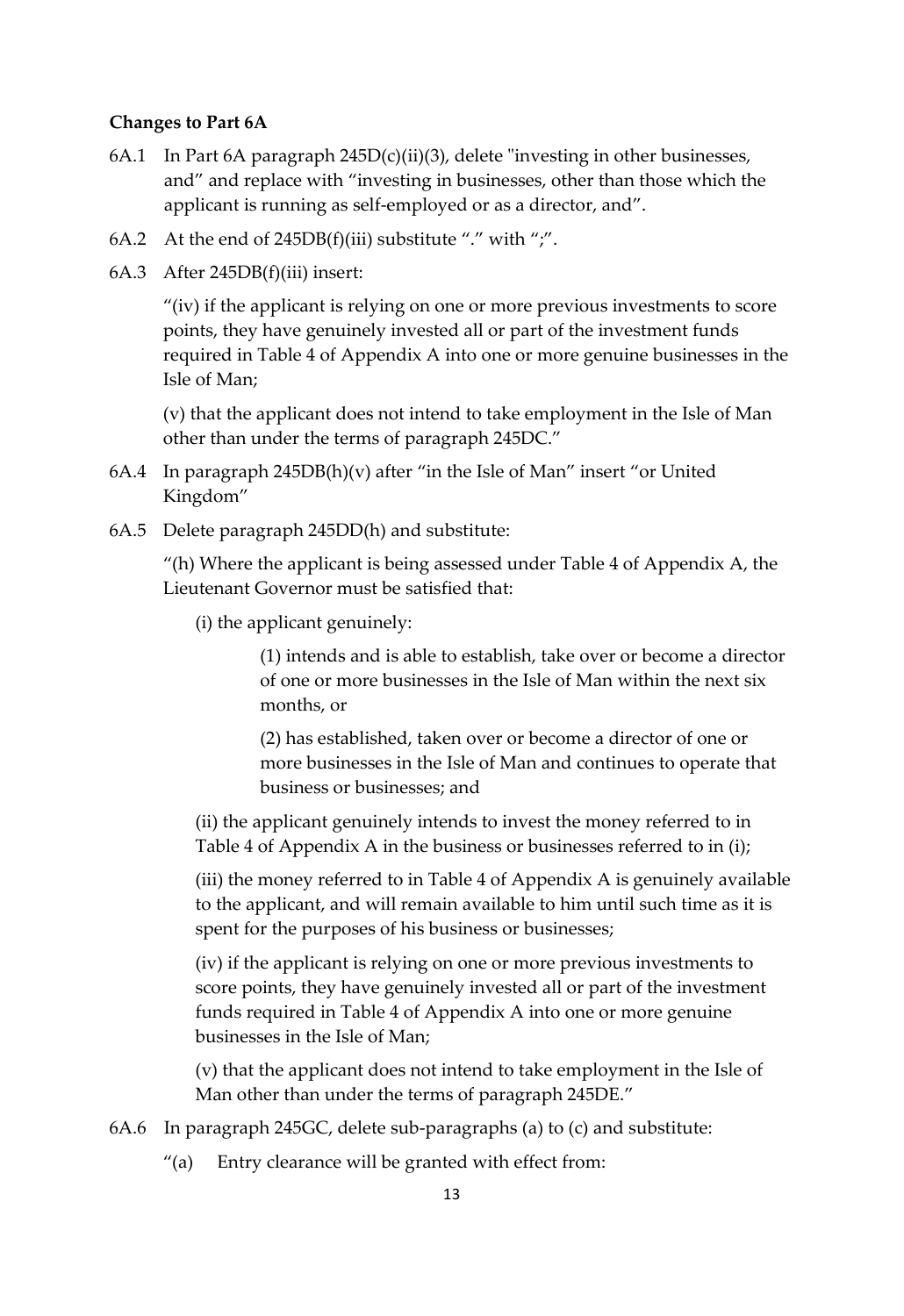- (i) 14 days before the start date of the applicant's employment in the Isle of Man, as recorded by the Certificate of Sponsorship Checking Service,
- (ii) 7 days before the intended date of travel recorded by the applicant either through the relevant online application process or in the specified application form, providing this is not more than 14 days after the start date of the applicant's employment in the Isle of Man, as recorded by the Certificate of Sponsorship Checking Service, or
- (iii) the date entry clearance is granted, whichever is the latest.
- (b) Entry clearance will be granted for a period ending:
	- (i) 14 days after the end date of the applicant's employment in the Isle of Man, as recorded by the Certificate of Sponsorship Checking Service, or
	- (ii) at the end of the maximum time available for the Tier 2 (Intra-Company Transfer) subcategory, as set out in (c), from the date entry clearance was granted,

whichever is the earlier.

- (c) The maximum time referred to in  $(b)(ii)$  is:
	- (i) 6 months, if the applicant is applying in the Skills Transfer subcategory,
	- (ii) 12 months, if the applicant is applying in either of the Graduate Trainee or Short Term Staff sub-categories, or
	- (iii) 5 years and 1 month, if the applicant is applying in the Long Term Staff sub-category."
- 6A.7 In paragraph 245GF(e)(ii)(2), delete "maternity, paternity or adoption leave" and substitute "maternity, paternity, shared parental or adoption leave".
- 6A.8 In paragraph 245GF-SD C., delete "maternity, paternity or adoption leave" and substitute "maternity, paternity, shared parental or adoption leave".
- 6A.9 In paragraph 245HC, delete sub-paragraphs (a) to (c) and substitute:
	- "(a) Entry clearance will be granted with effect from:
		- (i) 14 days before the start date of the applicant's employment in the Isle of Man, as recorded by the Certificate of Sponsorship Checking Service,
		- (ii) 7 days before the intended date of travel recorded by the applicant either through the relevant online application process or in the specified application form, providing this is not more than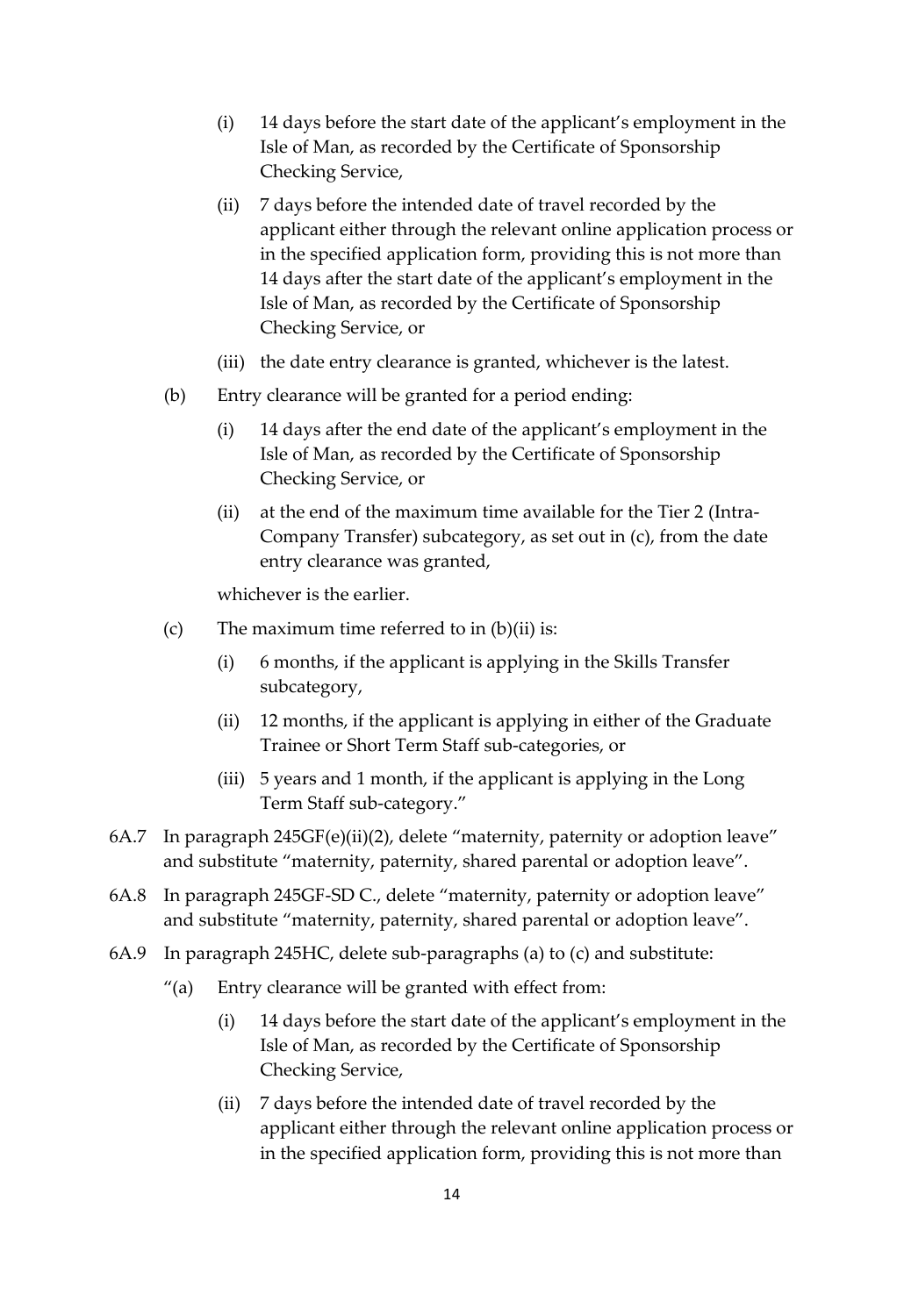14 days after the start date of the applicant's employment in the Isle of Man, as recorded by the Certificate of Sponsorship Checking Service, or

(iii) the date entry clearance is granted,

whichever is the latest.

- (b) Entry clearance will be granted for a period ending:
	- (i) 14 days after the end date of the applicant's employment in the Isle of Man, as recorded by the Certificate of Sponsorship Checking Service, or
	- (ii) at the end of the maximum time available for the applicable Tier 2 (General), Tier 2 (Minister of Religion) or Tier 2 (Sportsperson) category, as set out in (c), from the date entry clearance was granted,

whichever is the earlier.

- (c) The maximum time referred to in  $(b)(ii)$  is:
	- (i) 5 years and 1 month, if the applicant is applying as a Tier 2 (General) Migrant; or
	- (ii) 3 years and 1 month, if the applicant is applying as a Tier 2 (Minister of Religion) Migrant or a Tier 2 (Sportsperson) Migrant."
- 6A.10 Delete paragraph 245HC(d)(iii)(4) and substitute:

"(4) if the applicant is applying as a Tier 2 (Sportsperson) Migrant, employment as a sportsperson for his national team while his national team is in the Isle of Man, playing in British University and College Sport (BUCS) competitions and Temporary Engagement as a Sports Broadcaster, and".

- 6A.11 Delete paragraph 245HD(d)(v).
- 6A.12 Delete paragraph 245HE(d)(iii)(5) and substitute:

"(5) if the applicant is applying as a Tier 2 (Sportsperson) Migrant, employment as a sportsperson for his national team while his national team is in the Isle of Man, playing in British University and College Sport (BUCS) competitions and Temporary Engagement as a Sports Broadcaster, and".

6A.13 Delete paragraph 245HF and substitute:

### "**245HF. Requirements for indefinite leave to remain as a Tier 2 (General) Migrant or Tier 2 (Sportsperson) Migrant**

To qualify for indefinite leave to remain as a Tier 2 (General) Migrant or Tier 2 (Sportsperson) Migrant, an applicant must meet the requirements listed below. If the applicant meets these requirements, indefinite leave to remain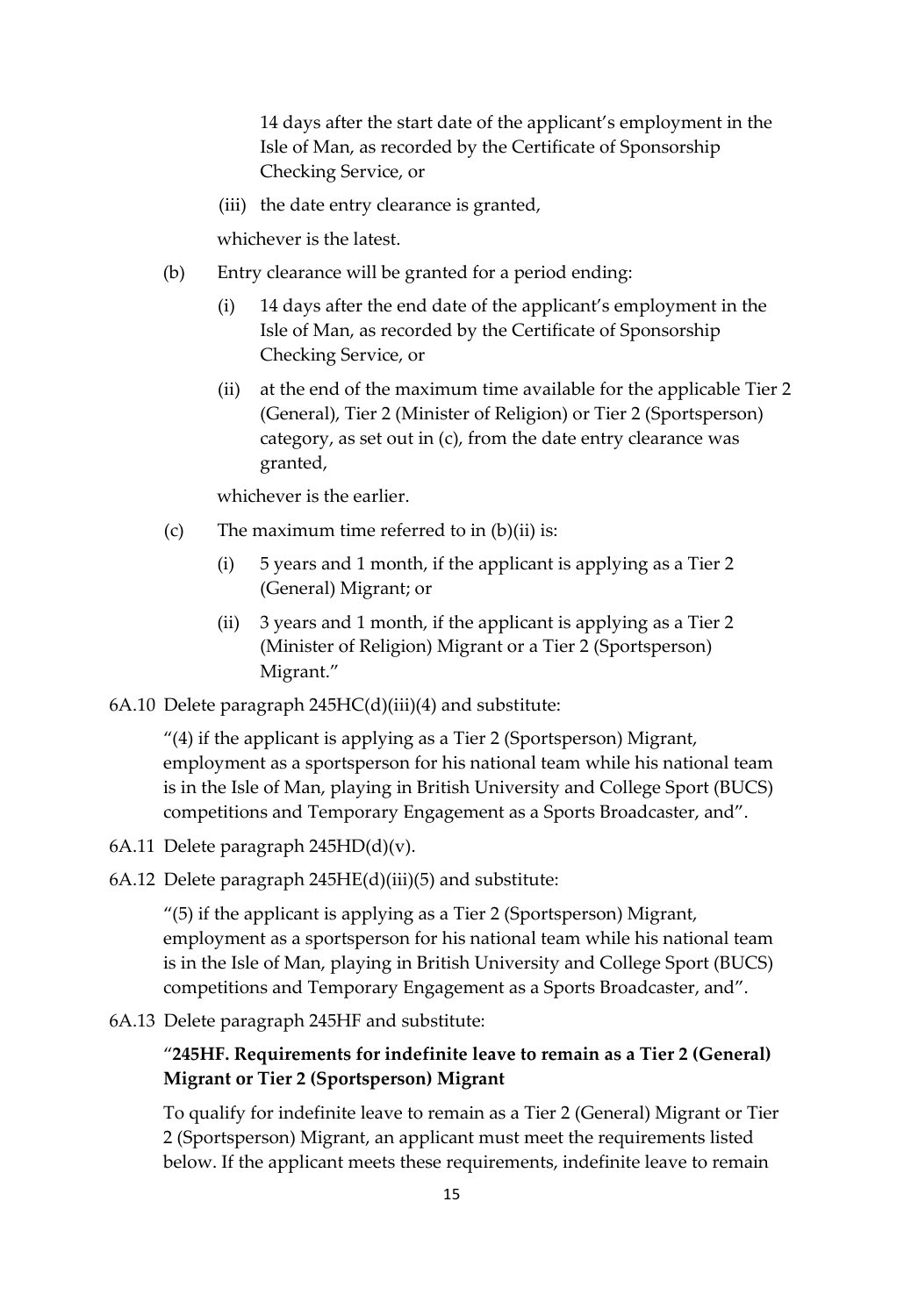will be granted. If the applicant does not meet these requirements, the application will be refused.

### **Requirements:**

- (a) The applicant must not fall for refusal under the general grounds for refusal, and must not be an illegal entrant.
- (b) The applicant must have spent a continuous period of 5 years lawfully in the Isle of Man, of which the most recent period must have been spent with leave as a Tier 2 (General) Migrant or Tier 2 (Sportsperson) Migrant, in any combination of the following categories:
	- (i) as a Tier 1 Migrant, other than a Tier 1 (Post Study Work) Migrant or a Tier 1 (Graduate Entrepreneur) Migrant,
	- (ii) as a Tier 2 (General) Migrant, a Tier 2 (Minister of Religion) Migrant or a Tier 2 (Sportsperson) Migrant,
	- (iii) as a Tier 2 (Intra-Company Transfer) Migrant, provided the continuous period of 5 years spent lawfully in the Isle of Man includes a period of leave as:
		- (1) a Tier 2 (Intra-Company Transfer) Migrant granted under the Rules in place before 26 July 2010 or
		- (2) Not Used
	- (iv) as a Representative of an Overseas Business,
	- (v) as a Highly Skilled Migrant,
	- (vi) Not Used
	- (vii) Not Used
	- (viii) as a Member of the Operational Ground Staff of an Overseasowned Airline,
	- (ix) as a Minister of Religion, Missionary or Member of a Religious Order, or
	- (x) as a Representative of an Overseas Newspaper, News Agency or Broadcasting Organisation.
- (c) The Sponsor that issued the Certificate of Sponsorship that led to the applicant's last grant of leave must:
	- (i) still hold a Tier 2 Sponsor licence in the relevant category, or have an application for a renewal of such a licence currently under consideration by the Department of Economic Development; and
	- (ii) certify in writing: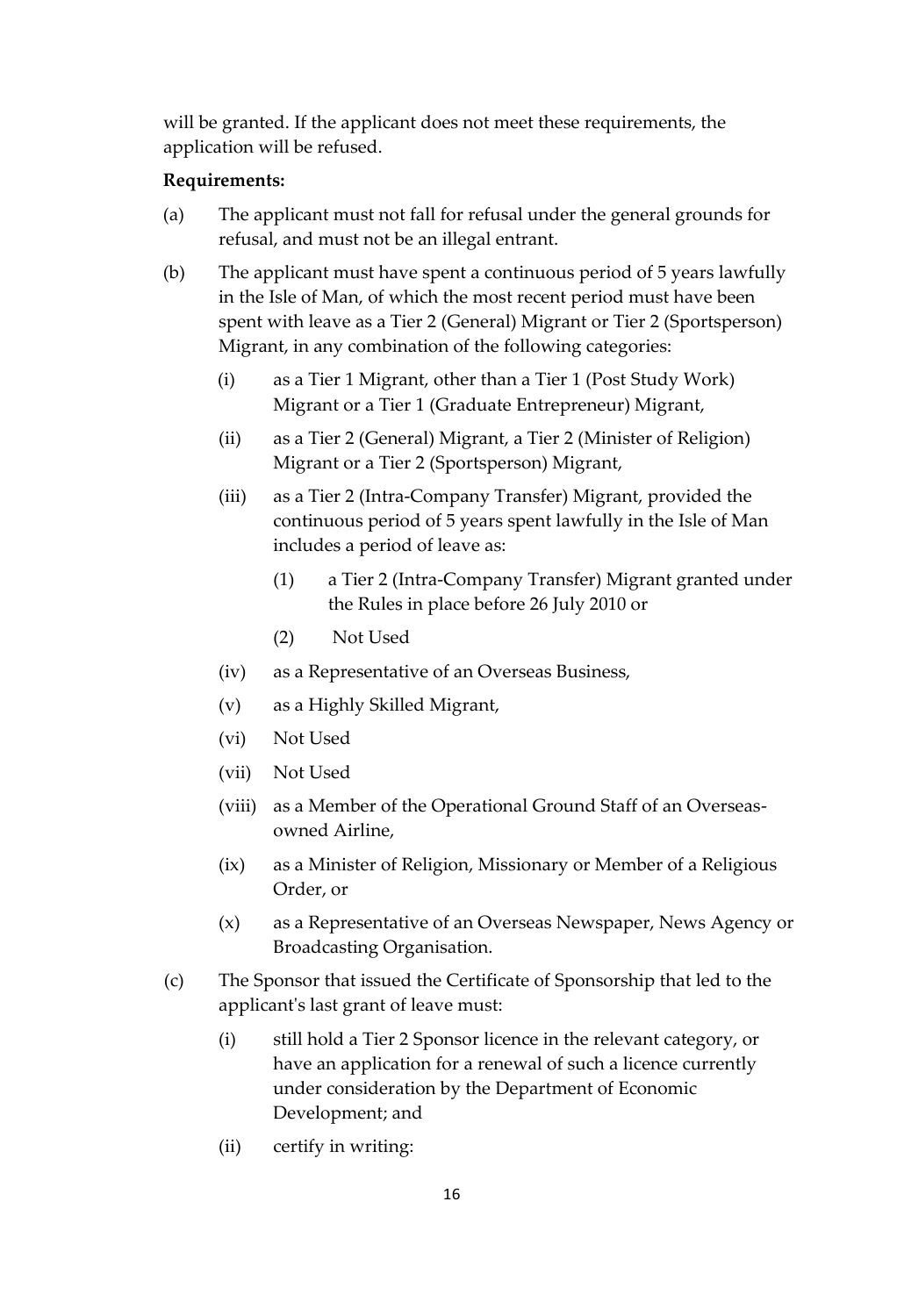- (1) that he still requires the applicant for the employment in question for the foreseeable future,
- (2) the gross annual salary paid by the Sponsor, and that this salary will be paid for the foreseeable future,
- (3) if the applicant is currently on maternity, paternity, shared parental or adoption leave, the date that leave started, confirmation of what the applicant's salary was immediately before the leave, and what it will be on the applicant's return, and
- (4) if the applicant is paid hourly, the number of hours per week the salary in (2) or (3) is based on.
- (d) The pay in  $(c)(ii)(2)$  or  $(3)$  above must:
	- (i) be basic pay (excluding overtime);
	- (ii) only include allowances where they are part of the guaranteed salary package and would be paid to a local settled worker in similar circumstances;
	- (iii) not include other allowances and benefits, such as bonus or incentive pay, employer pension contributions, travel and subsistence (including travel to and from the applicant's home country);
	- (iv) not include the value of any shares the applicant has received as an employee-owner in exchange for some of his Isle of Man employment rights;
	- (v) be at least equal to the appropriate rate for the job as stated in the Codes of Practice in Appendix J; and
	- (vi) be at least:
		- (1) £35,000 if the date of application is on or after 6 April 2016,
		- (2) £35,500 if the date of application is on or after 6 April 2018,
		- (3) £35,800 if the date of application is on or after 6 April 2019,
		- (4) £36,200 if the date of application is on or after 6 April 2020,

subject to (e), (f) and  $(g)$  below.

(e) Sub-paragraph  $(d)(vi)$  above does not apply if the continuous 5-year period in (b) includes a period of leave as: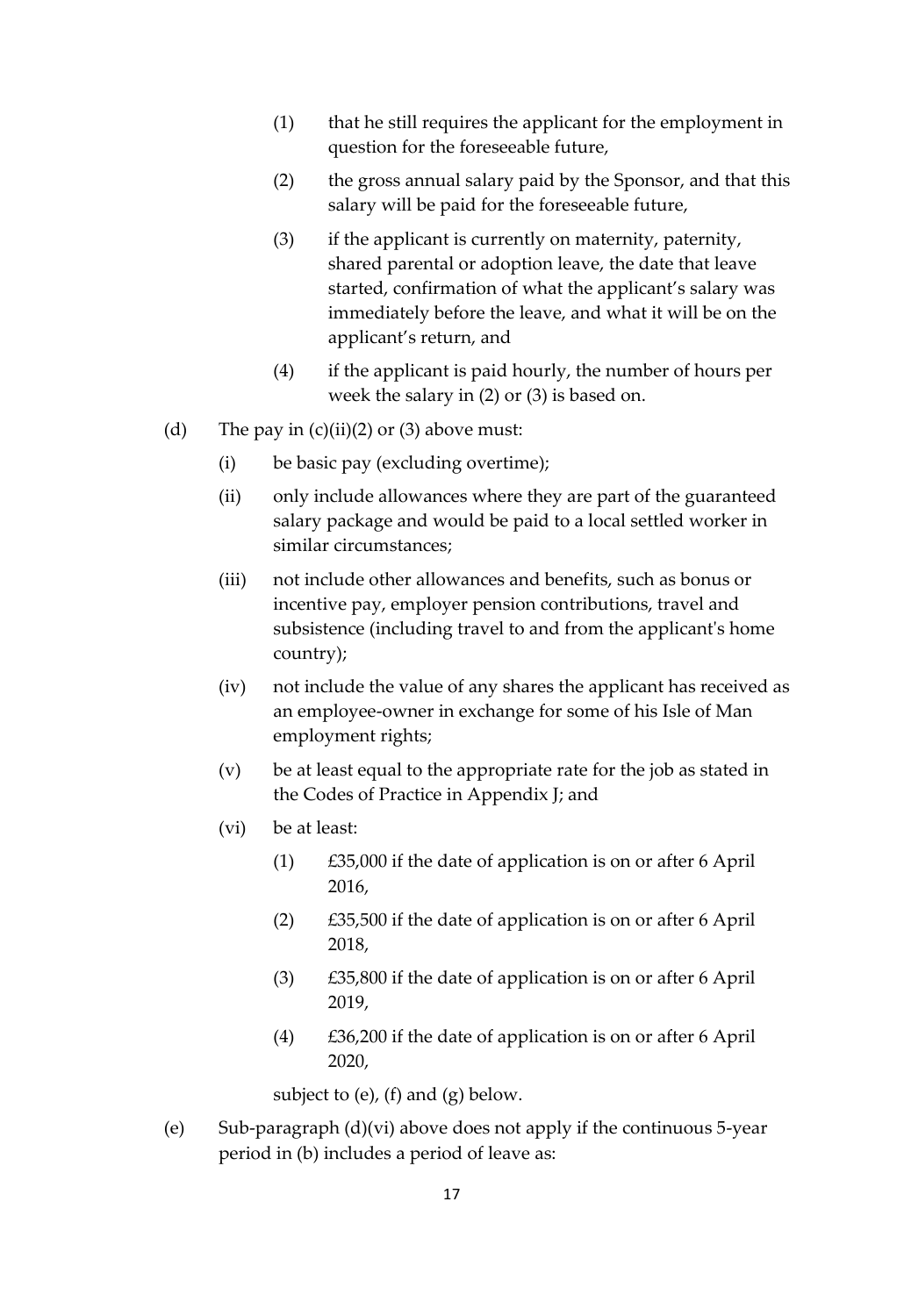- (i) Not Used
- (ii) a Tier 2 Migrant, where the Certificate of Sponsorship which led to that grant of leave was assigned to the applicant by his Sponsor before 1 st March 2012,
- (f) Sub-paragraph  $(d)(vi)$  above does not apply if the Certificate of Sponsorship which led to the applicant's most recent grant of leave was for a job which:
	- (i) appears on the list of PhD-level occupation codes as stated in the codes of practice in Appendix J,
	- (ii) appears on the Shortage Occupation List in Appendix K,
	- (iii) previously appeared on the Shortage Occupation List, as shown by Tables 3 in Appendix K, at any time when the applicant:
		- (1) had leave as a Tier 2 (General) Migrant, in which he was sponsored for the applicable job, either with the same or a different employer, during the continuous 6-year period ending on the date of application for indefinite leave to remain, or
		- (2) was assigned a Certificate of Sponsorship for that job, either with the same or a different employer, which led to a grant of leave as a Tier 2 (General) Migrant during the continuous 6-year period ending on the date of application for indefinite leave to remain.
- (g) Where the applicant is paid hourly, only earnings up to a maximum of 48 hours a week will be considered in (d)(vi) above, even if the applicant works for longer than this. For example, an applicant who works 60 hours a week for £12 per hour will be considered to have a salary of £29,952 (12x48x52) and not £37,440 (12x60x52), and will therefore not meet the requirement in (d)(vi).
- (h) The applicant must provide the specified documents in paragraph 245HH as evidence of the salary in  $(c)(ii)(2)$  or  $(3)$  above and the reasons for the absences set out in paragraph 245AAA.
- (i) The applicant must have sufficient knowledge of the English language and sufficient knowledge about life in the Isle of Man, in accordance with Appendix KoLL.
- (j) The applicant must not be in the Isle of Man in breach of immigration laws except that any period of overstaying for a period of 28 days or less will be disregarded.
- (k) For the purposes of (b), time spent with valid leave in the Bailiwick of Guernsey, the Bailiwick of Jersey or the United Kingdom in a category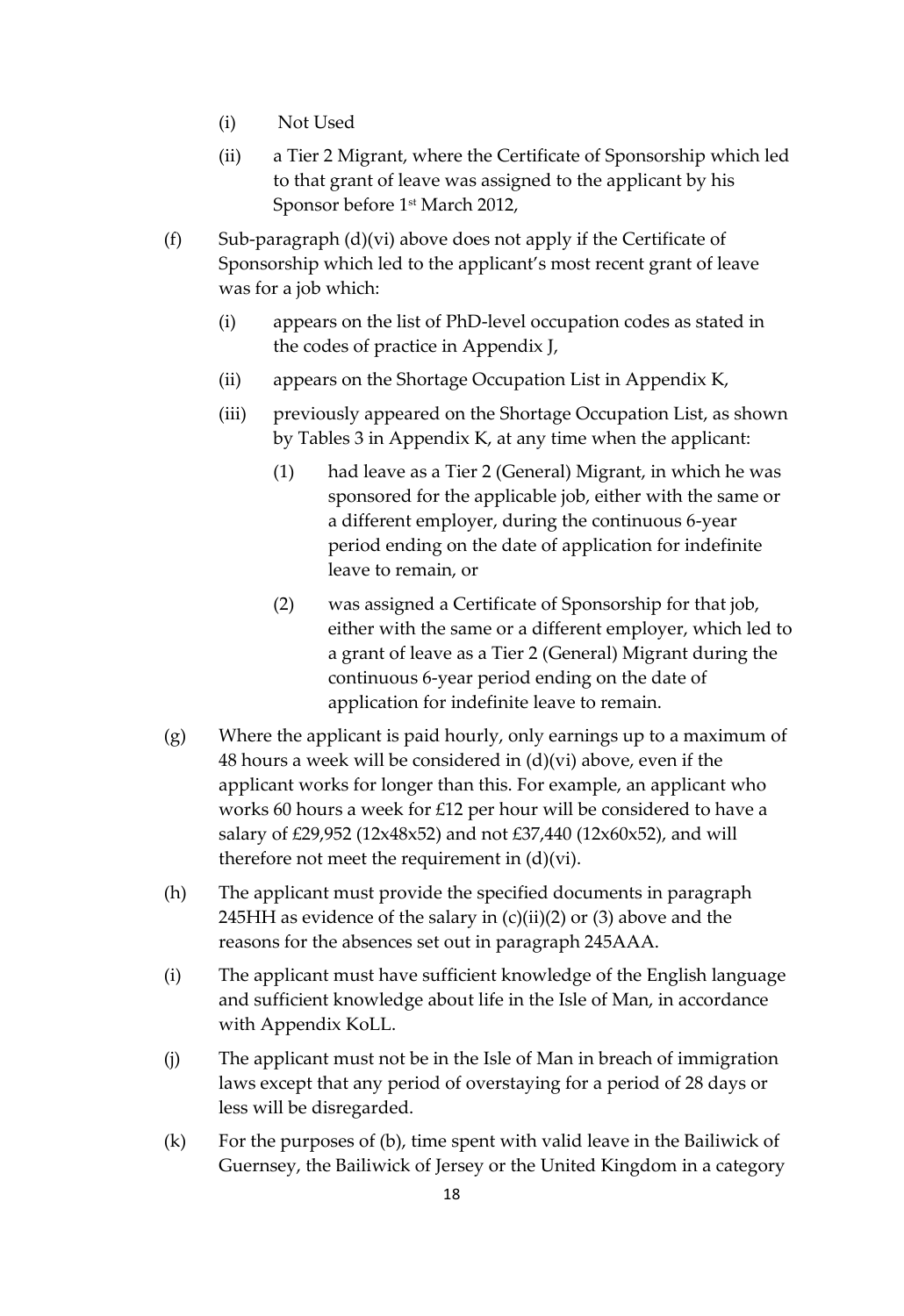equivalent to any of the categories set out in  $(b)(i)$  to  $(x)$ , may be included in the continuous period of 5 years lawful residence, provided that:

- (i) any such leave as a work permit holder or as a Tier 2 Migrant was for employment:
	- (1) in a job which appears on the list of occupations skilled to National Qualifications Framework level 3 or above (or from 1 st March 2012 National Qualifications Framework level 4 or above or from 14 June 2012, National Qualifications Framework level 6 or above), as stated in the Codes of Practice in Appendix J, or
	- (2) in a job which appears in the Creative Sector Codes of Practice in Appendix J, or
	- (3) as a professional sportsperson (including as a sports coach); and
- (ii) the most recent period of leave was granted in the Isle of Man as a Tier 2 (General) Migrant or Tier 2 (Sportsperson) Migrant.

In any such case, references to the "Isle of Man" in paragraph 245AAA shall include a reference to the Bailiwick of Guernsey, Bailiwick of Jersey or the United Kingdom, as the case may be.

## **245HG. Requirements for indefinite leave to remain as a Tier 2 (Minister of Religion) Migrant**

To qualify for indefinite leave to remain as a Tier 2 (Minister of Religion) Migrant, an applicant must meet the requirements listed below. If the applicant meets these requirements, indefinite leave to remain will be granted. If the applicant does not meet these requirements, the application will be refused.

### **Requirements:**

- (a) The applicant must not fall for refusal under the general grounds for refusal, and must not be an illegal entrant.
- (b) The applicant must have spent a continuous period of 5 years lawfully in the Isle of Man, of which the most recent period must have been spent with leave as a Tier 2 (Minister of Religion) Migrant, in any combination of the following categories:
	- (i) as a Tier 1 Migrant, other than a Tier 1 (Post Study Work) Migrant or a Tier 1 (Graduate Entrepreneur) Migrant,
	- (ii) as a Tier 2 (General) Migrant, a Tier 2 (Minister of Religion) Migrant or a Tier 2 (Sportsperson) Migrant,
	- (iii) as a Tier 2 (Intra-Company Transfer) Migrant, provided the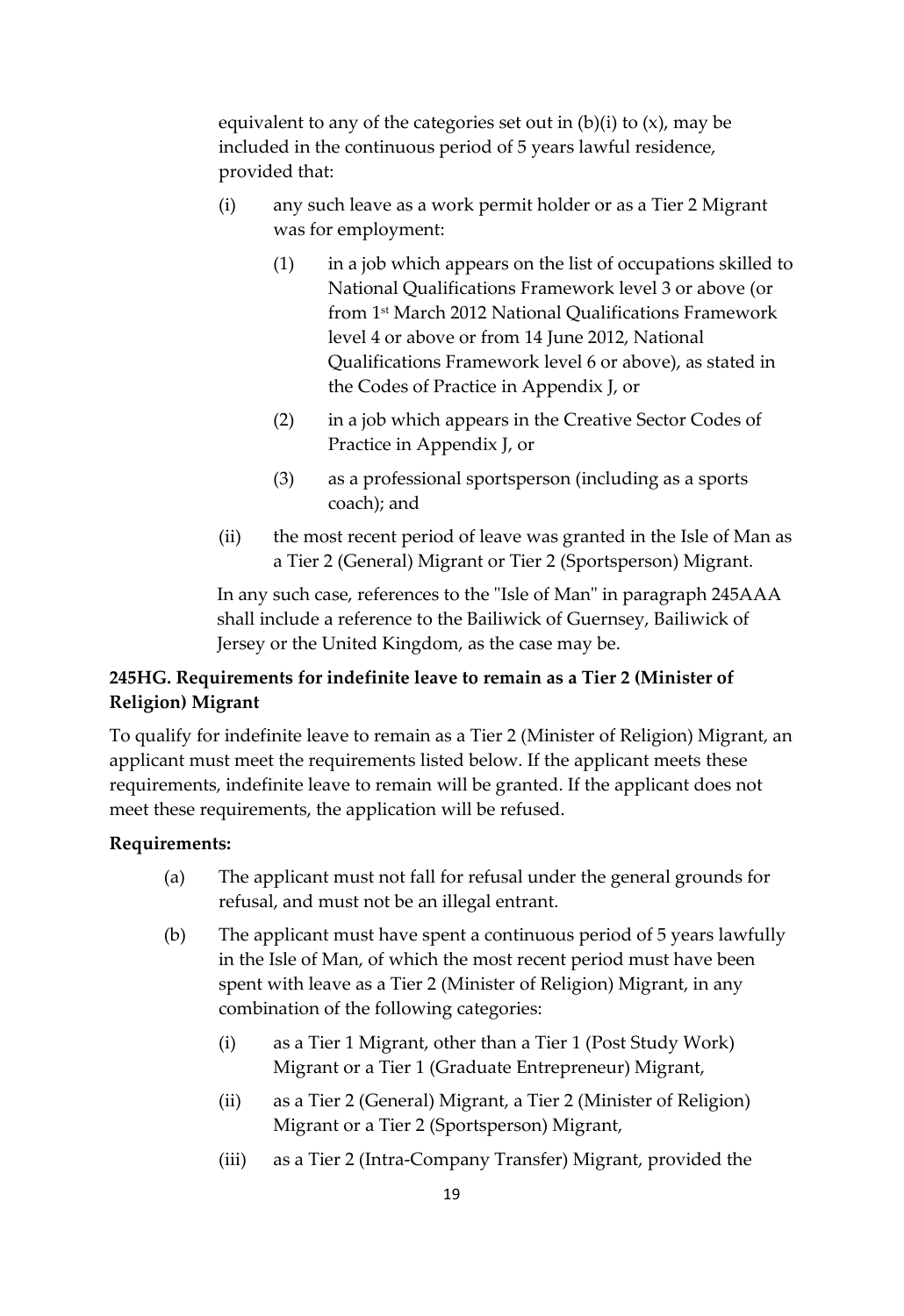continuous period of 5 years spent lawfully in the Isle of Man includes a period of leave as:

- (1) a Tier 2 (Intra-Company Transfer) Migrant granted under the Rules in place before 26 July 2010 or
- (2) a Qualifying Work Permit Holder, provided that the work permit was granted because the applicant was the subject of an Intra-Company Transfer,
- (iv) as a Representative of an Overseas Business,
- (v) as a Highly Skilled Migrant,
- (vi) as an innovator,
- (vii) as a Qualifying Work Permit Holder,
- (viii) as a Member of the Operational Ground Staff of an Overseasowned Airline,
- (ix) as a Minister of Religion, Missionary or Member of a Religious Order, or
- (x) as a Representative of an Overseas Newspaper, News Agency or Broadcasting Organisation.
- (c) The Sponsor that issued the Certificate of Sponsorship that led to the applicant's last grant of leave must:
	- (i) still hold a Tier 2 Sponsor licence in the relevant category, or have an application for a renewal of such a licence currently under consideration by the Department of Economic Development; and
	- (ii) certify in writing that he still requires the applicant for the employment in question for the foreseeable future.
- (d) The applicant must provide the specified documents in paragraph 245HH as evidence of the reasons for the absences set out in paragraph 245AAA.
- (e) The applicant must have sufficient knowledge of the English language and sufficient knowledge about life in the Isle of Man, in accordance with Appendix KoLL.
- (f) The applicant must not be in the Isle of Man in breach of immigration laws except that any period of overstaying for a period of 28 days or less will be disregarded.
- (g) For the purposes of (b), time spent with valid leave in the Bailiwick of Guernsey, the Bailiwick of Jersey or the United Kingdom in a category equivalent to any of the categories set out in  $(b)(i)$  to  $(x)$ , may be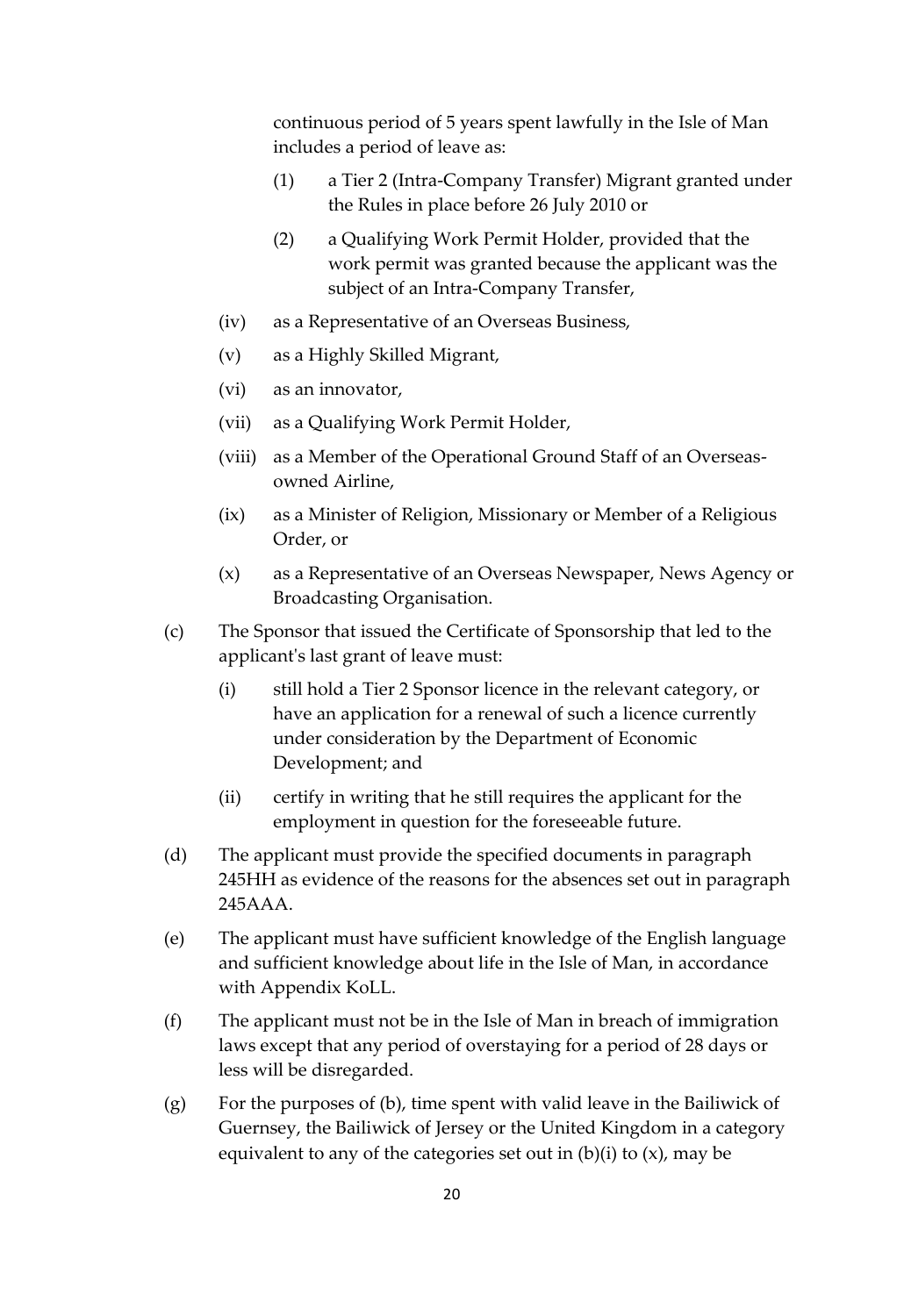included in the continuous period of 5 years lawful residence, provided that the most recent period of leave was granted in the Isle of Man as a Tier 2 (Minister of Religion) Migrant.

In any such case, references to the "Isle of Man" in paragraph 245AAA shall include a reference to the Bailiwick of Guernsey, Bailiwick of Jersey or the United Kingdom, as the case may be."

- 6A.14 Renumber paragraph 245HF-SD as 245HH, and in the renumbered paragraph:
	- (i) Delete the reference to "paragraph 245HF(e)" and substitute "paragraphs 245HF(h) and 245GF(d)".
	- (ii) In sub-paragraph A.(b)(iii)(6), delete the reference to "245HF-SD A.(a)" and substitute "245HH A.(a)".
	- (iii) In sub-paragraph  $A.(c)(i)(5)$ , delete the reference to "245HF-SD  $A.(a)$ " and substitute "245HH A.(a)".
	- (iv) In sub-paragraph C., delete "maternity, paternity or adoption leave" and substitute "maternity, paternity, shared parental or adoption leave".
- 6A.15 In paragraph 245ZM(b)
	- i. delete "245ZR" and substitute "245ZS"
	- ii. delete "111" and substitute "112"
- 6A.16 In paragraph 245ZO (b) delete "111" and substitute "112"
- 6A.17 In paragraph 245ZO delete "(f) to (h) Not Used and substitute:
	- "(f) Not Used
	- (g) Not Used

(h) Where the Certificate of Sponsorship Checking Service reference number for which the applicant was awarded points under Appendix A records that the applicant is being sponsored as a Contractual Service Supplier, or Independent Professional in the International Agreement sub-category of the Tier 5 (Temporary Worker) Migrant route, the grant of leave to enter will not result in the applicant being granted leave to enter or remain as a Contractual Service Supplier, or Independent Professional under the International Agreement sub-category of the Tier 5 (Temporary Worker) Migrant route for a cumulative period exceeding 6 months in any 12 month period ending during the period of leave to enter requested."

- 6A.18 In paragraph 245ZO(i)(ii) delete "United Kingdom" and substitute "Isle of Man"
- 6A.19 After paragraph 245ZO(i)(ii) insert "(iii) Not Used".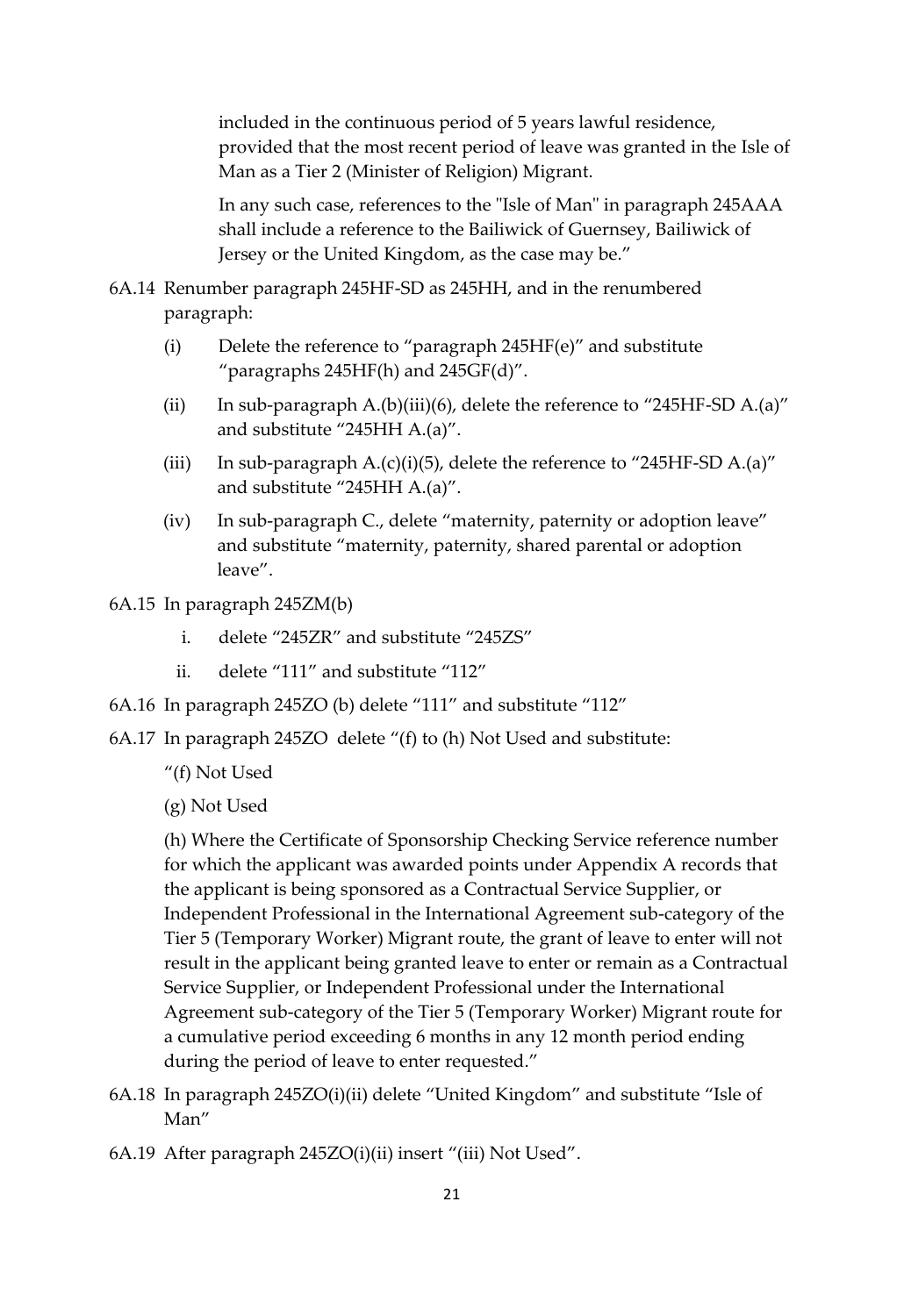6A.20 delete paragraph 245ZP(e) and substitute:

"(e) Where paragraph 245ZN(b) does not apply and the Certificate of Sponsorship Checking Service reference number for which the applicant was awarded points under Appendix A records that the applicant is being sponsored as a Contractual Service Supplier, or Independent Professional in the International Agreement sub-category of the Tier 5 (Temporary Worker) Migrant route, entry clearance will be granted for:

(i) a period commencing 14 days before the beginning of the period of engagement and ending 14 days after the end of that period of engagement, or

(ii) 6 months,

whichever is the shorter."

- 6A.21 In paragraph 245ZP(f)(iii)(2) after "migrant is being sponsored to do," delete "and".
- 6A.22 Delete paragraph 245ZP(f)(iii)(3) substitute:

"(3) supplementary employment except in the case of a migrant whom the Certificate of Sponsorship records as being sponsored in the international agreement sub-category, to work as a Contractual Service Supplier, or Independent Professional, and

(4) in the case of a migrant whom the Certificate of Sponsorship Checking Service records as being sponsored in the creative and sporting subcategory of Tier 5 (Temporary Workers), employment as a sportsperson for his national team while his national team is in the UK, playing in British University and College Sport (BUCS) competitions and Temporary Engagement as a Sports Broadcaster.

- (iv) Not Used"
- 6A.23 Renumber paragraph 245ZP(f)(iv) as (v).
- 6A.24 Delete paragraph 245ZQ(b) and substitute:

"(b) The applicant must have, or have last been granted.

(i) entry clearance or leave to remain as a Tier 5 (Temporary Worker) Migrant, or

(ii) entry clearance, leave to enter or leave to remain as a visitor who has been in the Isle of Man undertaking permitted activities in the sports or creative sectors, provided:

(1) the Certificate of Sponsorship Checking Service reference for which he is being awarded points in this application shows that he is being sponsored in the creative and sporting subcategory; and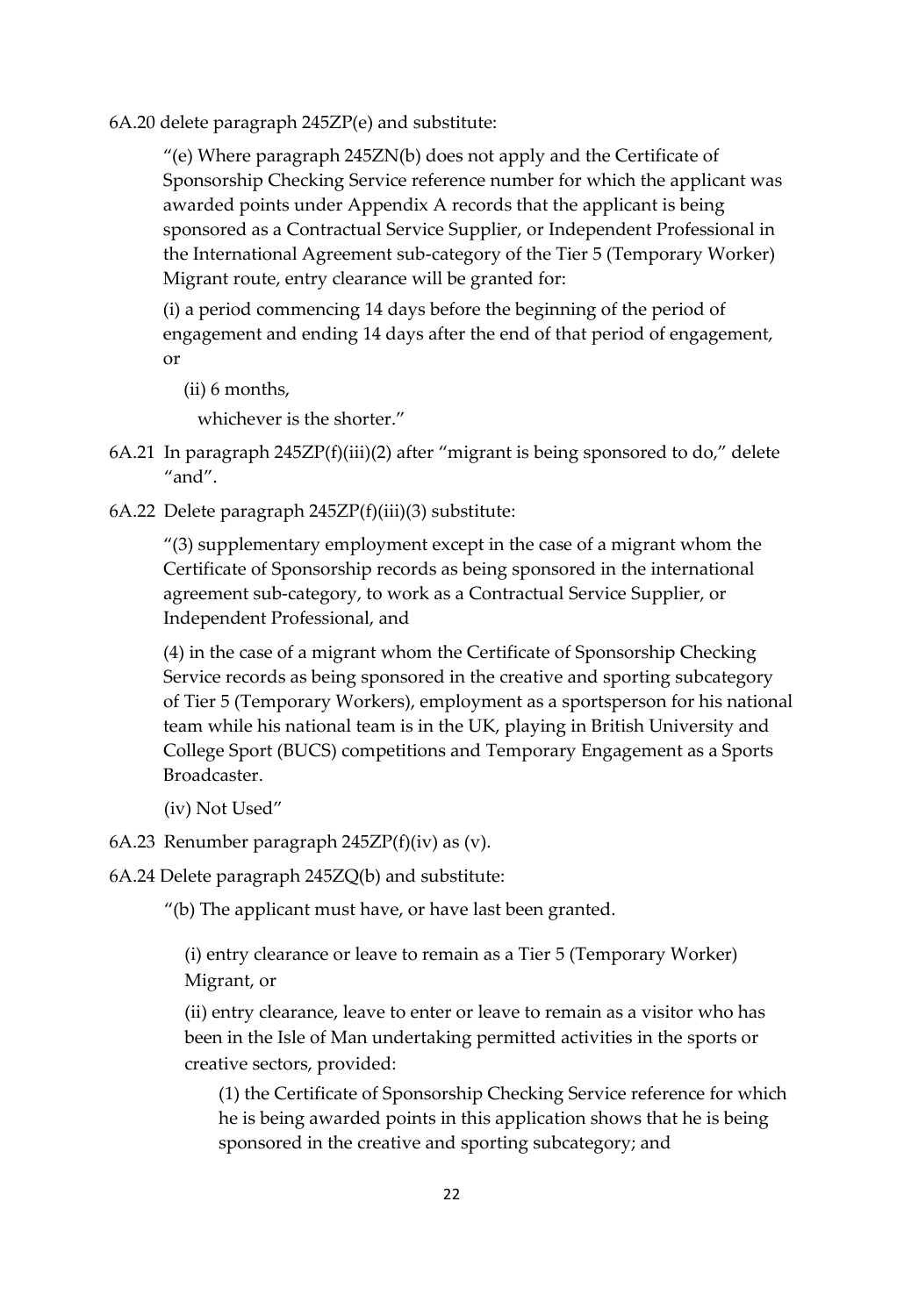(2) the Certificate of Sponsorship reference number was allocated to the applicant before he entered the Isle of Man as a visitor (excluding visitors for permitted paid engagements, marriage or civil partnership or transit), or

(iii) entry clearance, leave to enter or leave to remain as an Overseas Government Employee, provided

(a) the Certificate of Sponsorship Checking Service reference for which he is being awarded points in this application shows he is being sponsored in the international agreement sub-category, and

(b) the applicant is continuing employment with the same overseas government or international organisation for which earlier leave was granted, or

(iv) Not Used

(v) Not Used

(vi) entry clearance, leave to enter or leave to remain as a Student, a Student Re-Sitting an Examination, a Person Writing Up a Thesis, a Postgraduate Doctor or Dentist, a Student Nurse, , or a Tier 4 (General) Migrant who, in respect of such leave, is or was last sponsored by:

(a) a Isle of Man recognised body or a body in receipt of public funding as a higher education institution from the Isle of Man Government Department of Education and Children; or

(b) an overseas higher education institution to undertake a short-term study abroad programme in the Isle of Man,

provided the Certificate of Sponsorship Checking Service reference for which he is being awarded points in this application confirms:

(1) he is being sponsored in the government authorised exchange subcategory, and

(2) he lawfully obtained a UK recognised bachelor or postgraduate degree (not a qualification of equivalent level which is not a degree) during his last grant of leave, and

(3) he is being sponsored to:

(a) undertake a period of postgraduate professional training or work experience which is required to obtain a professional qualification or professional registration in the same professional field as the qualification in (2) above, and will not be filling a permanent vacancy, such that the employer he is directed to work for by the Sponsor does not intend to employ him in the Isle of Man once the training or work experience for which he is being sponsored has concluded, or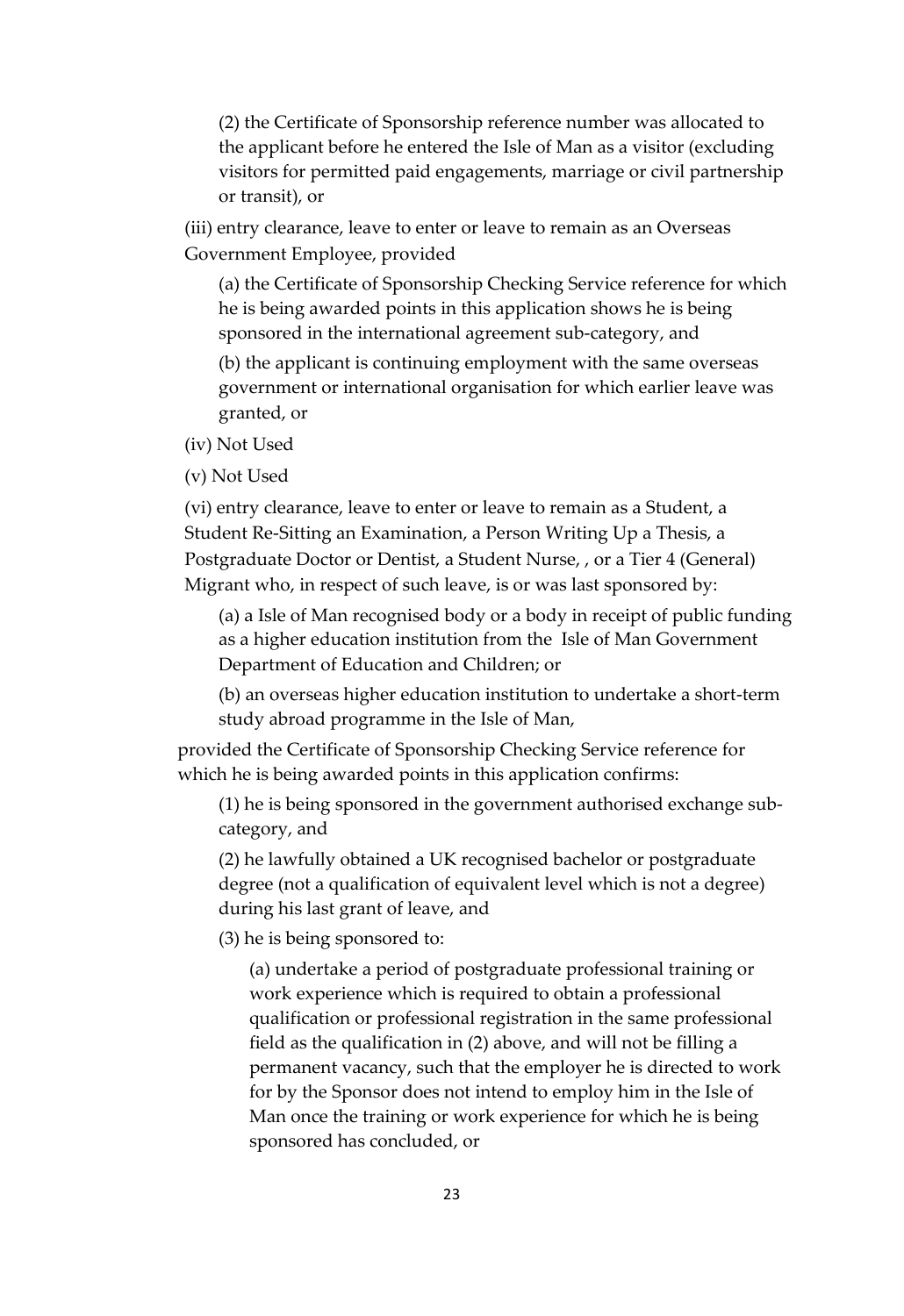(b) undertake an internship for up to 12 months which directly relates to the qualification in(2) above, and will not be filling a permanent vacancy, such that the employer he is directed to work for by the Sponsor does not intend to employ him in the Isle of Man once the training or work experience for which he is being sponsored has concluded,"

6A.25 In paragraph 245ZQ(c) delete "111" and substitute "112"

6A.26 Delete paragraph 245ZQ(j) and substitute:

"(j) Where the Certificate of Sponsorship Checking Service reference number for which the applicant was awarded points under Appendix A records that the applicant is being sponsored as a Contractual Service Supplier, or Independent Professional in the International Agreement subcategory of the Tier 5 (Temporary Worker) Migrant route, the grant of leave to remain will not result in the applicant being granted leave to enter or remain as a Contractual Service Supplier, or Independent Professional under the international agreement sub-category of the Tier 5 (Temporary Worker) Migrant route for a cumulative period exceeding 6 months in any 12 month period ending during the period of leave to remain requested."

- 6A.27 After paragraph 245ZQ(n) insert "(o) Not Used"
- 6A.28 In paragraph 245ZR(b)(ii)(2) after "International Agreement subcategory" insert:

"other than as a Contractual Service Supplier, or Independent Professional, or

(3) 6 months, if the applicant is being sponsored in the International Agreement subcategory and is a Contractual Service Supplier or Independent Professional,

whichever of (i) or (ii) is the shorter"

6A.29 Delete paragraph 245ZR(d) and substitute:

"(d) Where the Certificate of Sponsorship Checking Service reference records that the migrant is being sponsored in the international agreement subcategory of the Tier 5 (Temporary Worker) Migrant route as an overseas government employee, employee of an international organisation leave to remain will be granted for:

(i) the period of engagement plus 14 days, or

(ii) 24 months,

whichever of (i) or (ii) is the shorter, unless at the date of the application for leave to remain the applicant has spent more than 4 years continuously in the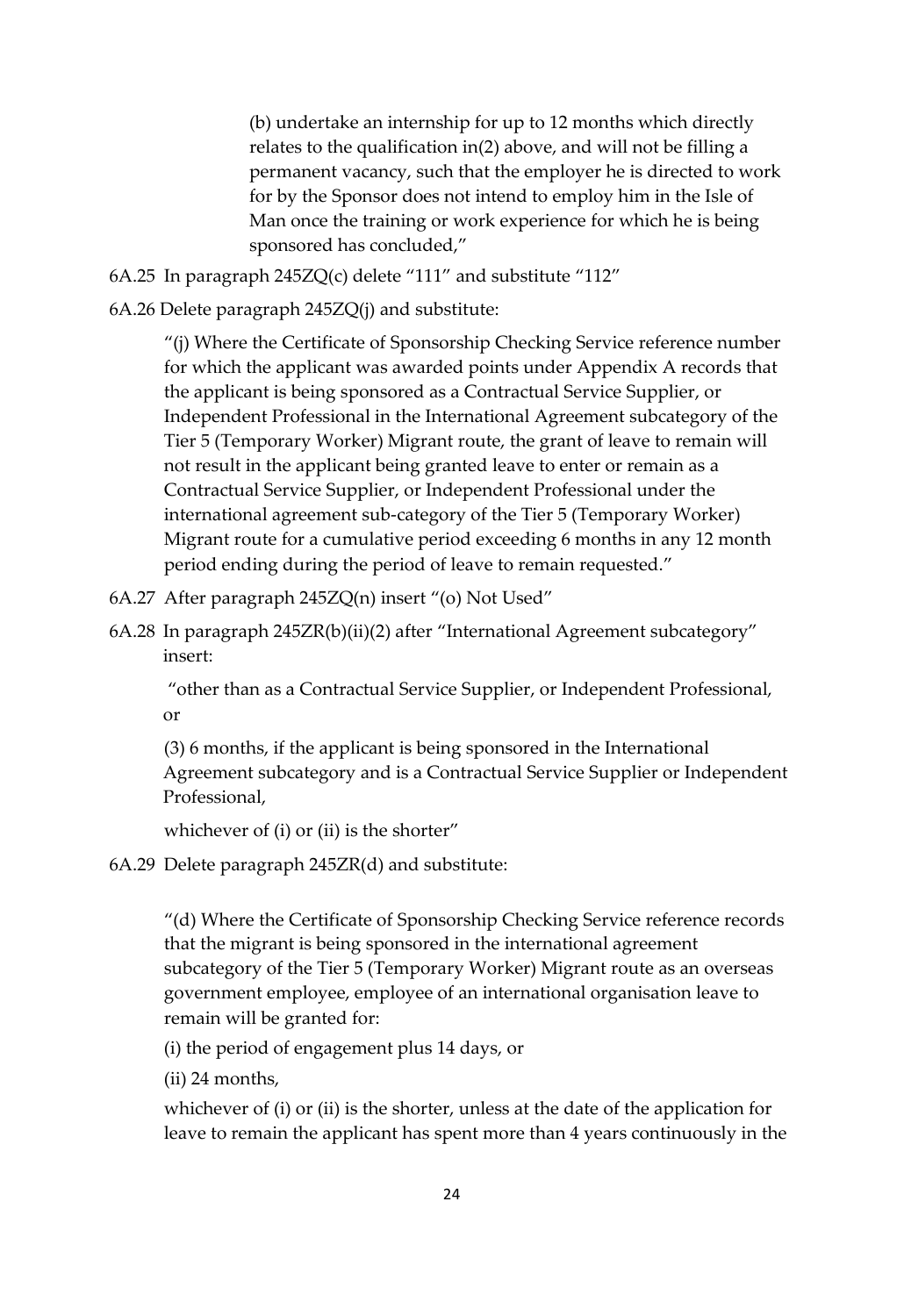UK with leave as a Tier 5 (Temporary Worker) Migrant, in which case leave to remain will be granted for:

(iii) the period of engagement plus 14 days, or

(iv) a period equal to 6 years less  $X$ , where  $X$  is the period of time, beginning with the date on which the applicant was last granted entry clearance or leave to enter as a Tier 5 (Temporary Worker) Migrant, that the applicant has already spent in the UK as a Tier 5 (Temporary Worker) Migrant,

whichever of (iii) or (iv) is the shorter.

6A.30 After paragraph 245ZR(h)(iii)(3) insert:

"(4) in the case of a migrant whom the Certificate of Sponsorship Checking Service records as being sponsored in the creative and sporting subcategory of Tier 5 (Temporary Workers), employment as a sportsperson for his national team while his national team is in the UK, playing in British University and College Sport (BUCS) competitions and Temporary Engagement as a Sports Broadcaster."

#### **Changes to Part 7**

7.1 After paragraph 276A(c) insert:

"(2) Where leave to enter is granted in accordance with paragraph  $276A01(1)$ , paragraph 276BE(1) shall apply to an application for leave to remain on the grounds of private life in the Isle of Man as if for "leave to remain under this sub-paragraph" there were substituted "leave to enter in accordance with paragraph 276A01(1)".

- 7.2 In paragraph 276A01 delete subparagraph (2).
- 7.3 In paragraph 276A02(b) after "section 95 of the Immigration and Asylum Act 1999" insert "(of Parliament)"
- 7.4 Renumber Paragraph 276ADE as "276ADE(1)".
- 7.5 After Paragraph 276ADE:
	- (i) Delete "In considering applications under this paragraph, the Lieutenant Governor shall attach less weight to private life in the Isle of Man established following refusal of an earlier application for leave to remain made under paragraph 276ADE."
	- (ii) Insert "276ADE(2) Not Used"

#### **Changes to Part 8**

8.1 In paragraph A280(b), in the table, in the entry for paragraphs 297-300 in the column headed "Additional requirement", for "None" substitute: "Where the applicant falls under paragraph 297, the applicant must not fall for refusal under paragraph S-EC.1.9. of Appendix FM in respect of a parent of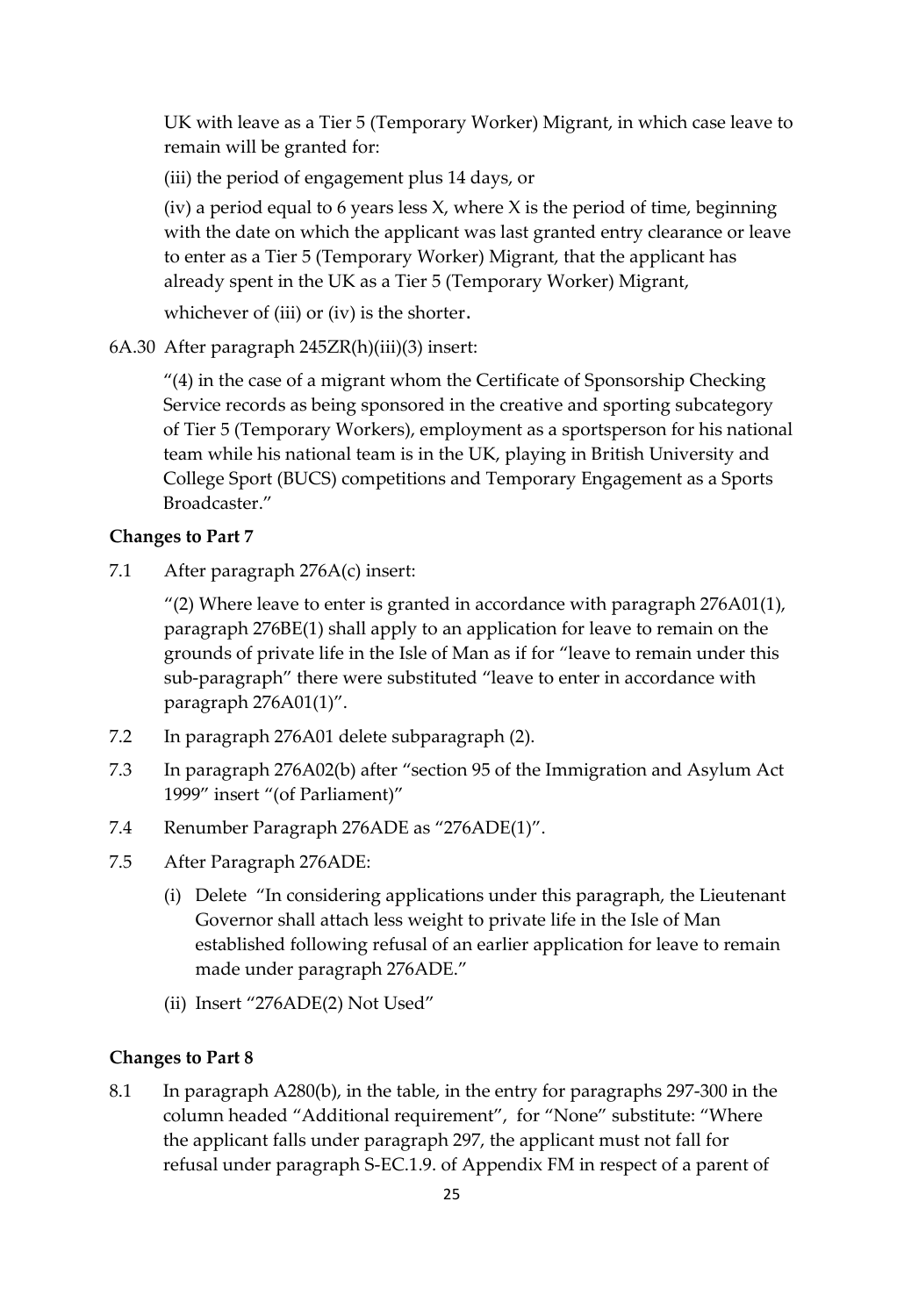the applicant. For these purposes, "a parent of the applicant" is to be construed as including "a relative of the applicant" under paragraph 297.".

- 8.2 In paragraph A280(b), in the table, in the entry for paragraphs 304-309 in the column headed "Additional requirement", for "None" substitute: "Where the applicant falls under paragraph 305, the applicant must not fall for refusal under paragraph S-EC.1.9. of Appendix FM in respect of a parent of the applicant.".
- 8.3 Delete paragraph 319C(h)(i) and substitute:

"(i) entry clearance of leave as a:

(a) visitor, including where they entered the Isle of Man from the Republic of Ireland to stay under the terms of articles 3A and 4 of the Immigration (Control of Entry through Republic Ireland) Order 2016 on the basis of a visa issued by the Republic of Ireland authorities endorsed with the letters "BIVS" for the purpose of travelling and staying in the Republic for a period of 90 days or fewer;

(b) Not Used

(c) parent of a Tier 4 (child) student

Unless the Relevant Points Based System Migrant has, or is being granted, leave to remain as a Tier 5 (Temporary Worker) Migrant in the creative and sporting subcategory on the basis of having met the requirement at paragraph 245XQ(b)(ii);"

8.4 Delete paragraph 319C(i)(iii) and substitute:

"the relevant Points Based System Migrant must be applying for, or have been granted leave to remain as a Tier 4(General) Student on the doctorate extension scheme; or"

8.5 After paragraph 319C(i)(iv)(3) insert paragraph:

"(j) The applicant must not be in the Isle of Man or United Kingdom in breach of immigration laws except that any period of overstaying for a period of 28 days will be disregarded."

8.6 Delete paragraph 319H(h)(i)(a) and substitute:

"(a) visitor, including where they entered the Isle of Man from the Republic of Ireland to stay under the terms of articles 3A and 4 of the Immigration (Control of Entry through Republic Ireland) Order 2016 on the basis of a visa issued by the Republic of Ireland authorities endorsed with the letters "BIVS" for the purpose of travelling and staying in the Republic for a period of 90 days or fewer; or

(b) Not Used"

8.7 In paragraph 319I(b)(iii)(2) delete "." and substitute ", and".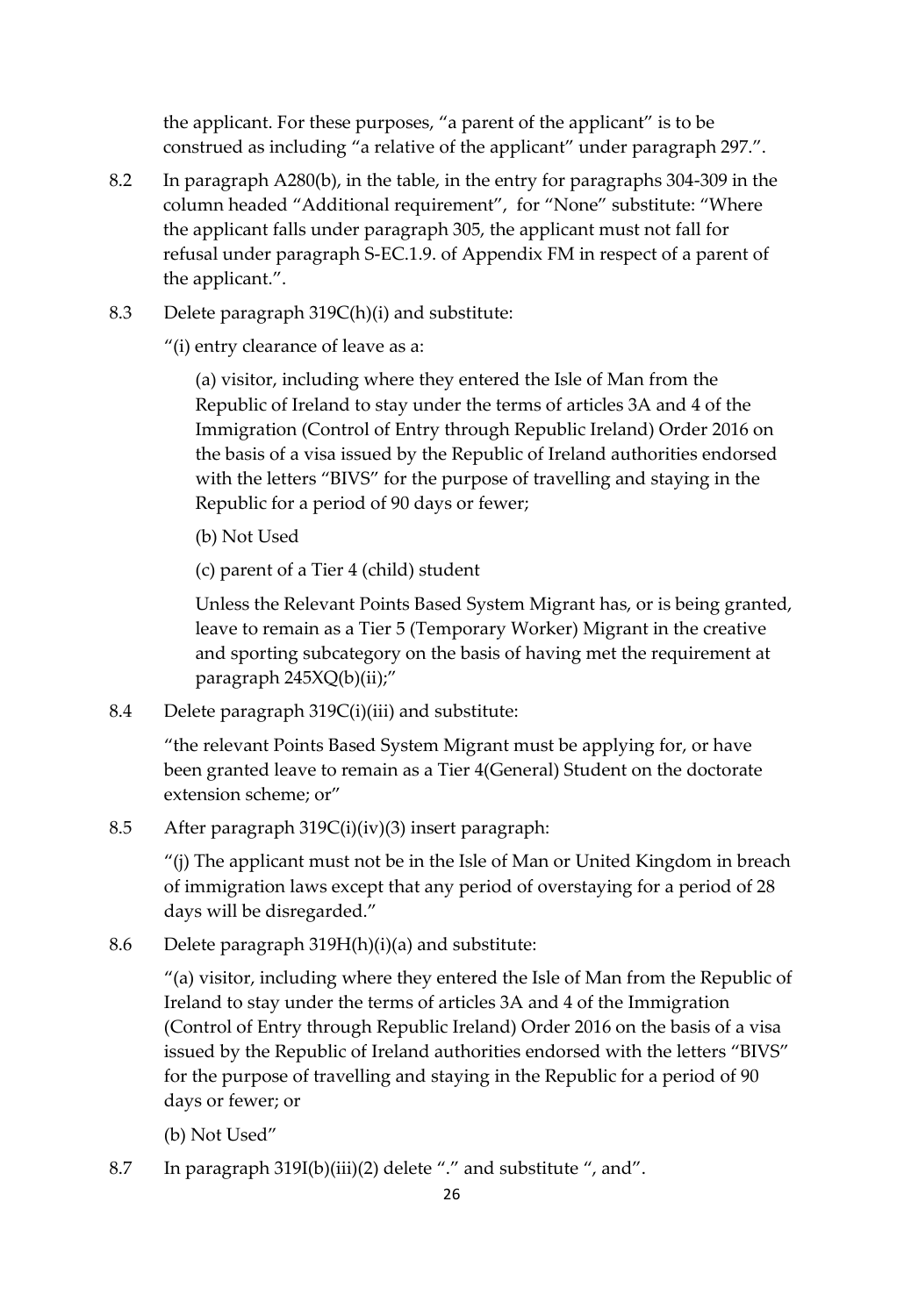8.8 After paragraph 319I(b)(iii) insert:

"(iv) no employment as a professional sportsperson (including as a sports coach)."

### **Changes to Part 9**

- 9.1 Delete paragraph 323AA(IOM)(a) and substitute:
	- "(a) The migrant is absent from work without pay for four weeks or more in total, according to his/her normal working pattern (whether over a single period or more than one period), during any calendar year (1 January to 31 December), unless the absence from work is due solely to:
		- (i) maternity leave,
		- (ii) paternity leave,
		- (iii) shared parental leave,
		- (iv) adoption leave, or
		- (v) long term sick leave of one calendar month or more during any one period."

### **Changes to Appendix A**

- A1. At the end of paragraph  $19(g)(ii)(7)$ , delete "or".
- A2. At the end of paragraph  $19(g)(ii)(8)$ , delete "." and substitute ", or".
- A3. After paragraph  $19(g)(ii)(8)$ , insert:

"(9) The Association of Accounting Technicians (AAT)."

A4. After paragraph 40 delete table 4 and substitute:

| Investment and business activity                                                                                                                                                       | Points |
|----------------------------------------------------------------------------------------------------------------------------------------------------------------------------------------|--------|
| a) The applicant has access to not less than $£200,000$ , or                                                                                                                           | 25     |
| b) The applicant has access to not less than $£50,000$ from:                                                                                                                           |        |
| i. One or more registered venture capitalist firm regulated by<br>the Financial Services Authority,                                                                                    |        |
| ii. One or more Entrepreneurial Seed Funding Competitions<br>which is listed as endorsed by the Department of Economic<br>Development, or                                              |        |
| iii. One or more Isle of Man Government Departments and<br>made available by the department(s) for the specific<br>purpose of establishing or expanding an Isle of Man<br>business, or |        |
| The applicant:                                                                                                                                                                         |        |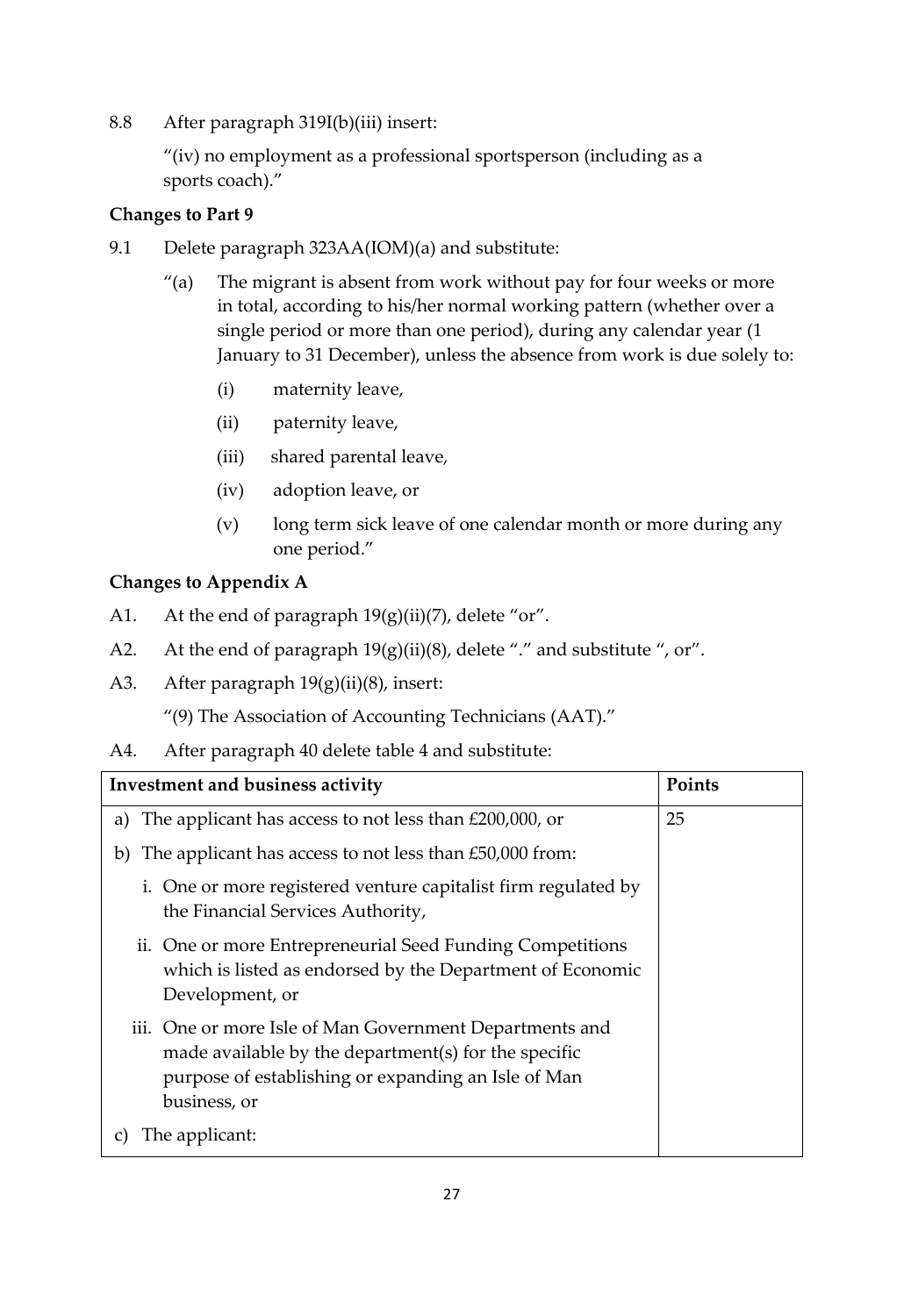- i. is applying for leave to remain,
- ii. has, or was last granted, leave as a Tier 1 (Graduate Entrepreneur) Migrant, and
- iii. has access to not less than £50,000,

or

- d) The applicant:
	- i. is applying for leave to remain,
	- ii. has, or was last granted, leave as a Tier 1 (Post-Study Work) Migrant, and
	- iii. has access to not less than £50,000.

An applicant who is applying for leave to remain and has, or was last granted leave as a Tier 1 (General) Migrant will be awarded no points under (a) or (b)(i) above, unless he meets the additional requirements in (1) and (2) below.

(1) since before the specified date below and up to the date of his application, the applicant must have been continuously engaged in business activity which was not, or did not amount to, activity pursuant to a contract of service with a business other than his own and, during such period, has been continuously:

\*registered with Isle of Man Income Tax Division as selfemployed, or

\*registered with Companies Registry as a director of a new or an existing business. Directors who are on the list of disqualified directors provided by Companies Registry will not be awarded points.

(2) Since before the specified date below and up to the date of his application, has continuously been working in an occupation which appears on the list of occupations skilled to National Qualifications Framework level 4 or above, as stated in the Codes of Practice in Appendix J, and provides the specified evidence in paragraph 41-SD. "Working" in this context means that the core service his business provides to its customers or clients involves the business delivering a service in an occupation at this level. It excludes any work involved in administration, marketing or website functions for the business, and.

The specified date in (1) and (2) above: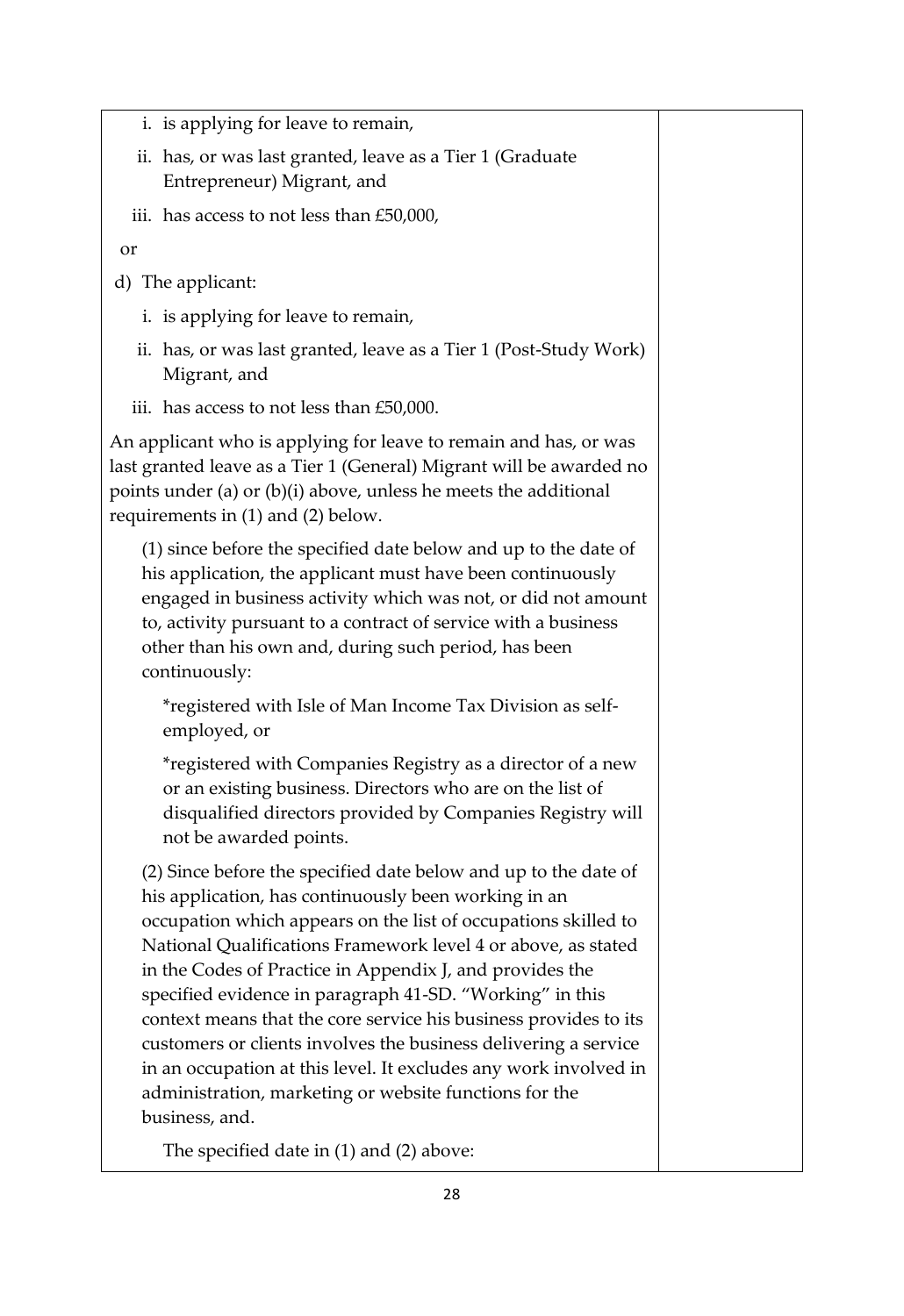| • 11 July 2014 if the applicant has, or was last granted,<br>leave as a Tier 1 (Post-Study Work), or                                             |    |
|--------------------------------------------------------------------------------------------------------------------------------------------------|----|
| • 6 April 2015 if the applicant has, or was last granted<br>leave as a Tier 1 (General) Migrant.                                                 |    |
| The money is held in one or more regulated financial institutions                                                                                | 25 |
| The money is disposable in the Isle of Man if the applicant is<br>applying for leave to remain, and the money must be held in the<br>Isle of Man | 25 |

### A5. Delete paragraph 41 and substitute:

"41(a) An applicant will only be considered to have access to funds if:

- (i) The specified documents in paragraph 41-SD are provided to show cash money to the amount required (this must not be in the form of assets and, where multiple documents are provided, they must show the total amount required is available on the same date);
- (ii) The specified documents in paragraph 41-SD are provided to show that they have permission to use the money to invest in a business in the Isle of Man, and that
	- (1) they have held the money for a consecutive 90-day period of time, ending no earlier than 31 days before the date of application, or
	- (2) they have held the money for less than a consecutive 90-day period of time, ending no earlier than 31 days before the date of application, and they provide the following specified evidence:

(a) the documents in either  $41-SD(c)(i)$  or  $41-SD(c)(ii)$  to demonstrate funding is available to them at the time of their application, and

(b) the additional specified documents for third party funding listed in  $41$ -SD (d)(i)-(ii);

- (iii) The money is either held in a Isle of Man regulated financial institution or is transferable to the Isle of Man; and
- (iv) The money will remain available to the applicant until such time as it is spent for the purposes of the applicant's business or businesses. The Lieutenant Governor reserves the right to request further evidence or otherwise verify that the money will remain available, and to refuse the application if this evidence is not provided or it is unable to satisfactorily verify.
- 41(b) If the applicant has invested the money referred to in Table 4 in the Isle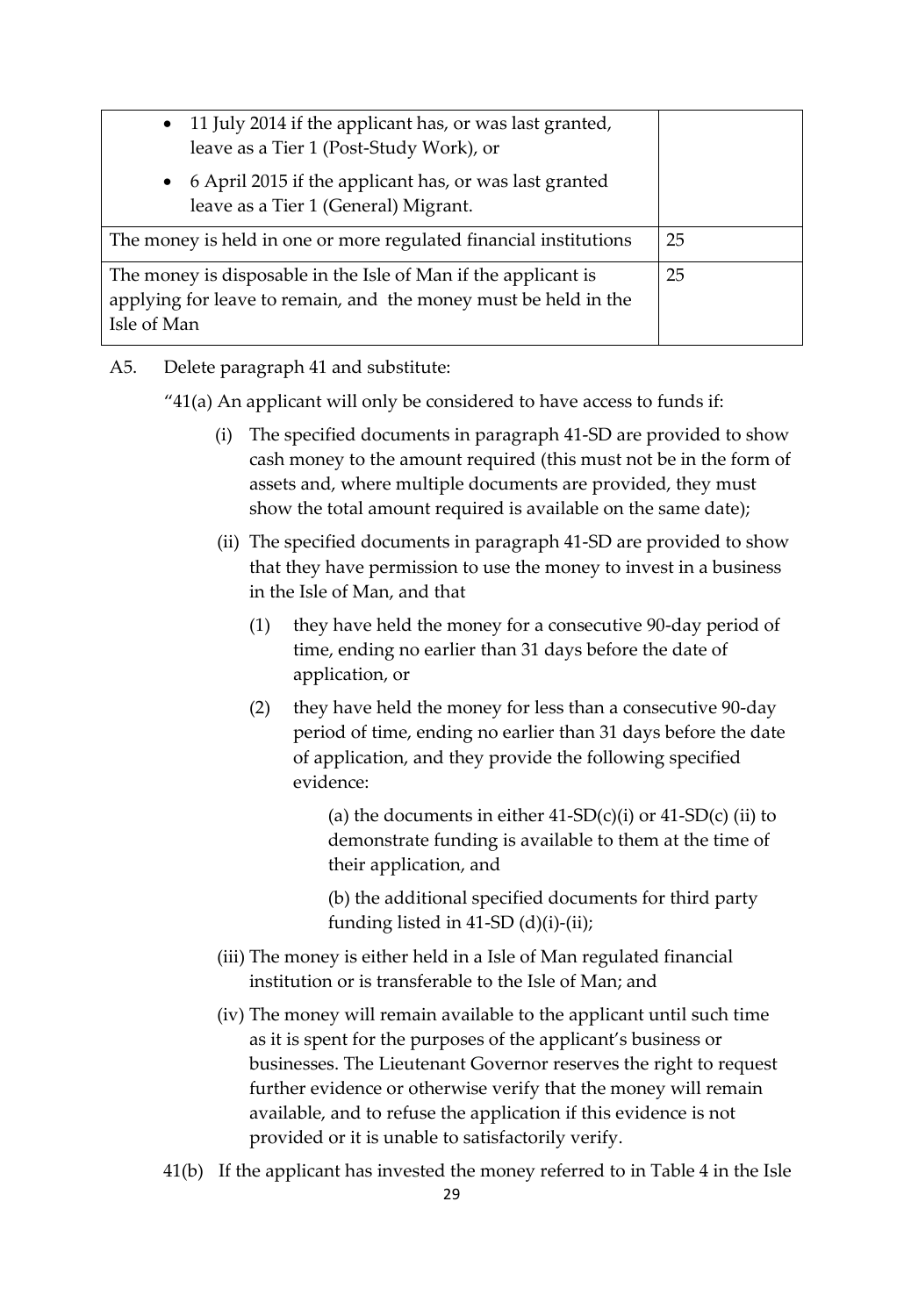of Man before the date of the application, points will be awarded for funds available as if the applicant had not yet invested the funds, providing:

- (i) The investment was made no more than 12 months (or 24 months if the applicant was last granted leave as a Tier 1 (Graduate Entrepreneur) Migrant) before the date of the application; and
- (ii) All of the specified documents required in paragraph 46-SD (a) to (g) are provided to show:
	- (a) the amount of money invested; and

(b) that they have established a new business or taken over an existing business in the Isle of Man, in which the money was invested.".

A6. Delete paragraph  $41-SD(c)(i)(4)$  and substitute:

"(4) have been produced within the 31 days immediately before the date of application,"

A7. Delete paragraph 41-SD(c)(i)(10) and substitute:

"(10) for money being held by a third party at the time of the application and not in the possession of the applicant, confirm that the third party has informed the institution of the amount of money that the third party intends to make available, and that the institution is not aware of the third party having promised to make that money available to any other person,".

- A8. At paragraph 41-SD(c)(i)(11) delete "confirm the name of each third party and their contact details, including their full address including postal code, and where available landline phone number and any email address, and" and substitute "confirm the name of each third party and their contact details, including their full address including postal code, telephone contact number and any email address; and".
- A9. In paragraph 41-SD(c)(ii)(2) delete " Financial Supervision Commission (FSC)" and substitute " Financial Services Authority (FSA)"
- A10. In paragraph  $41-SD(c)(ii)(4)$  delete "or where it is a joint account with the applicant's spouse, civil partner or partner as set out in paragraph 53 below"
- A11. Delete paragraph  $41-SD(c)(iii)$  and substitute:

(iii) For £50,000 from a Venture Capital Firm, Seed Funding Competition or Isle of Man Government Department only, a letter from:

(1) an accountant, with a valid licence to practise or practising certificate, who is a member of the Institute of Chartered Accountants in England and Wales, the Institute of Chartered Accountants in Scotland, the Institute of Chartered Accountants in Ireland, the Association of Chartered Certified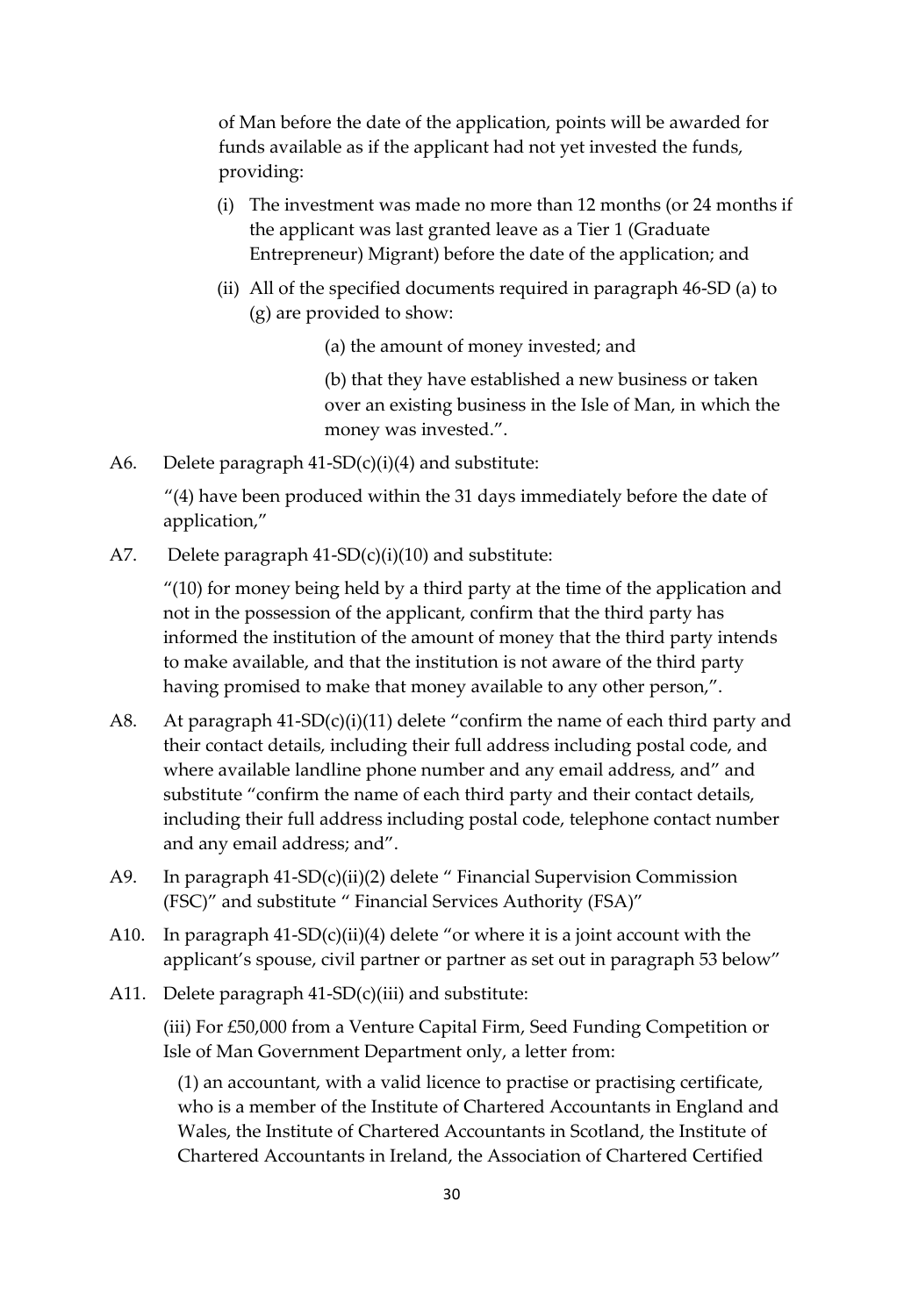Accountants, the Association of Authorised Public Accountants, the Chartered Institute of Public Finance and Accountancy, the Institute of Financial Accountants, the Chartered Institute of Management Accountants, the Association of International Accountants or the Association of Accounting Technicians (AAT), or

(2) in the case of money made available from an Isle of Man Government Department only, an authorised official of either:

a. the Isle of Man Government Department, or

b. an intermediary public body which has been authorised by the Isle of Man Government Department to award funds from that Department for the specific purpose of establishing or expanding Isle of Man businesses.

(iv) Each letter referred to in (iii) above must:

(1) be an original document and not a copy,

(2) be on the institution's official headed paper,

(3) be dated within the three months immediately before the date of the application,

(4) state the applicant's name, and his team partner's name where relevant, or the name of the applicant's business,

(5) state the date of the document,

(6) confirm the amount of money available to the applicant, the entrepreneurial team or the applicant's business from the Venture Capital Firm, Seed Funding Competition or Isle of Man Government Department, and

(7) confirm the name of the Venture Capital Firm, Seed Funding Competition or Isle of Man Government Department providing the funding, and

(8) include the contact details of an official of the organisation, including their full address, postal code, telephone contact number and any email address,

(9) if the money is coming from a Seed Funding Competition, give confirmation that either the applicant, the entrepreneurial team or the applicant's business has been awarded money and that the competition is listed as endorsed by the Isle of Man Financial Services Authority, together with the amount of the award and naming the applicant, the entrepreneurial team or the applicant's business as a winner;

(10) if the money is coming from a Isle of Man Government Department (or intermediary public body authorised to award funds from that Department), give confirmation that the Isle of Man Government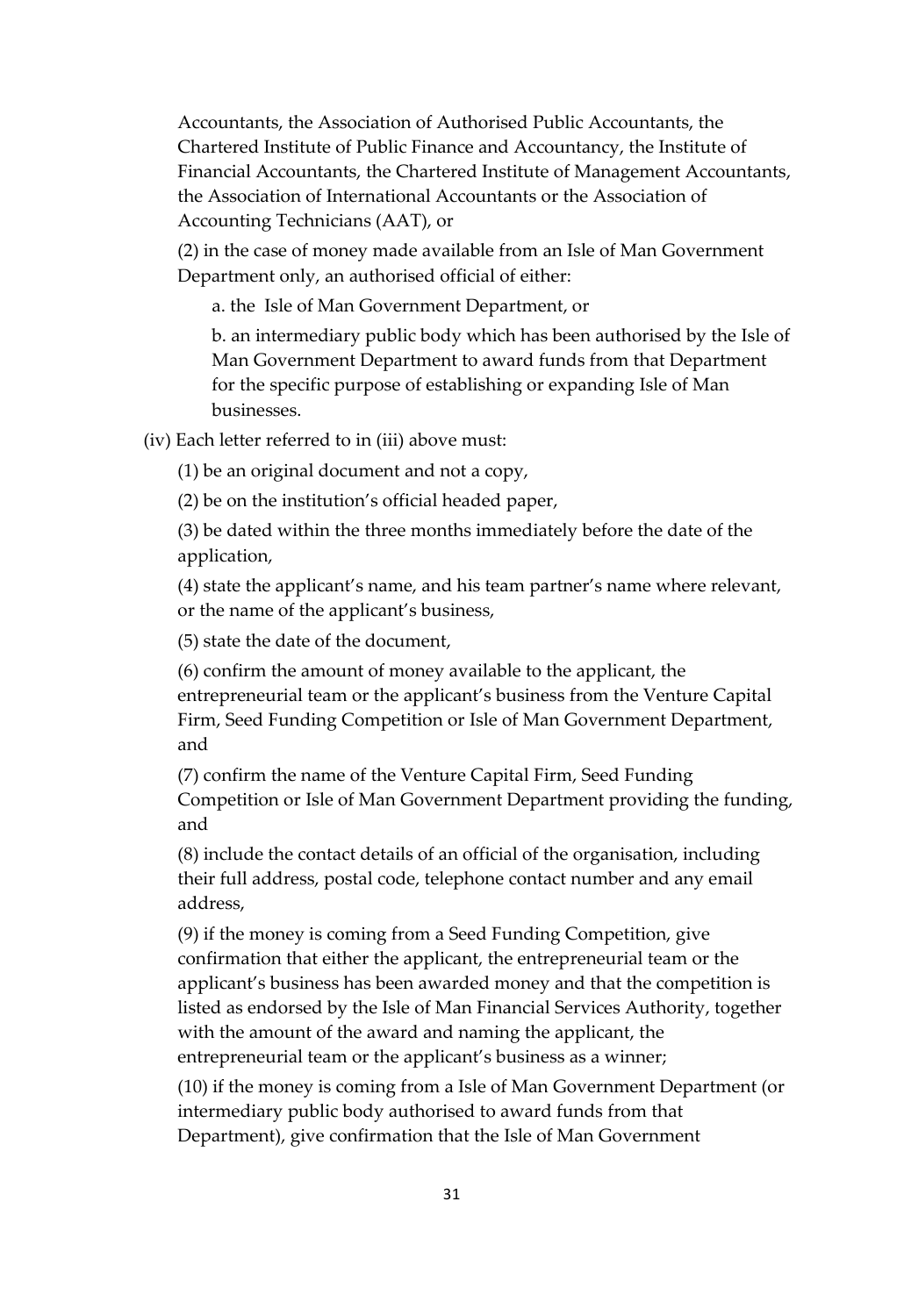Department has made money available for the specific purpose of establishing or expanding a Isle of Man business, and the amount."

#### A12. Delete paragraph 41-SD(d) and substitute:

"(d) If the applicant is applying using money from a third party, other than funding from a Seed Funding Competition, or Isle of Man Government Department (or intermediary public body authorised to award funds from that Department) which is either held by the third party or has been transferred to the applicant less than 90 days before the date of the application, he must provide all of the following specified documents, in addition to the specified documents in (c) above:

(i) An original written declaration from every third party that they have made the money available to invest in a business in the Isle of Man, containing:

(1) the names of the third party and the applicant (and his team partner's name where relevant), or the name of the applicant's business,

(2) the date of the declaration,

(3) the applicant's signature and the signature of the third party (and the signature of the applicant's team partner where relevant),

(4) the amount of money available in pounds sterling,

(5) the relationship(s) of the third party to the applicant,

(6) if the third party is a Venture Capital Firm, confirmation of whether this body is regulated by the Financial Services Authority (FSA) and its entry in the register includes a permission to arrange, deal in or manage investments, or to manage alternative investment funds,

(7) if the third party is another business in which the applicant is selfemployed or a director, evidence of the applicant's status within that business and that the applicant is the sole controller of that business's finances, or, where the applicant is not the sole controller, the letter must be signed by another authorised official of that business who is not the applicant, and

(8) confirmation that the money will remain available until such time as it is transferred to the applicant, the entrepreneurial team or the applicant's business; and

(ii) A letter from a legal representative, confirming the validity of signatures on each third-party declaration provided, which confirms that the declaration(s) from the third party or parties contains the signatures of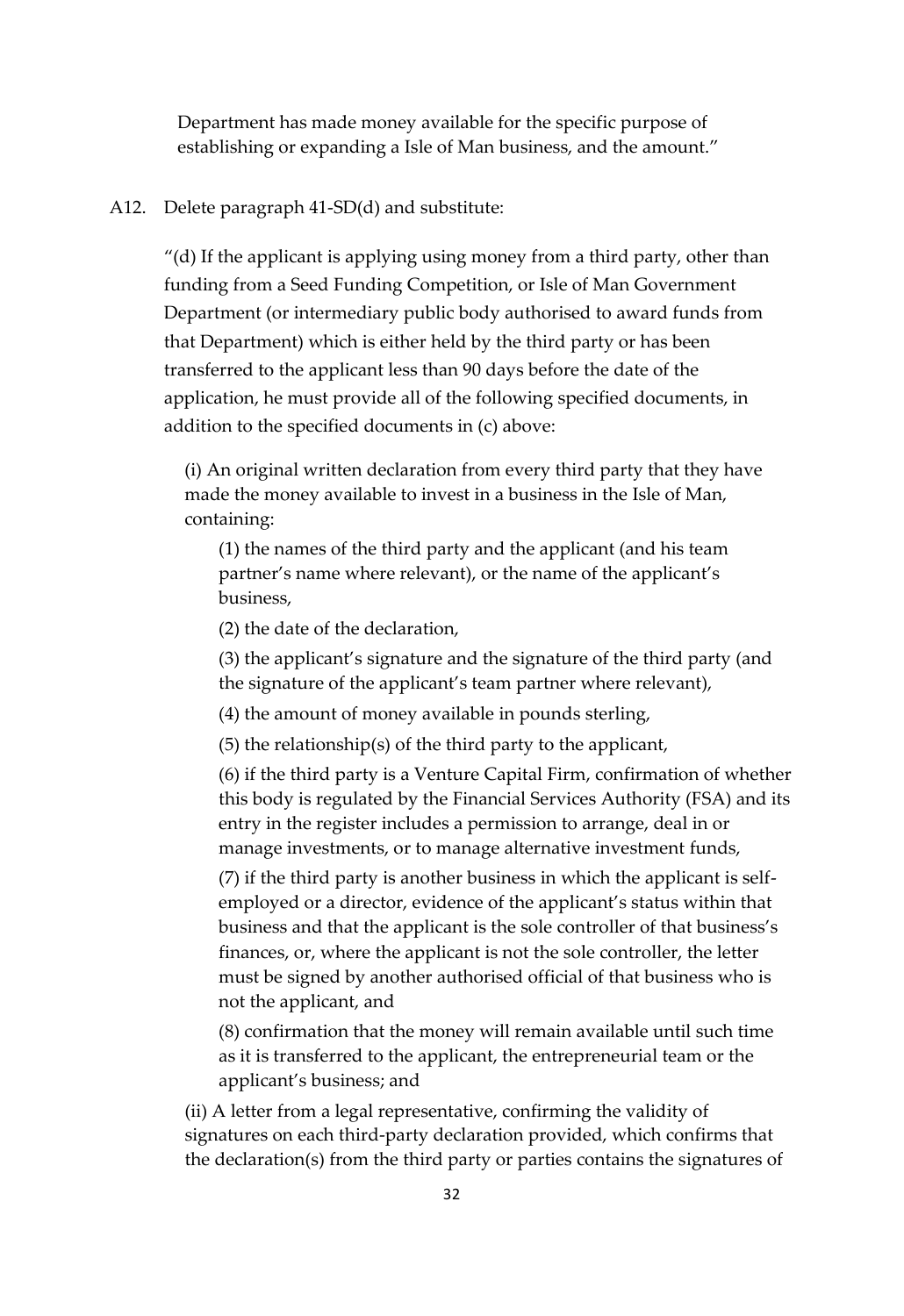the people stated. It can be a single letter covering all third-party permissions, or several letters from several legal representatives. It must be an original letter and not a copy, and it must be from a legal representative permitted to practise in the country where the third party or the money is. The letter must clearly show the following:

(1) the name of the legal representative confirming the details,

(2) the registration or authority of the legal representative to practise legally in the country in which the permission or permissions was or were given,

(3) the date of the confirmation letter,

(4) the applicant's name (and the name of the applicant's team partner's name where relevant) and, where (b) applies, that the applicant is a director of the business named in each third-party declaration,

(5) the third party's name (which cannot be the legal representative themselves),

(6) that the declaration from the third party is signed and valid, and

(7) if the third party is not a Venture Capital Firm, Seed Funding Competition or Isle of Man Government Department (or intermediary public body authorised to award funds from that Department), the number of the third party or their authorised representative's identity document (such as a passport or national identity card), the place of issue and dates of issue and expiry; and

(iii) If the third party is a Venture Capital Firm, he must also provide the following documentation:

(1) An original letter from a director, partner or fund manager of the Venture Capital Firm, which includes:

(a) A statement providing detailed information on the strategy, structure and financial exposure of the fund,

(b) A statement detailing the rationale for the investment, providing specific information about the circumstances which led to the investment decision,

(c) A statement confirming that the business/proposed business is a genuine and credible proposition,

(2) A copy of the completed term sheet for the investment, signed by all parties to the transaction, which must include details of the company valuation, company structure, founder and investor rights, the structure of funding and the type of security being taken,

(3) A breakdown of the technical, legal, commercial and financial due diligence conducted by the venture capital firm in support of the investment,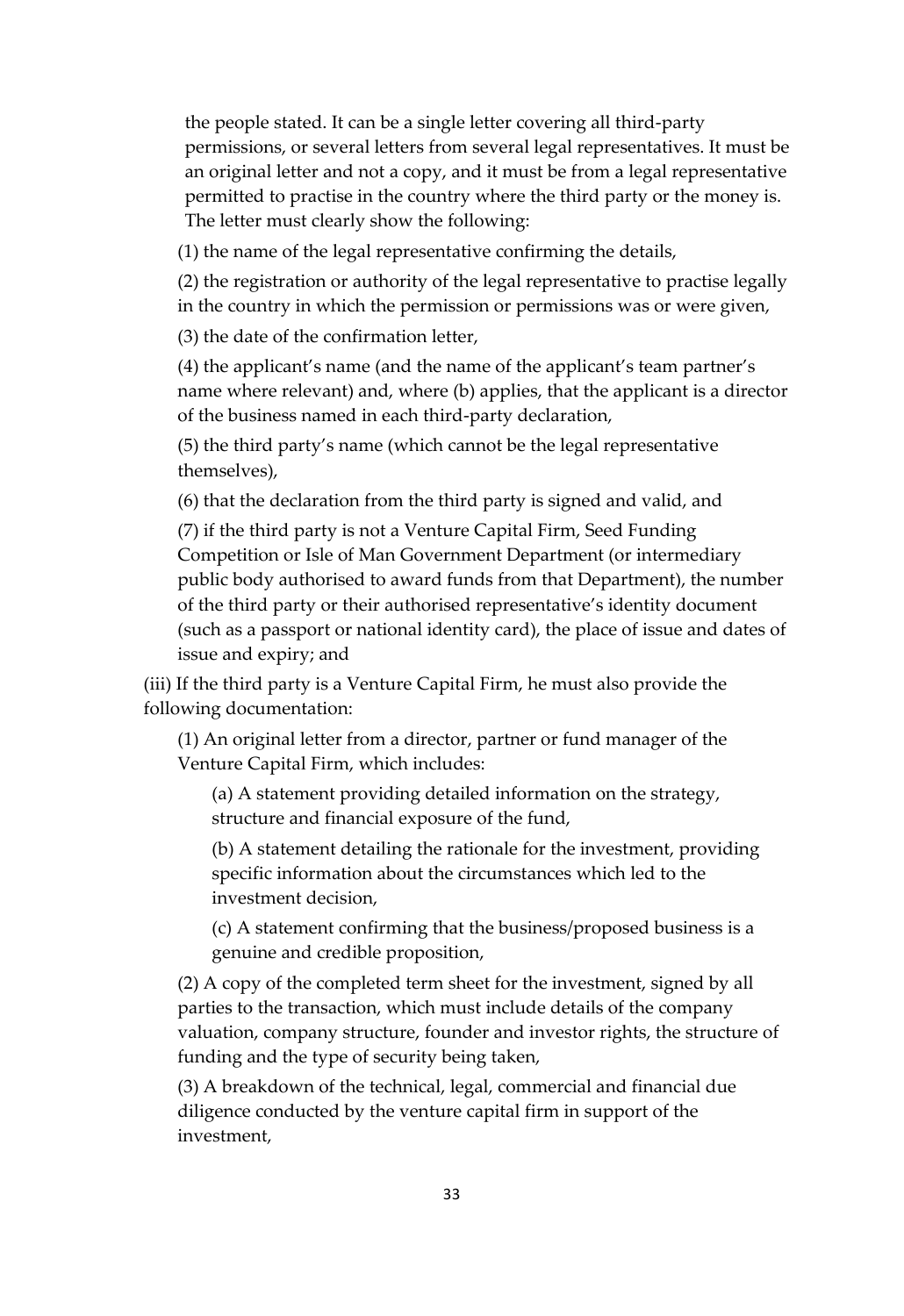(4) A letter from an accountant, validating the financial condition of the fund. The accountant must have a valid licence to practice or practising certificate and must be a member of the Institute of Chartered Accountants in England and Wales, the Institute of Chartered Accountants in Scotland, the Institute of Chartered Accountants in Ireland, the Association of Chartered Certified Accountants, the Association of Authorised Public Accountants, the Chartered Institute of Public Finance and Accountancy, the Institute of Financial Accountants, the Chartered Institute of Management Accountants, the Association of International Accountants or the Association of Accounting Technicians."

#### A13. Delete paragraph 41-SD(e) and substitute:

"(e) If the applicant is applying for leave to remain, and has, or was lasted granted, leave as a Tier 1 (General) Migrant or a Tier 1 (Post-Study Work) Migrant, he must also provide the following evidence that he meets the additional requirements set out in Table 4:

(i) his job title,

(ii) the Standard Occupational Classification (SOC) code of the occupation that the applicant has been working in since before 11 July 2014 or 6 April 2015 (as applicable), up to the date of his application, which must appear on the list of occupations skilled to National Qualifications Framework level 4 or above, as stated in the Codes of Practice in Appendix J,

(iii) one or more of the following specified documents showing that the business was active before 11 July 2014 or 6 April 2015 (as applicable) and that it remained active throughout the period leading up to the date of his application (if the applicant or his entrepreneurial team member does not own the domain name of the business's website, then the evidence in (2) may not be provided, and he must instead provide one or more of the documents specified in  $(1)$ , $(3)$ , $(4)$  or  $(5)$ ):

(1) dated advertising or marketing material, including printouts of online advertising other than on the business's own website, that has been published locally or nationally and showing the name of the business and the business activity, or

(2) if the applicant (or his entrepreneurial team member) owns the domain name of his business's website and submits evidence to this effect, dated printouts from the business's website detailing the service or product provided by the applicant's business, or

(3) dated article(s) or online links to dated article(s) in a newspaper or other publication showing the name of the business together with the business activity, or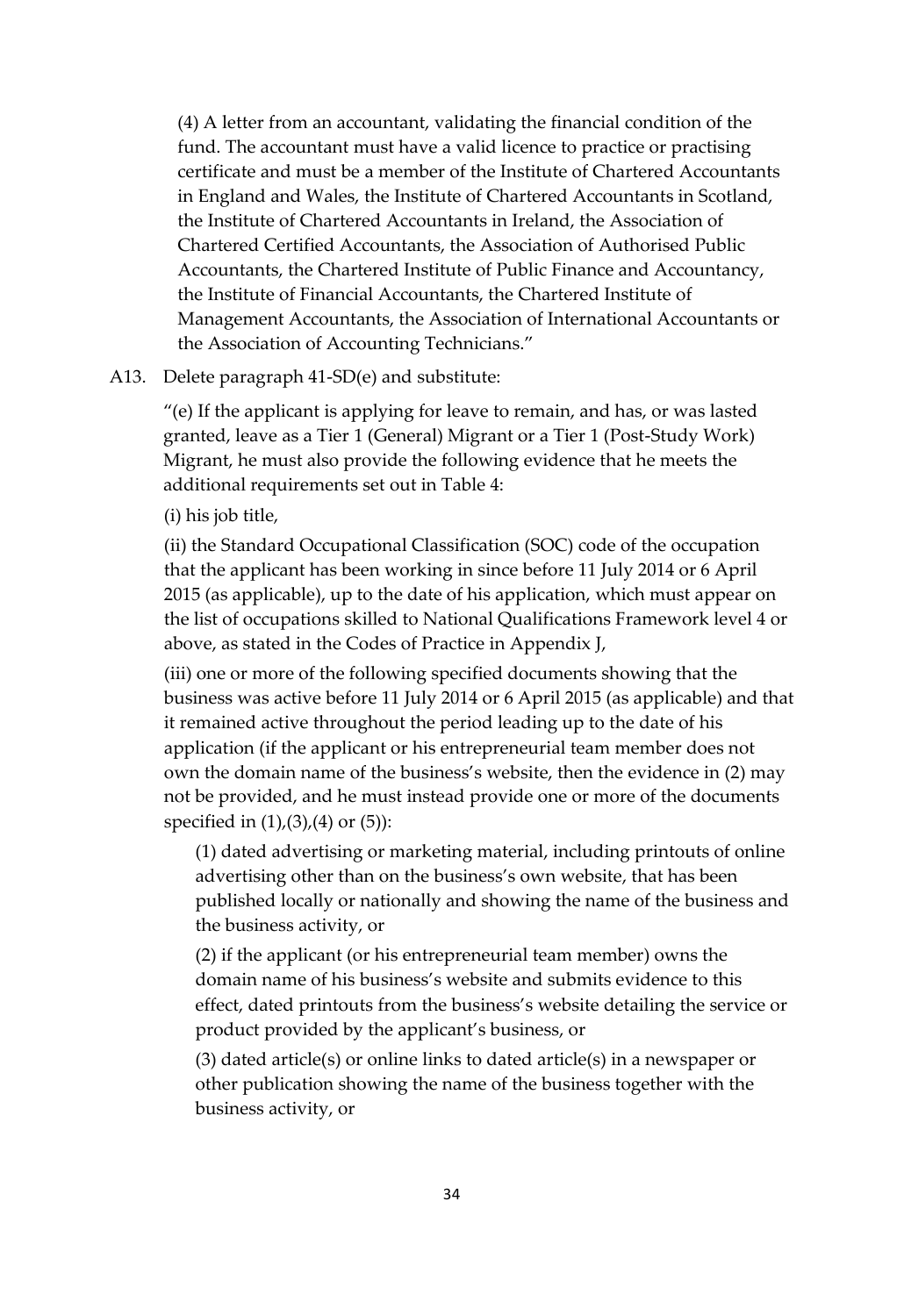(4) dated information from a trade fair, at which the applicant has had a stand or given a presentation to market his business, showing the name of the business together with the business activity, or

(5) personal registration with a Isle of Man trade body linked to the applicant's occupation; and

(iv) one or more of the following specified documents showing that the business was trading before 11 July 2014 or 6 April 2015 (as applicable) and traded continuously throughout the period leading up to the date of his application:

(1) one or more contracts for service. If a contract is not an original the applicant must sign each page. Each contract must show:

(a) the name of the business,

(b) the service provided by the applicant's business;

(c) the name of the other party or parties involved in the contract and their contact details, including their full address, postal code, telephone contact number and any email address; and

(d) the duration of the contract or, if it is a rolling contract with no defined end date, confirmation of when this arrangement began and a letter from the customer or their representative confirming that the contract has not been terminated, dated no earlier than three months before the date of application; or

(2) one or more original letters from Isle of Man regulated financial institutions with which the applicant has a business bank account, on the institution's headed paper, confirming the dates the business was trading during the period referred to at (iv) above; and

(v)

(1) if claiming points for being self-employed, the following specified documents to show the applicant's compliance with National Insurance requirements:

(a) the original bills covering the continuous billing period during which the applicant claims to have been self-employed, if his Class 2 National Insurance is paid by bill;

(b) bank statements covering the continuous period during which the applicant claims to have been self-employed, showing the direct debit payment of Class 2 National Insurance to Isle of Man Income Tax Division;

(c) all original small earnings exception certificates issued to the applicant by Isle of Man Income Tax Division covering the continuous tax period during which the applicant claims to have been selfemployed, if he has low earnings; or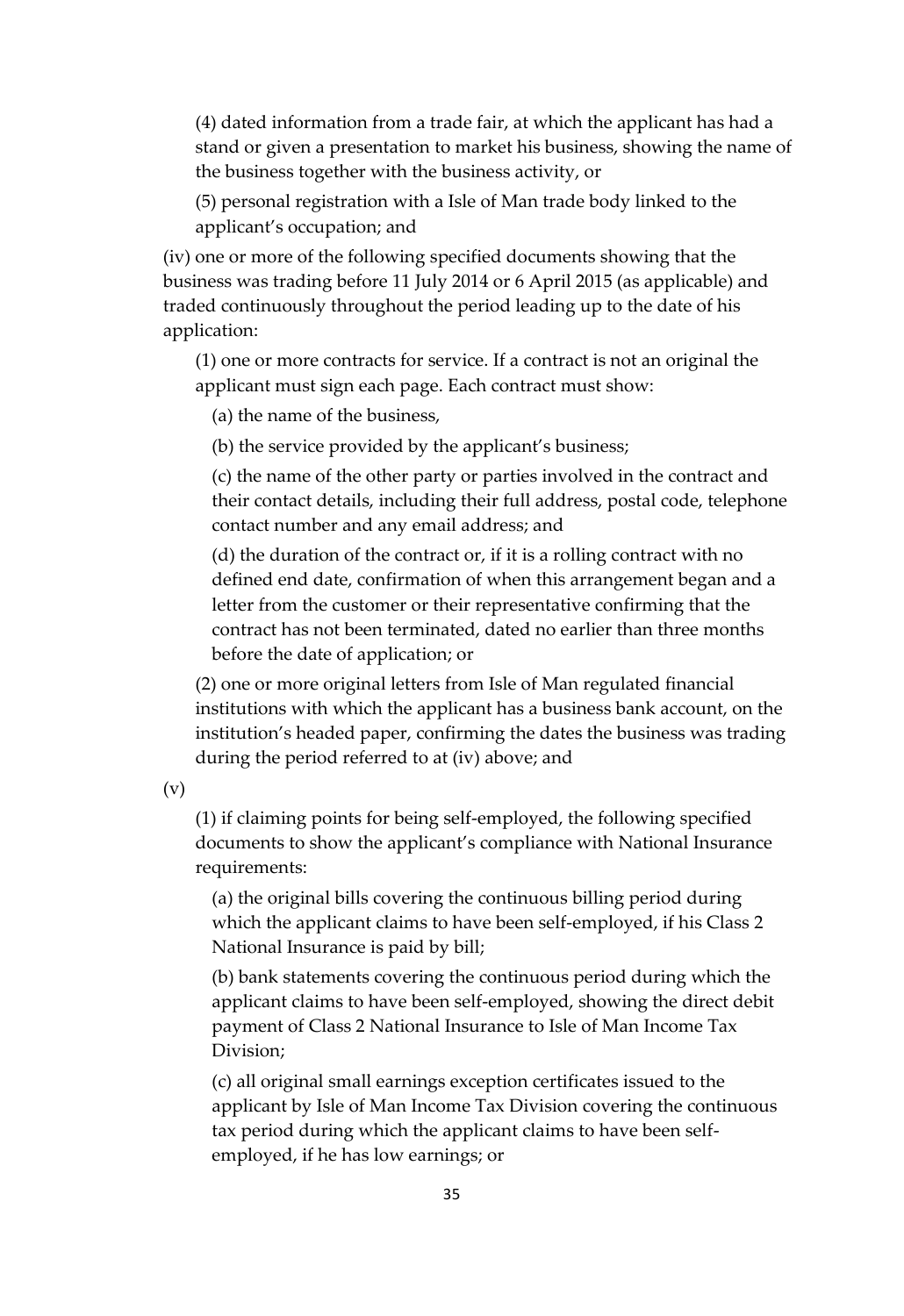(d) if the applicant has, or was last granted leave as a Tier 1 (General) Migrant and is applying before 31 October 2015, the original, dated welcome letter from Isle of Man Income Tax Division containing the applicant's unique taxpayer reference number, if he has not yet become liable for paying National Insurance, or has not yet received the documents in (c); or

(2)

(a) if claiming points for being a director of a Isle of Man company at the time of his application, a printout from Companies Registry of the company's filing history page and a Current Appointment Report, listing the applicant as a director of a company that is actively trading (and not dormant, or struck-off, or dissolved or in liquidation), and showing the date of his appointment as a director of that company; and

(b) if claiming points for being a director of a Isle of Man company other than the company referred to in (a) above, at any time before the date of his application, a printout from Companies Registry of the applicant's appointments history, showing that the applicant has held directorships continuously during the period in which he claims to have been a director, as well as a printout of the company's filing history page. The evidence at (1) and (2) above must cover (either together or individually) a continuous period commencing before 11 July 2014 or 6 April 2015 (as appropriate), and ending on a date no earlier than three months before the date of his application. The only exception is if the applicant is claiming points for being self-employed at the time of his application and the evidence consists of documents issued by Isle of Man Income Tax Division referred to at  $(v)(1)(a)$  or  $(c)$  above. If this is the applicant must submit the most recent document issued before the date of his application; and

(vi) if the applicant is currently a director, the following evidence that his business has business premises in the Isle of Man and is subject to Isle of Man taxation:

(1) a printout of a Companies Registry document, showing the address of the registered office in the Isle of Man, or head office in the Isle of Man if it has no registered office, and the applicant's name, as it appears on the application form, as a director, and a printout of the company's filing history page; and

(2) documentation from Isle of Man Income Tax Division which confirms that the business is registered for corporation tax; and

(vii) the following evidence that the business has a Isle of Man bank account of which the applicant is a signatory: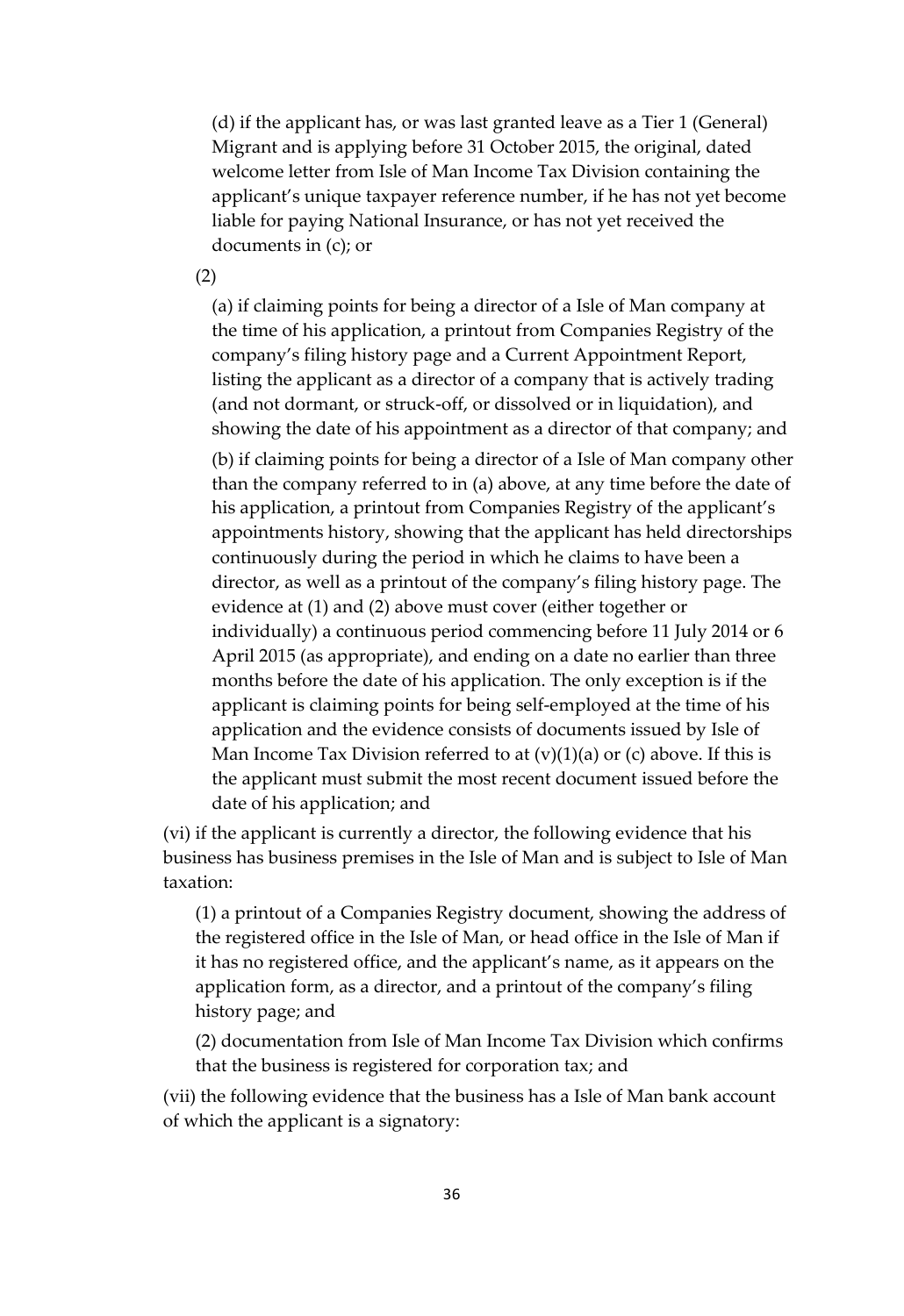(1) if the applicant is currently self-employed, a personal or business bank statement showing transactions for his business (which must be currently active), or a letter from a Isle of Man regulated financial institution, on the institution's headed paper, confirming that he has a business and acts through that bank for the purposes of that business, or

(2) if the applicant is currently a director, a company bank statement from a Isle of Man account which shows transactions for that company, or a letter from the Isle of Man bank in question, on its headed paper, confirming that the company has a bank account, that the applicant is a signatory of that account, and that the company uses that account for the purposes of his business.

and the evidence at (vi) and (vii)(2) above must relate to a company that is actively trading and not dormant, or struck-off, or dissolved or in liquidation."

- A14. Delete paragraph 45 and renumber paragraph 45A as paragraph 45.
- A15. At the new paragraph 45, delete "No points will be awarded where the specified documents show that the funds are held in a financial institution listed in Appendix P as being an institution with which the UK Border Agency is unable to make satisfactory verification checks." and substitute "No points will be awarded where the specified documents show that the funds are held in a financial institution listed in Appendix P as being an institution with which the Home Office is unable to make satisfactory verification checks.".
- A16. After paragraph 45 in Table 5 delete

"(a) in accordance with regulation 87 of the Social Security (Contributions) Regulations 2001 (as applied to the Island), notified the Treasury of the Isle of Man of his liability to pay Class 2 contributions, or" and substitute

"(a) registered with Isle of Man Income Tax Division as self-employed, or"

A17. After paragraph 45 in Table 5 delete "(a) had, in accordance with regulation 87 of the Social Security (Contributions) Regulations 2001 (as applied to the Island), notified the Treasury of the Isle of Man of his liability to pay Class 2 contributions; or" and substitute:

"(a) registered with Isle of Man Income Tax Division as self-employed, or"

A18. In Row 1 of Table 6 delete "The applicant will not need to provide evidence of this investment if he was awarded points for it, as set out in Table 5, in his previous grant of entry clearance or leave to remain as a Tier 1 (Entrepreneur) Migrant" and substitute:

"The applicant will not need to provide evidence of this investment as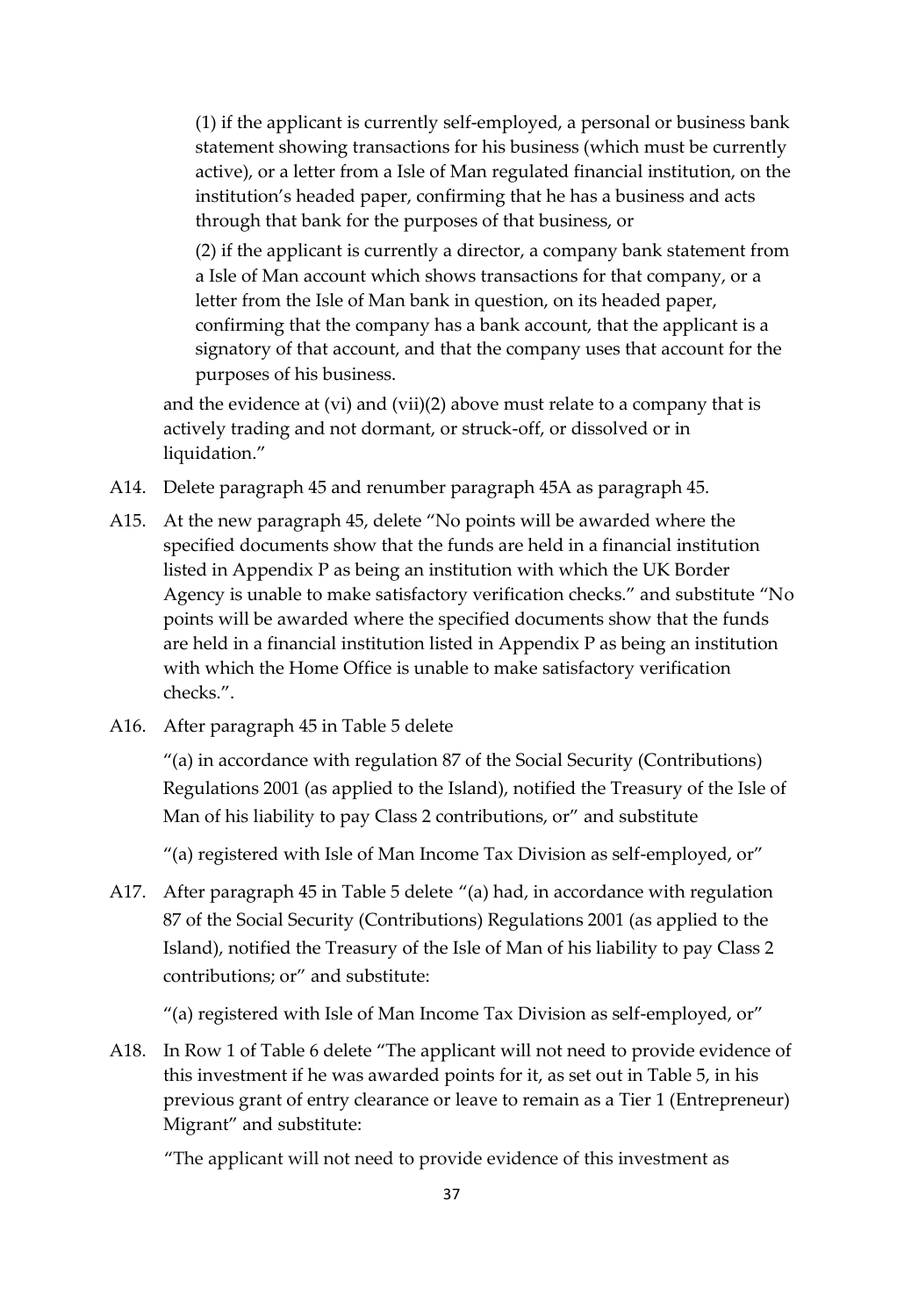specified in 46-SD (a)-(d) if he was awarded points for it, as set out in Table 5, in his previous grant of entry clearance or leave to remain as a Tier 1 (Entrepreneur) Migrant."

A19. Delete Row 2 of Table 6 and substitute:

| 2. | The applicant meets the following conditions:                                                                                                                                                                                                                                                                                                                                                                                                            | 20 |
|----|----------------------------------------------------------------------------------------------------------------------------------------------------------------------------------------------------------------------------------------------------------------------------------------------------------------------------------------------------------------------------------------------------------------------------------------------------------|----|
|    | (i) on a date no earlier than three months prior to the<br>date of application was:                                                                                                                                                                                                                                                                                                                                                                      |    |
|    | (a) registered with Isle of Man Income Tax Division<br>as self-employed, or                                                                                                                                                                                                                                                                                                                                                                              |    |
|    | (b) registered with Companies Registry as a director<br>of a new or an existing business, and                                                                                                                                                                                                                                                                                                                                                            |    |
|    | (ii) where the applicant's last grant of entry clearance,<br>leave to enter or leave to remain was as a Tier 1<br>(Entrepreneur) Migrant, on a date within six months<br>of his entry to the Isle of Man (if he was granted<br>entry clearance as a Tier 1 (Entrepreneur Migrant)<br>and there is evidence to establish his date of arrival in<br>the Isle of Man), or in any other case the date of the<br>grant of leave to remain, the applicant was: |    |
|    | (a) registered with Isle of Man Income Tax Division<br>as self-employed, or                                                                                                                                                                                                                                                                                                                                                                              |    |
|    | (b) registered with Companies Registry as a director<br>of a new or an existing business.                                                                                                                                                                                                                                                                                                                                                                |    |
|    | Directors who are on the list of disqualified directors<br>provided by Financial Services Authority will not be<br>awarded points.                                                                                                                                                                                                                                                                                                                       |    |
|    | The applicant will not need to provide the evidence<br>of registration for condition (ii) if he was awarded<br>points from row 2 of Table 5 in his previous grant of<br>entry clearance or leave to remain as a Tier 1<br>(Entrepreneur) Migrant.                                                                                                                                                                                                        |    |

A20. At paragraph 46-SD delete "The specified documents in paragraphs 45 and 46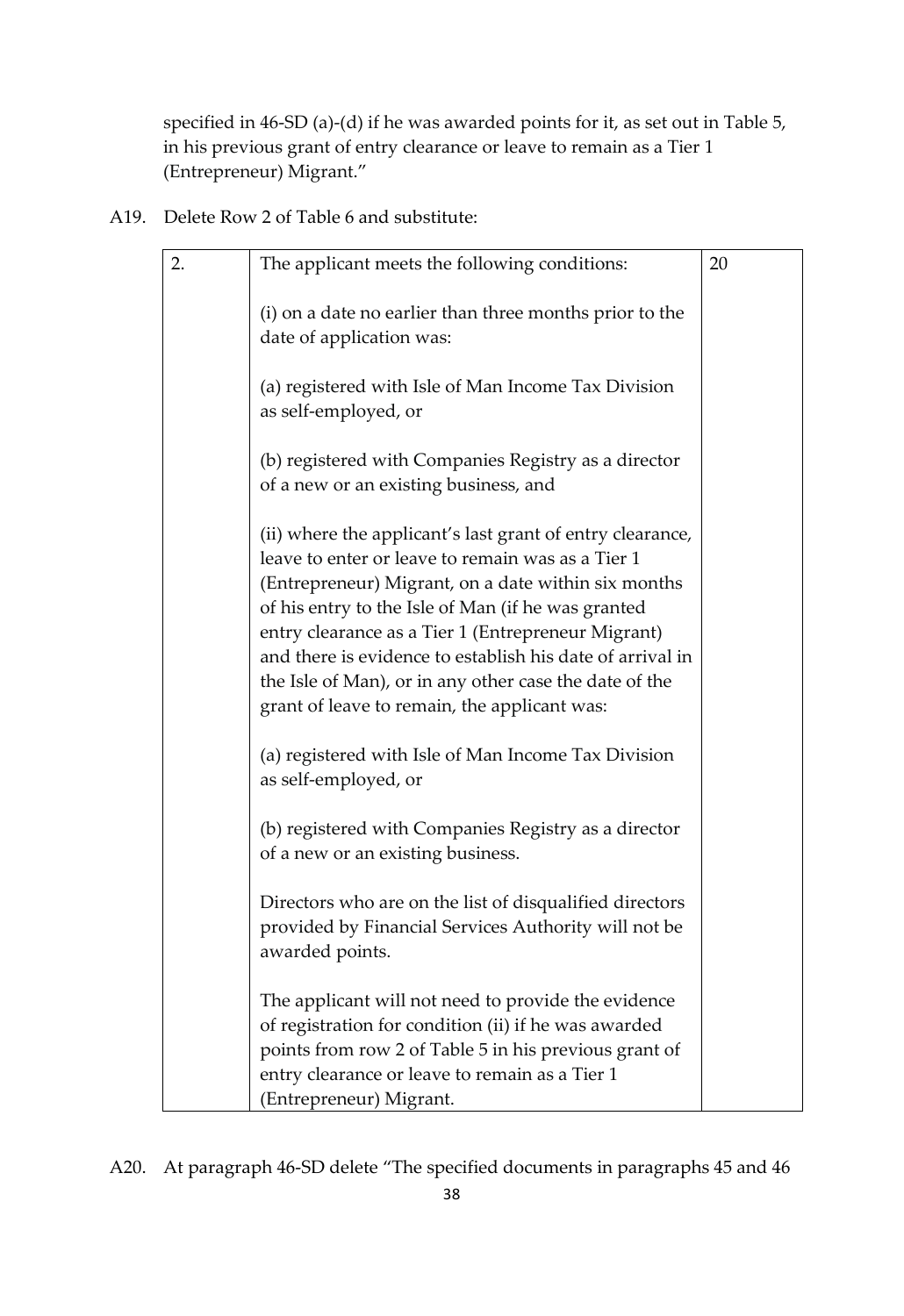are as follows" and substitute "The specified documents in paragraphs 41(b) and 46 are as follows".

A21. Delete paragraph 46-SD(a)(iii) and substitute:

"(iii) If the applicant has made the investment in the form of a director's loan, it must be shown both in the relevant set of financial accounts provided, and through readily identifiable transactions in the applicant's business bank statements, which must clearly show the transfer of this money from the applicant to his business. The applicant must also provide a legal agreement, between the applicant (in the name that appears on his application) and the company, showing:

- (1) the terms of the loan,
- (2) any interest that is payable,
- (3) the period of the loan, and
- (4) that the loan is unsecured and subordinated in favour of third-party creditors.".

A22. After paragraph 46-SD(a)(iii) insert:

"(iv) If the applicant is claiming points for investing  $£50,000$  from a Venture Capital firm, Seed Funding Competition or Isle of Man Government Department, and has not been awarded points in a previous application for having those funds available, he must provide a letter as specified in paragraph  $41-SD(c)(iii)$  (except that the letter does not need to have been produced within the three months immediately before the date of the application) as evidence of the source of those funds, and additionally if the source of the funding was a Venture Capital Firm, he must also provide the evidence as specified in 41-  $SD(d)(iii)$ .

(v) Where Table 6 applies and the applicant has established a new Isle of Man business that has had an income from business activity of at least £5 million during a 3 year period in which the applicant has had leave as a Tier 1 (Entrepreneur) Migrant, he must provide audited or unaudited accounts which show the value of the business activity and that this reached at least £5 million, or

(vi) Where Table 6 applies and the applicant has taken over or invested in an existing Isle of Man business and his services or investment have resulted in a net increase in income from business activity to that business of at least £5 million during a 3 year period in which the applicant has had leave as a Tier 1 (Entrepreneur) Migrant, when compared to the immediately preceding 3 year period, he must provide:

(1) Audited or unaudited accounts from the preceding 3 year period before he became involved with the business as a Tier 1 (Entrepreneur) Migrant, and audited or unaudited accounts which show a net increase of at least £5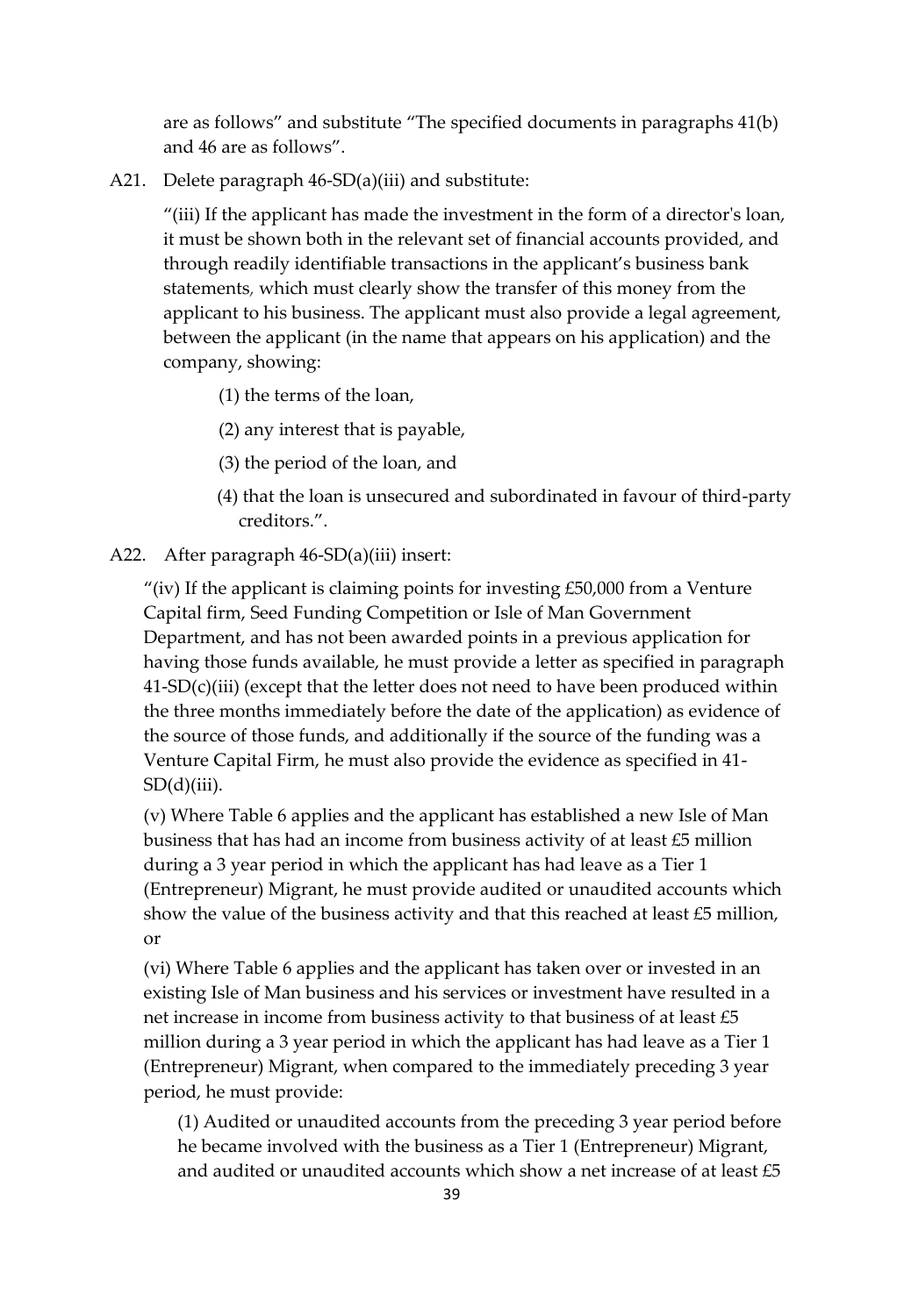million during the period he had leave as a Tier 1 (Entrepreneur) Migrant. The accounts must clearly show the name of the accountant and the date the accounts were produced. The accounts must be prepared and signed off in accordance with statutory requirements, and

(2) An original accountant's letter verifying the net increase in business activity. The accountant must have a valid licence to practice or practising certificate and must be a member of the Institute of Chartered Accountants in England and Wales, the Institute of Chartered Accountants in Scotland, the Institute of Chartered Accountants in Ireland, the Association of Chartered Certified Accountants, the Association of Authorised Public Accountants, the Chartered Institute of Public Finance and Accountancy, the Institute of Financial Accountants, the Chartered Institute of Management Accountants, the Association of International Accountants or the Association of Accounting Technicians. The dated letter should contain:

(i) the name and contact details of the business,

(ii) an explanation of the applicant's status in the business,

(iii) confirmation of the net increase in business activity,

(iv) the registration or permission of the accountant to operate in the Isle of Man, and

(v) that the accountant will confirm the content of the letter to the Isle of Man Immigration Office on request.

#### A23. Delete paragraph 46-SD (b) and substitute:

"(b) When evidencing the investment;

(1) The audited or unaudited accounts must show the investment in money made directly by the applicant, in his own name or on his behalf (and showing his name),

(2) If the investment was made in the applicant's business by one or more Seed Funding Competitions or one or more Isle of Man Government Departments, this investment can be shown in the accounts as being made in the name of the above funding sources, if the accounts are supplemented by a letter from the source, which confirms that the investment was made on behalf of the applicant,

(3) If the source of funds was not one or more Seed Funding Competitions one or more Isle of Man Government Departments, this investment can be shown in the accounts as being made in the name of the investing entity, if the accounts are supplemented by a letter from Financial Services Authority confirming that this investment was made on behalf of the applicant,

(4) If the applicant has invested by way of share capital the business accounts must show the shareholders, the amount and value of the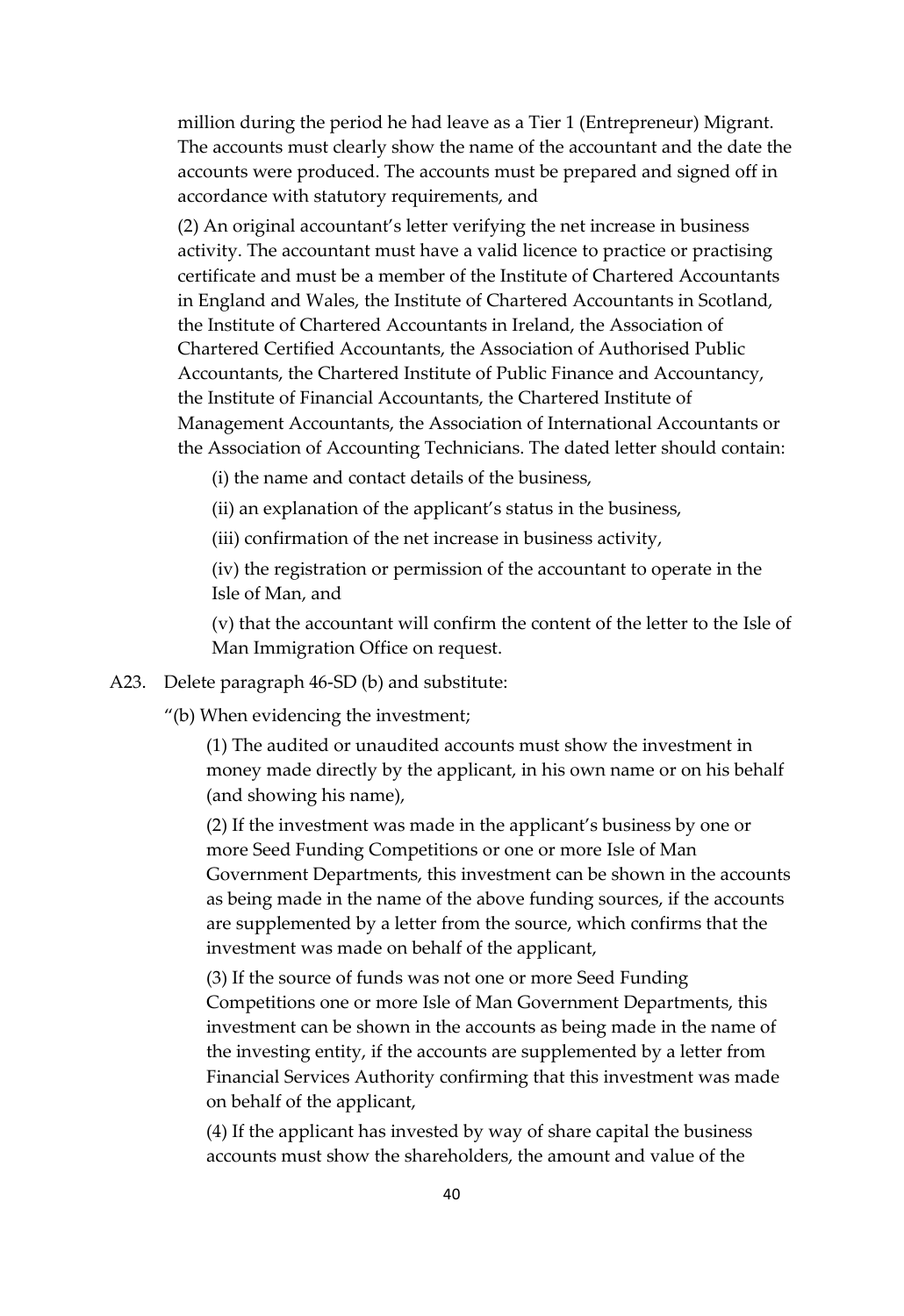shares (on the date of purchase) in the applicant's name as it appears on his application. If the value of the applicant's share capital is not shown in the accounts, then a copy of the company's register of members must be provided,

(5) The accounts must clearly show the name of the accountant, the date the accounts were produced, and how much the applicant has invested in the business. The accounts must be prepared and signed off by the accountant in accordance with statutory requirements,

### A24. Delete paragraph 46-SD(e) and substitute:

"(e) Where Table 4 applies and the applicant is applying for entry clearance, leave to enter or leave to remain as a Tier 1 (Entrepreneur) and only some of the money has been invested into a business in the Isle of Man prior to his application, he must demonstrate that the balance of funds is held in a regulated financial institution and disposable in the Isle of Man by supplying the appropriate documentation in paragraph 41-SD, as well the documentation in 46-SD as evidence for the previous investment.".

### A25. Delete paragraph 46-SD(h) and substitute:

"(h) if the applicant is required to score points for job creation in Table 5 or Table 6, he must provide the following:

- (i) evidence to show the applicant is reporting Income Tax Instalment Payments (ITIP) appropriately to the Isle of Man's Income Tax Division (ITD), such as printouts of Employee Payment Records, original Income Tax Division T21 or T20, which either together or individually show the total payments made to the settled workers, as well as the tax deducted and date which they started work with the applicant's business; and
- (ii) duplicate payslips or wage slips for each settled worker for whom points are being claimed, covering the full period of the employment for which points are being claimed; and
- (iii) confirmation of the hourly rate for each settled worker used to claim points, including any changes in the hourly rate and the dates of the changes, enabling calculation of the hours of work created for each settled worker; and
- (iv) documents which show the employee is a settled worker such as the biometric data page of a passport containing photograph and personal details of the employee, and where the worker is an overseas national, a copy of any Isle of Man Government stamp or endorsement within the passport, or the employee's full birth certificate, showing the name of at least one parent; and
- (v) if the applicant was a director of a company, a printout from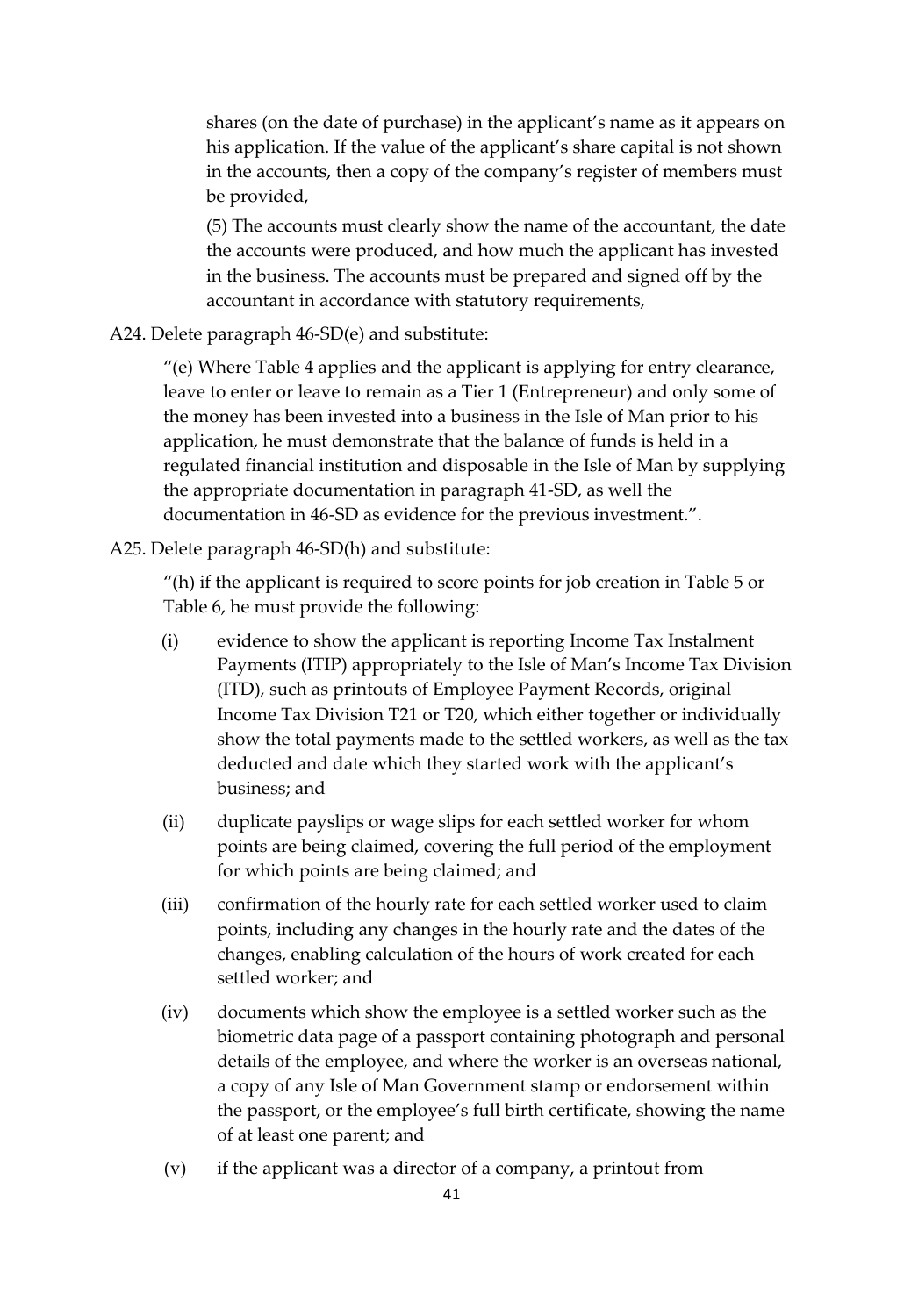Companies Registry of the company's filing history page and of the applicant's personal appointments history, and showing the date of his appointment as a director of that company, to confirm that he was a director of the company that employed the settled worker at the time that the settled worker was employed; or

- (vi) if the applicant was self-employed, the specified documents in (c) above showing the dates that the applicant became self-employed, the names on the Employee Payment Record and bank account, and the address of the business;
- (vii) if the applicant took over or joined a business that employed workers before he joined it, he must provide the following documentation for the year immediately before the jobs were created and the year that the jobs were created, showing the net increase in employment and signed and dated by the applicant:

(1) duplicate Income Tax Division (ITD) Employer's Annual Return (T37) or Online Services print out ITD; or

(2) duplicate Income Tax Division Remittance Card (T35) or Online Services print out.

(viii) if the applicant took over or joined a business that employed workers before he joined it, he must also provide an original accountant's letter verifying the net increase in employment and confirming the number of posts. The accountant must be a member of the Institute of Chartered Accountants in England and Wales, the Institute of Chartered Accountants in Scotland, the Institute of Chartered Accountants in Ireland, the Association of Chartered Certified Accountants, the Association of Authorised Public Accountants, the Chartered Institute of Public Finance and Accountancy, the Institute of Financial Accountants, the Chartered Institute of Management Accountants, the Association of International Accountants or the Association of Accounting Technicians (AAT). The letter must contain:

(1) the name and contact details of the business,

(2) the applicant's status in the business,

(3) the number of posts created in the business and the hours worked,

(4) the dates of the employment created,

(5) the registration or permission of the accountant to operate in the Isle of Man,

(6) the date that the accountant created the letter on the applicant's behalf, and

(7) that the accountant will confirm the content of the letter to the Isle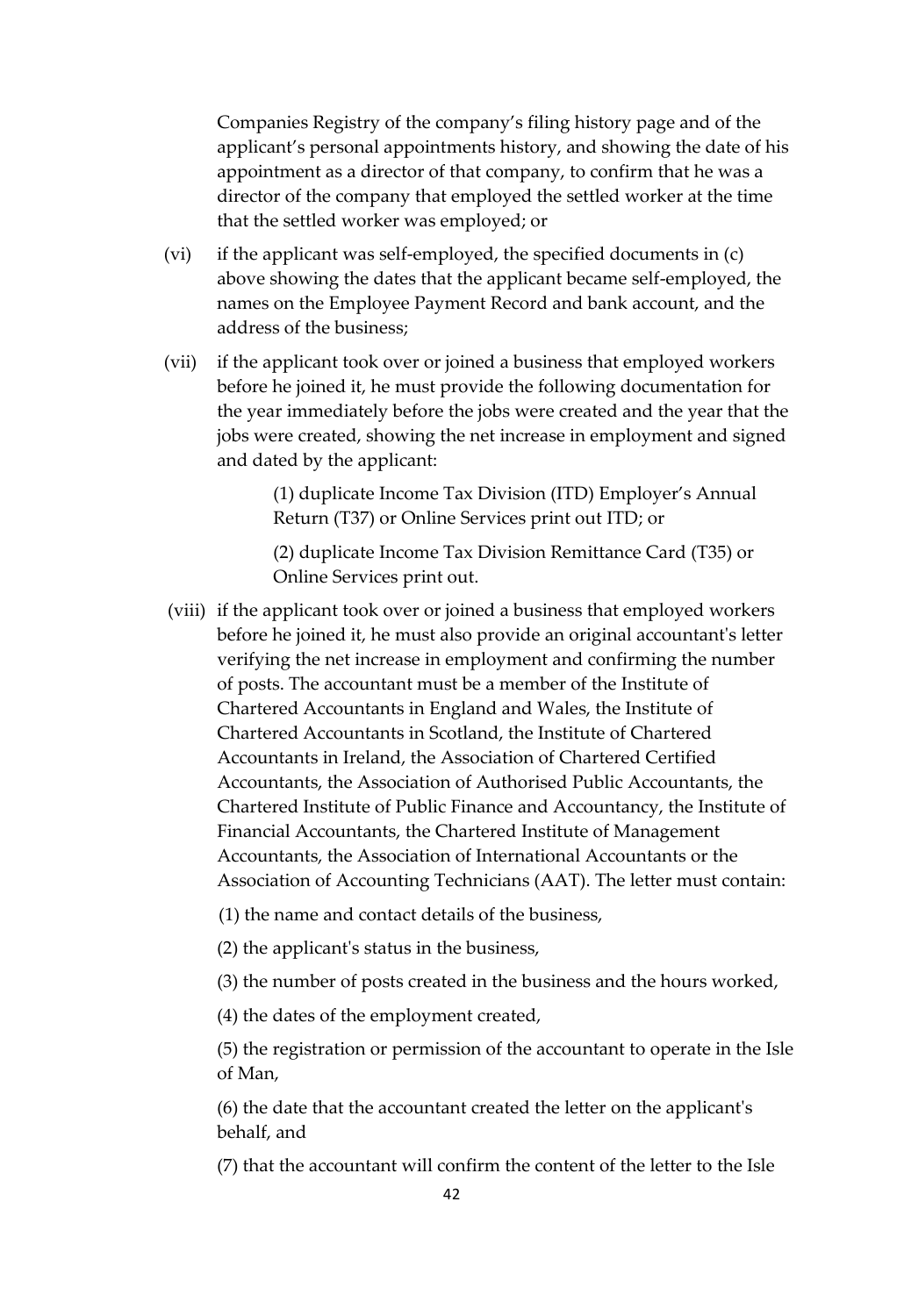of Man Immigration Office on request.".

A26. Delete paragraph 65(b), and substitute:

"(b) Open-ended investment companies, investment trust companies, investment syndicate companies or pooled investment vehicles,".

A27. In Appendix A, delete paragraph 65-SD(b)(iv) and substitute:

"(iv) If the organisation in (iii) is not required to produce accounts, the applicant must provide a certificate showing the amount of money held in the investments, from an accountant who is a member of the Institute of Chartered Accountants in England and Wales, the Institute of Chartered Accountants in Scotland, the Institute of Chartered Accountants in Ireland, the Association of Chartered Certified Accountants, the Association of Authorised Public Accountants, the Chartered Institute of Public Finance and Accountancy, the Institute of Financial Accountants, the Chartered Institute of Management Accountants, or the Association of Accounting Technicians (AAT), or the Association of International Accountants or the Association of Accounting Technicians (AAT)."

A28. At paragraph 65-SD(c), delete "Where the applicant is applying under Table 8B or Table 9B, previously had leave as an Investor and is unable to provide the evidence listed above because he manages his own investments, or because he has a portfolio manager who does not operate in the Isle of Man and is therefore not regulated by the Financial Services Authority, the applicant must provide the following specified documents showing his holdings used to claim points, as relevant to the type of investment:" and substitute:

"Where the applicant previously had leave as an Investor, is applying under Table 8B or Table 9B and is unable to provide the evidence listed above because he manages his own investments, or because he has a portfolio manager who does not operate in the UK or Isle of Man and is therefore not regulated by the Financial Conduct Authority (FCA) (and the Prudential Regulation Authority (PRA) where applicable) or the Isle of Man Financial Services Authority, the applicant must provide the following specified documents showing his holdings used to claim points, as relevant to the type of investment:".

A29. In paragraph  $65-SD(c)(i)$ , delete "Documents confirming the purchase of assets in the Isle of Man, showing the assets purchased, the value of these assets and the dates of purchase. When using property only the unmortgaged portion of the applicant's own home can be considered and the valuation must be provided on a report issued by a surveyor (who is a member of the Royal Institution of Chartered Surveyors) in the six months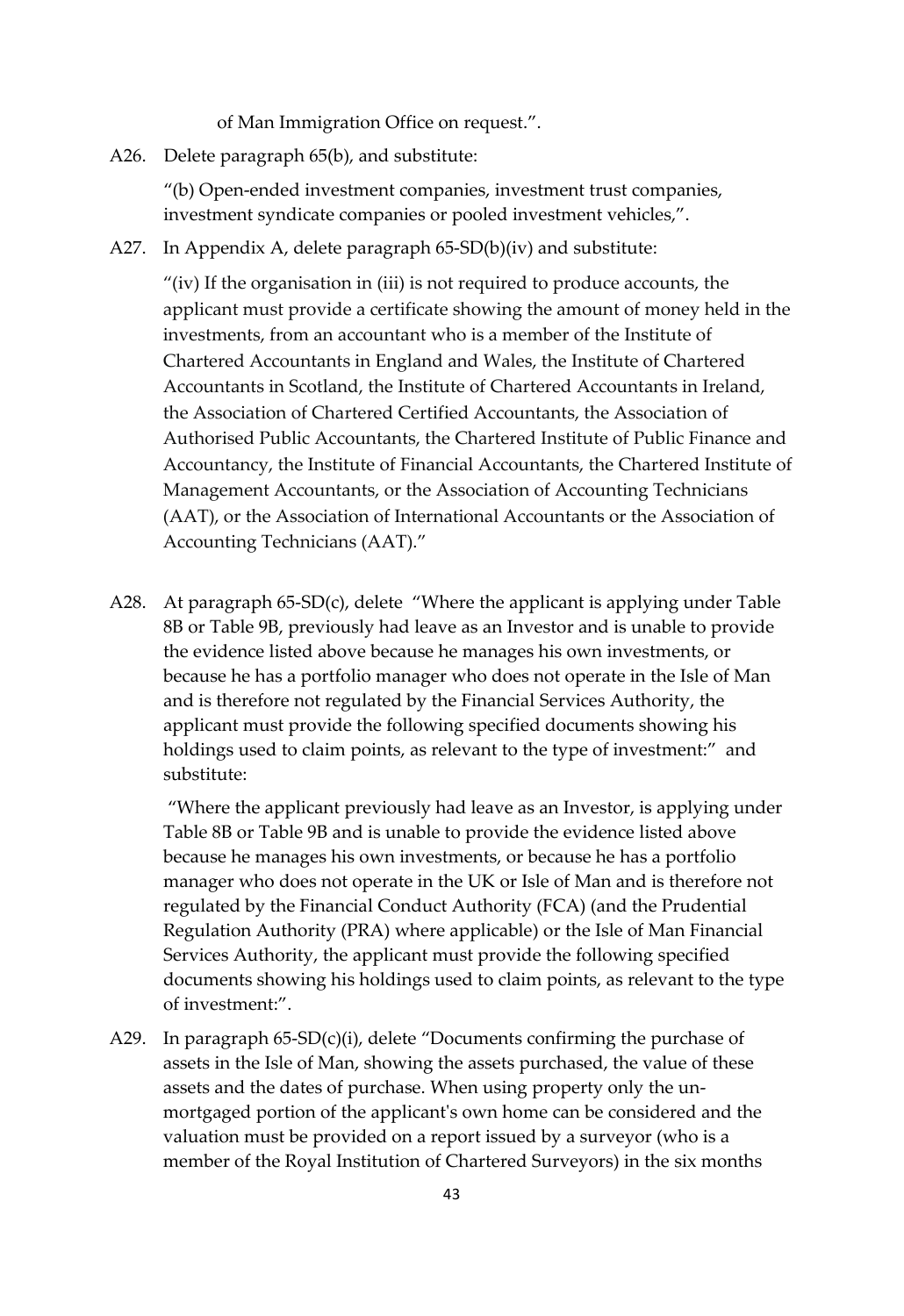prior to the date of application;" and substitute:

"Documents confirming the purchase of assets in the Isle of Man, showing the assets purchased, the value of these assets, and the dates of purchase. When using property, only the un-mortgaged portion of the applicant's own home can be considered. The property must be owned by the applicant (or applicant and/or the husband, wife, civil partner, or unmarried or same-sex partner of the applicant) and the valuation must be provided on a report issued by a surveyor (who is a member of the Royal Institution of Chartered Surveyors) in the six months prior to the date of application;".

A30. In paragraph 65-SD(c)(iii) delete "An original letter from the financial institution that holds the cash on deposit, on the institution's official headed paper, issued by an authorised official of that institution, which confirms the dates and amount of money held and that the institution will confirm the content of the letter to the UK Border Agency on request." and substitute:

"An original letter from the financial institution that holds the cash on deposit, on the institution's official headed paper, issued by an authorised official of that institution, which confirms the dates and amount of money held and that the institution will confirm the content of the letter to the Home Office on request.".

- A31. Delete paragraph 70 (c)(xii) and (xiii) and substitute:
	- "(xii) what has led the endorsing body to endorse the application,
	- (xiii) that the applicant has a genuine and credible business idea,
	- (xiv) that the applicant will spend the majority of his working time on developing business ventures; and
	- (xv) if the applicant is applying for leave to remain and was last granted leave as a Tier 1 (Graduate Entrepreneur) Migrant, confirmation that the endorsing body is satisfied that he has made satisfactory progress.".
- A32. In paragraph 74C(a)(i), delete "working for the Sponsor" and substitute "working".
- A33. Delete paragraph 74C(b) and (c) and substitute:
	- "(b) Throughout the 12 months referred to in paragraph  $(a)(i)$  above, the applicant must have been working:
		- (i) outside the UK or Isle of Man for a business established outside the territory of the UK or Isle of Man which is linked by common ownership or control to the Sponsor, or
		- (ii) in the Isle of Man for the Sponsor, provided he had leave to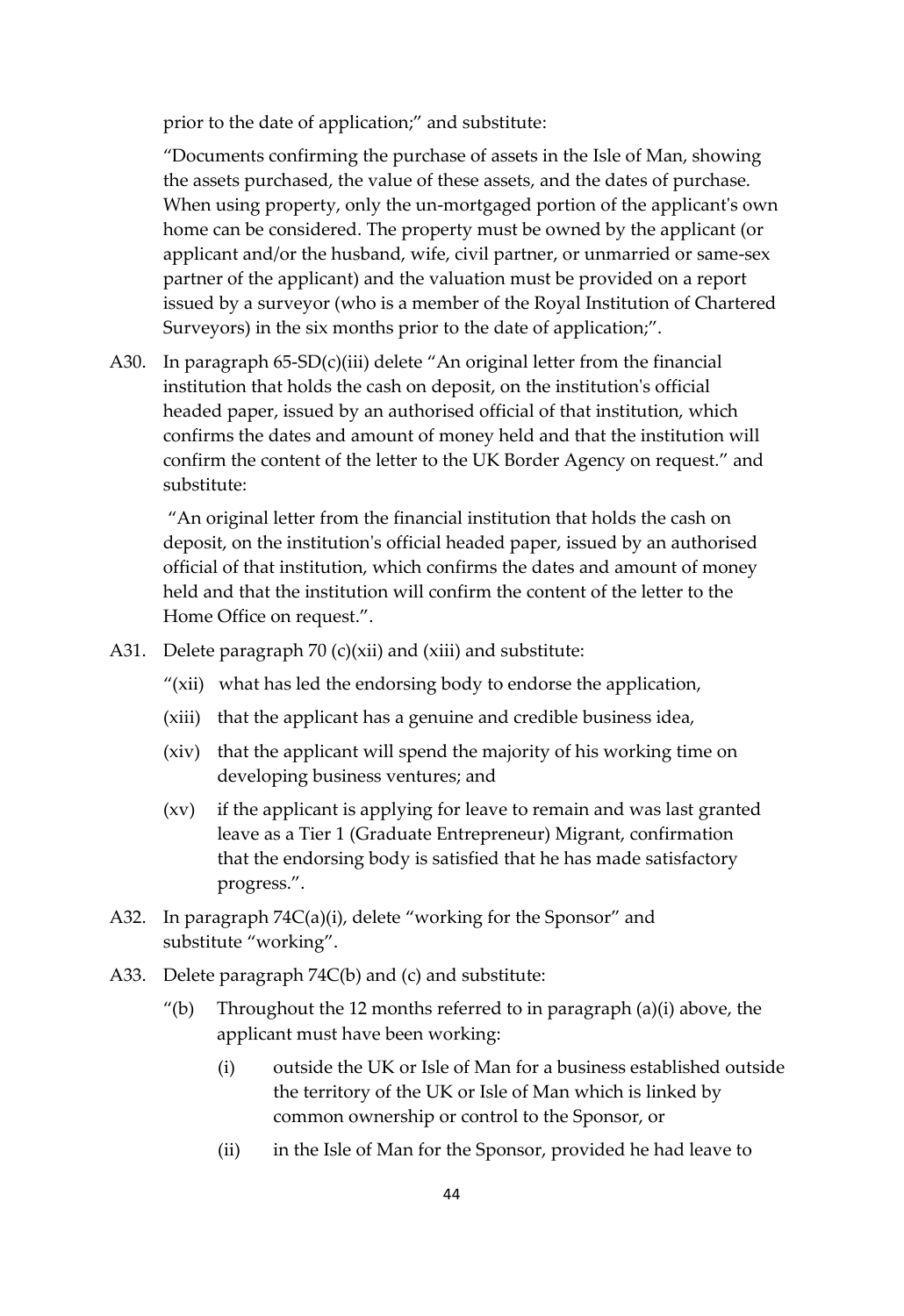work for the Sponsor as:

- (1) a Tier 2 (Intra-Company Transfer) Migrant in either of the Short Term Staff or Long Term Staff sub-categories,
- (2) Not Used
- (3) a Tier 2 (Intra-Company Transfer) Migrant under the rules in place before 26 July 2010
- (4) Not Used
- (5) a Representative of an Overseas Business, where the Sponsor is the business established by the applicant while he had leave in that capacity; and
- (c) The period of 12 months referred to in paragraph (a)(i) above is:
	- (i) a continuous period of 12 months immediately prior to the date of application, or
	- (ii) an aggregated period of at least 12 months within the 24 month period immediately before the date of application, if at some point within the 12 months preceding the date of application, the applicant has been:

(1) on maternity, paternity, shared parental or adoption leave, or

(2) on long-term sick leave lasting one month or longer,

and if requested to provide the specified documents set out in paragraph 74C-SD(a) below, also provides, at the same time, the specified documents as set out in paragraph 74C-SD(c) below, or

- (iii) an aggregated period of at least 12 months overseas within any timeframe, providing the applicant has been working continuously and lawfully (either overseas or in the UK or Isle of Man) for the Sponsor or the linked overseas business since the start of that aggregated 12-month period."
- A34. In paragraph 74C-SD(c), delete "maternity, paternity or adoption leave" and substitute "maternity, paternity, shared parental or adoption leave".
- A35. In paragraph 74C-SD(c)(ii)(2), delete "maternity, paternity or adoption payments" and substitute "maternity, paternity, shared parental or adoption payments".
- A36. In paragraph 79A(b)(i)(1), delete "30 March 2015" and substitute "30 April 2015".
- A37. Delete paragraph 79A(b)(iii) and substitute:
	- "(iii) will be paid at least the appropriate rate for a pre-registration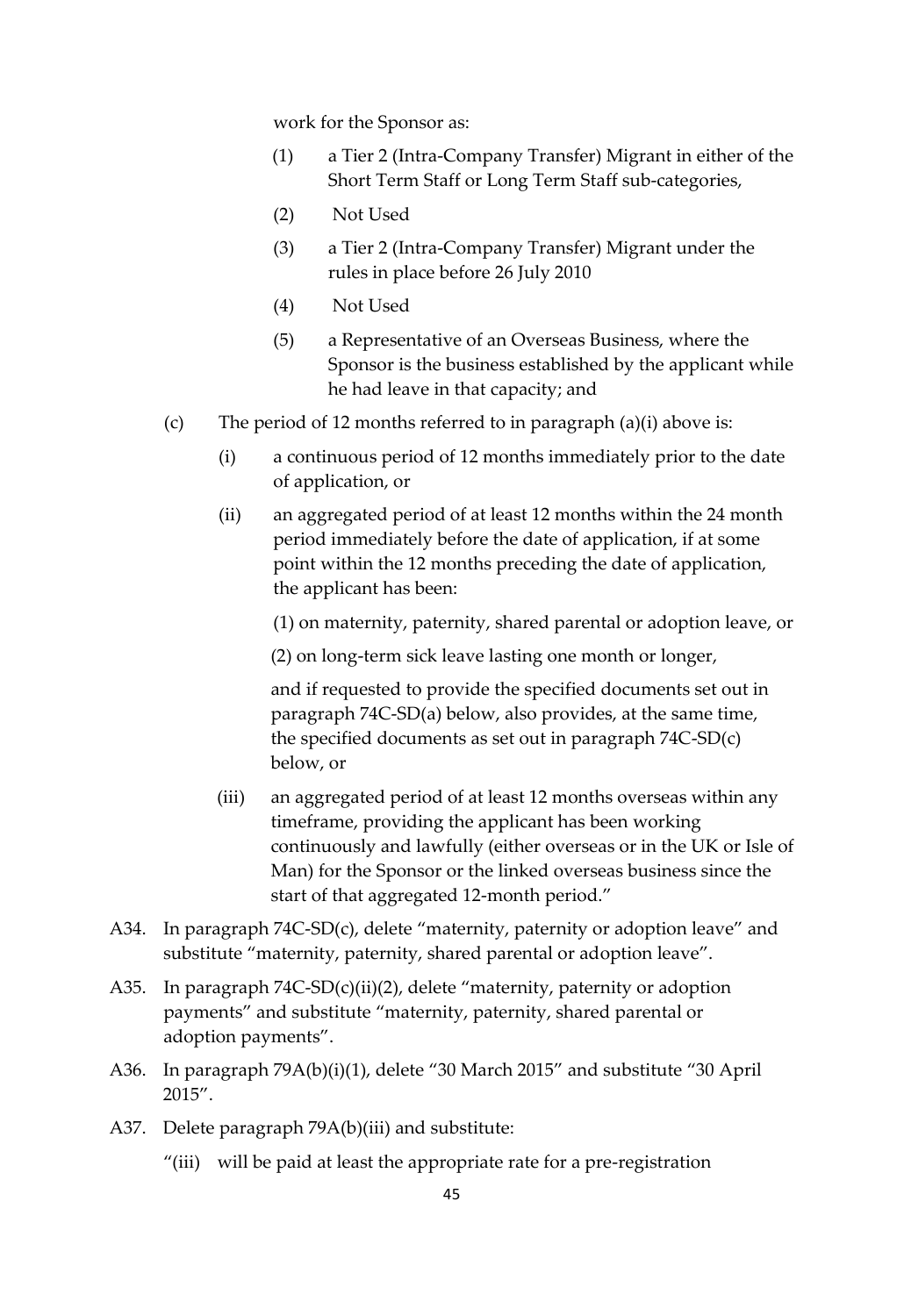candidate nurse or midwife before that registration is achieved and at least the appropriate rate for a Band 5 and equivalent nurse or midwife once that registration is achieved, as stated in the codes of practice in Appendix J;"

A38. In Appendix A, delete paragraph 100 and substitute:

"100(a) In addition the Certificate of Sponsorship Checking Service entry must confirm that the migrant:

(i) is qualified to do the job in question

(ii) has been issued a unique endorsement number showing that he has been endorsed in line with the published endorsement criteria by the Governing Body for his Sport (that is, the organisation which is specified in Appendix M as being the Governing Body for the sport in question),

(iii) intends to base himself in the UK, and

(iv) will comply with the conditions of his leave, if his application is successful.

(b) The applicant must provide the original letter issued by the Governing Body containing the endorsement referred to in (a)(ii) above, which must confirm that:

(i) the player or coach is internationally established at the highest level,

(ii) his employment will make a significant contribution to the development of his sport at the highest level in the UK or Isle of Man, and

(iii) the post could not be filled by a suitable settled worker."

A39. In Appendix A, delete paragraph 111(a) and substitute:

"(a) where the Certificate of Sponsorship Checking Service entry shows that the Certificate of Sponsorship has been issued in the Creative and Sporting subcategory to enable the applicant to work as a sportsperson, if:

(i) The Certificate of Sponsorship Checking Service entry shows that the applicant has been issued a unique endorsement number showing that he has been endorsed in line with the published endorsement criteria by the Governing Body for his sport (that is, the organisation which is specified in Appendix M as being the Governing Body for the sport in question), and

(ii) The applicant provides the original letter issued by the Governing Body containing the endorsement referred to in (a)(i) above, which must confirm that the player or coach is internationally established at the highest level and/or will make a significant contribution to the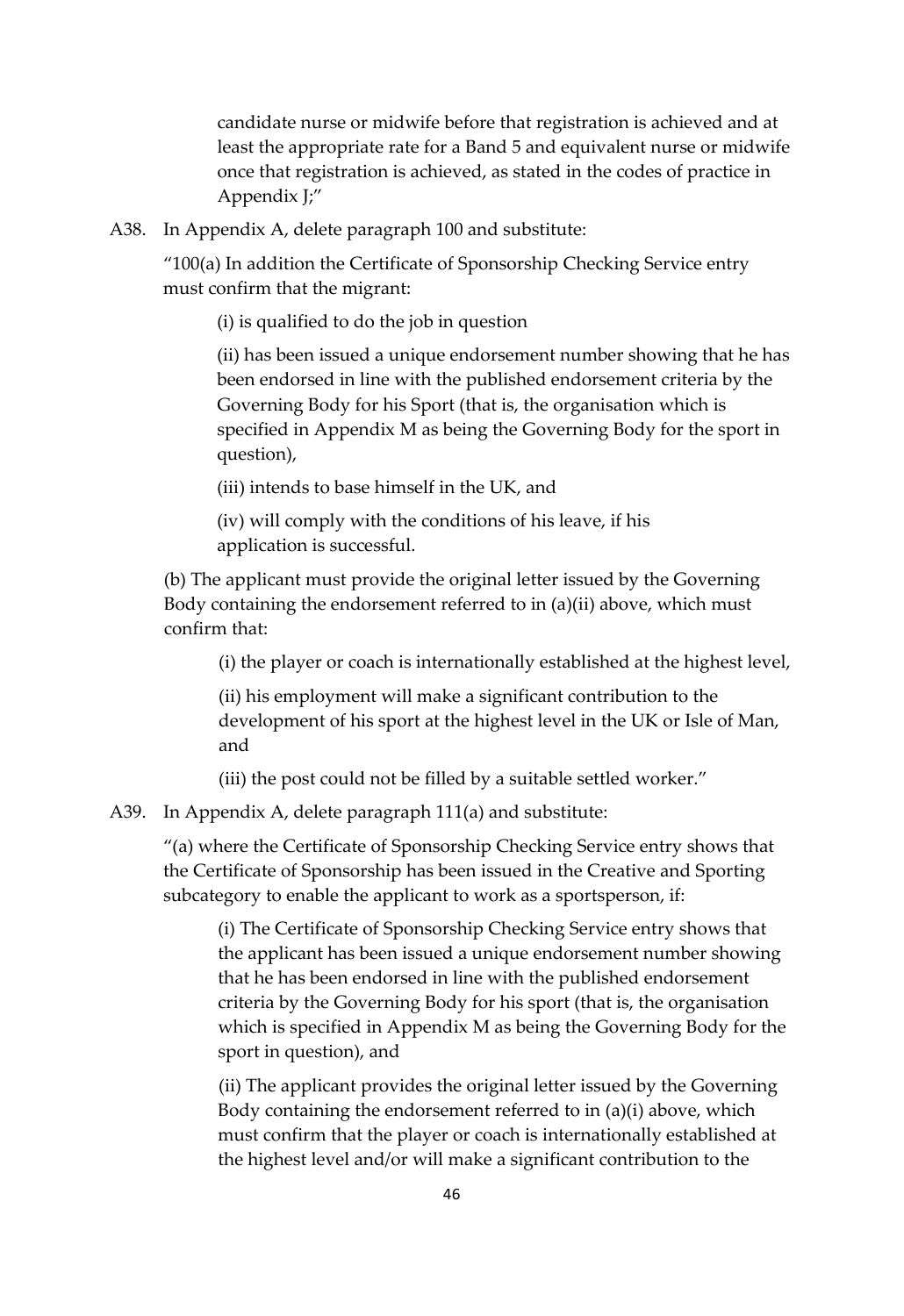development of his sport at the highest level in the Isle of Man, and that the post could not be filled by a suitable settled worker."

A40. Delete paragraph 111(c) and substitute:

"(c) where the Certificate of Sponsorship Checking Service entry shows that the Certificate of Sponsorship has been issued in the Charity Workers subcategory, if the work the applicant is being sponsored to do is:

(i) voluntary fieldwork which contributes directly to the achievement or advancement of the sponsor's charitable purpose;

(ii) not paid or otherwise remunerated, including receipt of benefits in kind, (except reasonable expenses outlined in section 37 of the Minimum Wage Act 2001); and

(iii) not filling a permanent position, including on a temporary basis."

A41. In paragraph 111(e)(i) after "as set out in Appendix N" insert

"Evidence must be provided to demonstrate the overarching sponsor body has approved the work experience or training programme in the Isle of Man"

A42. Delete paragraph 111(f) and substitute:

(f) where the Certificate of Sponsorship Checking Service entry shows that the Certificate of Sponsorship has been issued in the International Agreement subcategory and the applicant is applying for entry clearance or leave to enter or remain for the purpose of work as a Contractual Service Supplier, or Independent Professional if either:

(i) the work is pursuant to a contract to supply services to the sponsor in the Isle of Man by an overseas undertaking established on the territory of a party to the General Agreement on Trade in Services or a similar trade agreement which has been concluded between the EU and another party or parties and which is in force, and which has no commercial presence in the European Union; and

(ii) the service which that undertaking is contracted to supply to the sponsor in the Isle of Man is a service falling within the scope of the sectors specified in the relevant commitments in respect of Contractual Service Suppliers or Independent Professionals as set out in the agreements mentioned at (i) above; and

(iii) the sponsor has, through an open tendering procedure or other procedure which guarantees the bona fide character of the contract, awarded a services contract for a period not exceeding 12 months to the applicant's employer; and

(iv) the sponsor will be the final consumer of the services provided under that contract; and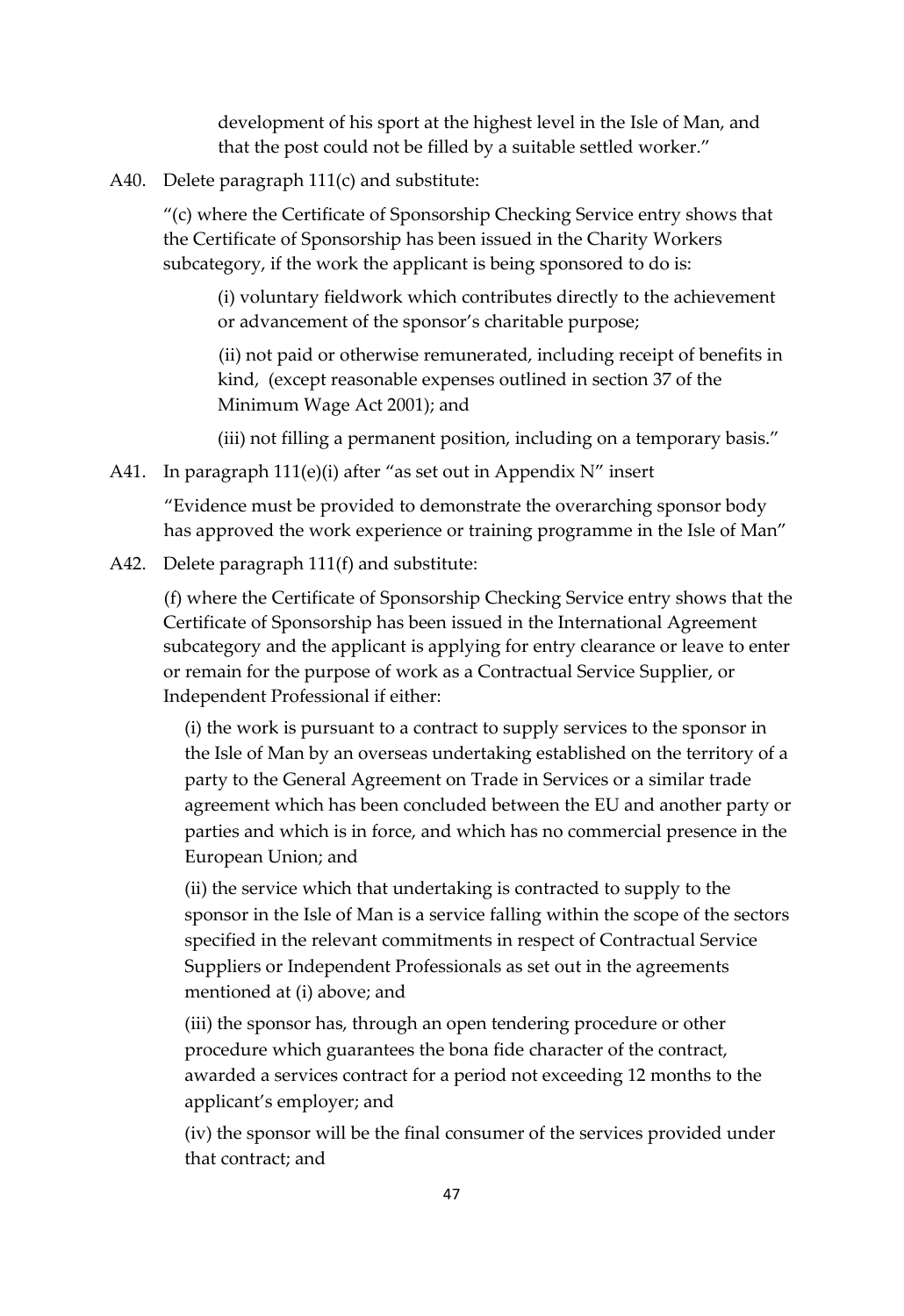(v) the applicant is a national of the country in which the overseas undertaking is established; and

(vi) where the applicant is a Contractual Service Supplier, he possesses:

(1) a university degree or a technical qualification demonstrating knowledge of an equivalent level, and provides the original certificate of that qualification, except where (4) applies;

(2) where they are required by any relevant law, regulations or requirements in force in the Isle of Man in order to exercise the activity in question, professional qualifications;

(3) 3 years' professional experience in the sector concerned, except where (4) applies; and

(4)(a) in the case of advertising and translation services, relevant qualifications and 3 years' professional experience, and provides the original certificate of those qualifications;

(b) in the case of management consulting services and services related to management consulting (managers and senior consultants), a university degree and 3 years professional experience, and provides the original certificate of that qualification;

(c) in the case of technical testing and analysis services, a university degree or technical qualifications demonstrating technical knowledge and 3 years professional experience, and provides the original certificate of that qualification;

(d) in the case of fashion model services and entertainment services other than audio visual services, 3 years' relevant experience;

(e) in the case of chef de cuisine services, an advanced technical qualification and 6 years' relevant experience at the level of chef de cuisine, and provides the original certificate of that qualification; and

(vii) where the applicant is a Contractual Service Supplier, he has been employed, and provides the specified documents in paragraph 111-SD to show that he has been employed, by the service supplier for a period of at least one year immediately prior to the date of application; or

(viii) where the applicant is an Independent Professional, he possesses:

(1) a university degree or a technical qualification demonstrating knowledge of an equivalent level, and provide the original certificate of that qualification,

(2) where they are required by any relevant law, regulations or requirements in force in the Isle of Man in order to exercise the activity in question, professional qualifications; and

(3) at least six years professional experience in the sector concerned; or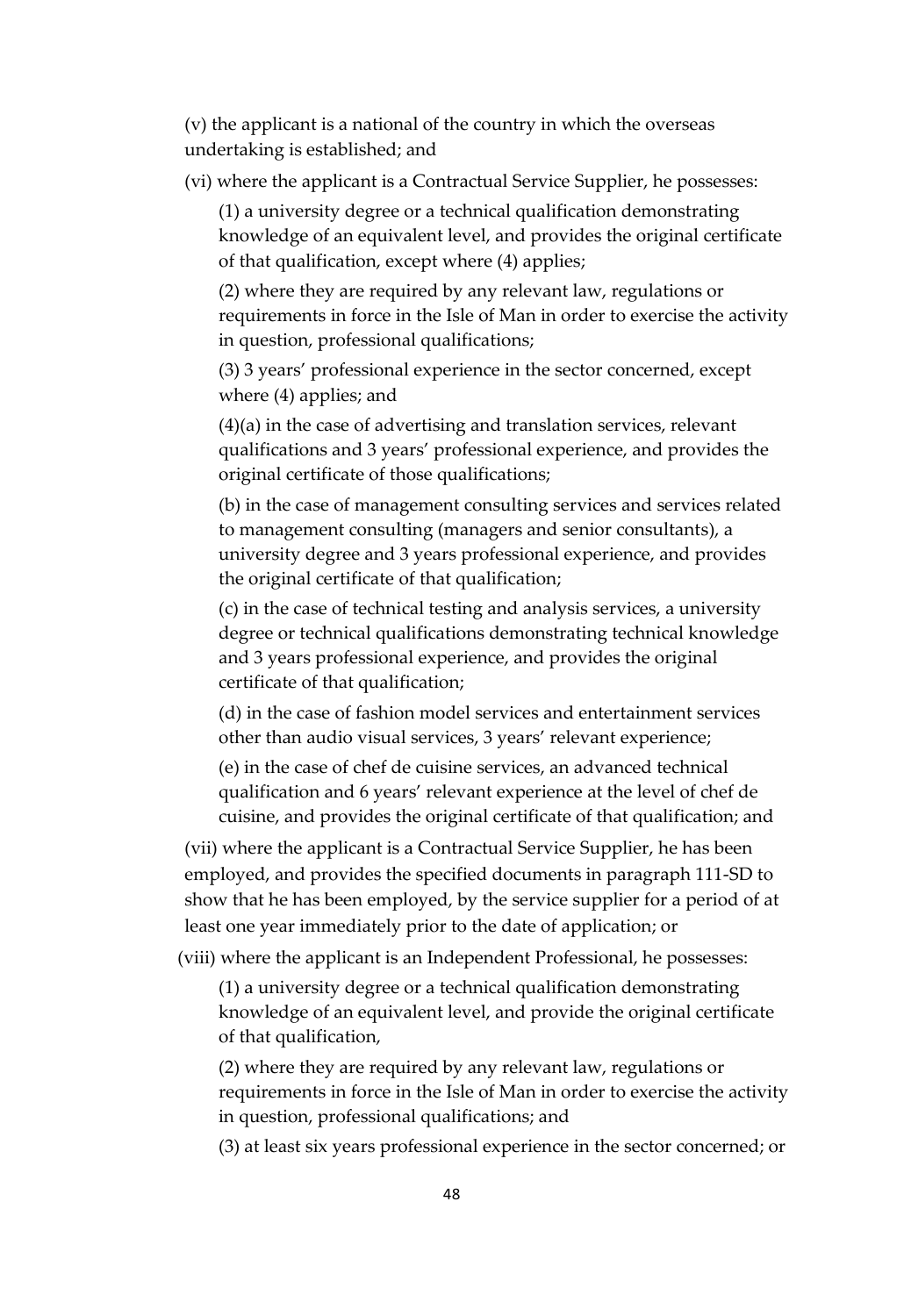(ix) the applicant is applying for leave to remain and holds a Certificate of Sponsorship issued in the International Agreement sub-category by the same sponsor, and for the purpose of the same contract to supply services, as was the case when the applicant was last granted entry clearance, leave to enter or remain.

A43. After paragraph 111 insert:

111-SD(a) Where paragraph 111(f)(vii) refers to specified documents, those specified documents are:

(i) original formal payslips issued by the employer and showing the employer's name; or

(ii) payslips accompanied by a letter from the applicant's employer, on the employer's headed paper and signed by a senior official, confirming the payslips are authentic; or

(iii) Personal bank or building society statements covering the full specified period, which clearly show:

(1) the applicant's name,

(2) the account number,

(3) the date of the statement (The most recent statement must be dated no earlier than 31 days before the date of the application),

(4) the financial institution's name and logo, and

(5) transactions by the service supplier covering the full specified period; or

(iv) A building society pass book, which clearly shows:

(1) the applicant's name,

(2) the account number,

(3) the financial institution's name and logo, and

(4) transactions by the service supplier covering the full specified period.

(b) If the applicant provides the bank or building society statements in  $(a)(iii)$ :

(i) The statements must:

(1) be printed on paper bearing the bank or building society's letterhead,

(2) bear the official stamp of the bank on every page, or

(3) be accompanied by a supporting letter from the issuing bank or building society, on company headed paper, confirming the authenticity of the statements provided;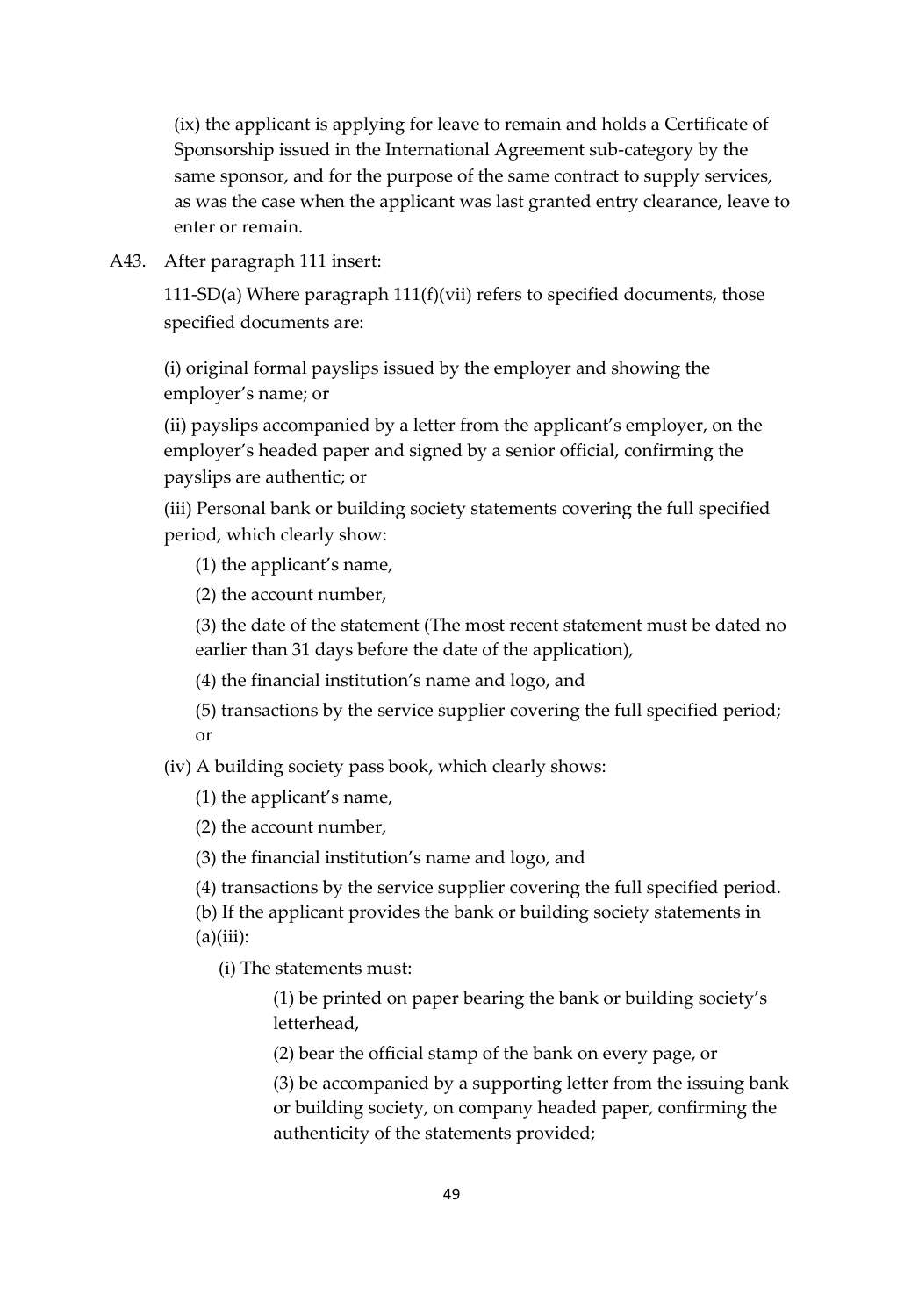(ii) The statements must not be mini-statements obtained from an Automated Teller Machine.

### **Changes to Appendix B**

B1. Delete paragraph 10(2) and substitute:

"(2) the qualification obtained,"

B2. After paragraph 10, insert:

"10A. The qualification obtained must meet or exceed the relevant level shown in Table 1 in:

(i) speaking and listening, if the relevant level is A1 of the Council of Europe's Common European Framework for Language Learning, or

(ii) all four components (reading, writing, speaking and listening), in all other cases, unless the applicant was exempted from sitting a component on the basis of his disability."

### **Changes to Appendix E**

- E1. After paragraph (o), insert:
	- "(p) Where the applicant:

(i) is not applying at the same time as the Relevant Points Based System Migrant, and

(ii) in the application which led to his most recent grant of entry clearance or leave to remain, the Relevant Points Based System Migrant was not required to provide evidence of maintenance funds because of the provisions in paragraph 5(b) of Appendix C, the applicant is also not required to provide evidence of maintenance funds."

E2. After new paragraph (p) above, renumber previously existing paragraph (p) as (q).

### **Changes to Appendix FM**

FM1. In paragraph S-EC.1.1. for "1.8." substitute "1.9.".

FM2. Delete paragraph S-EC.1.6(b) and (c) and substitute:

"(b) provide information;

(c) Provide physical data; or

(d) undergo a medical examination or provide a medical report."

FM3. After paragraph S-EC.1.8. insert:

"S-EC.1.9. The Lieutenant Governor considers that the applicant's parent or parent's partner poses a risk to the applicant. That person may be considered to pose a risk to the applicant if, for example, they –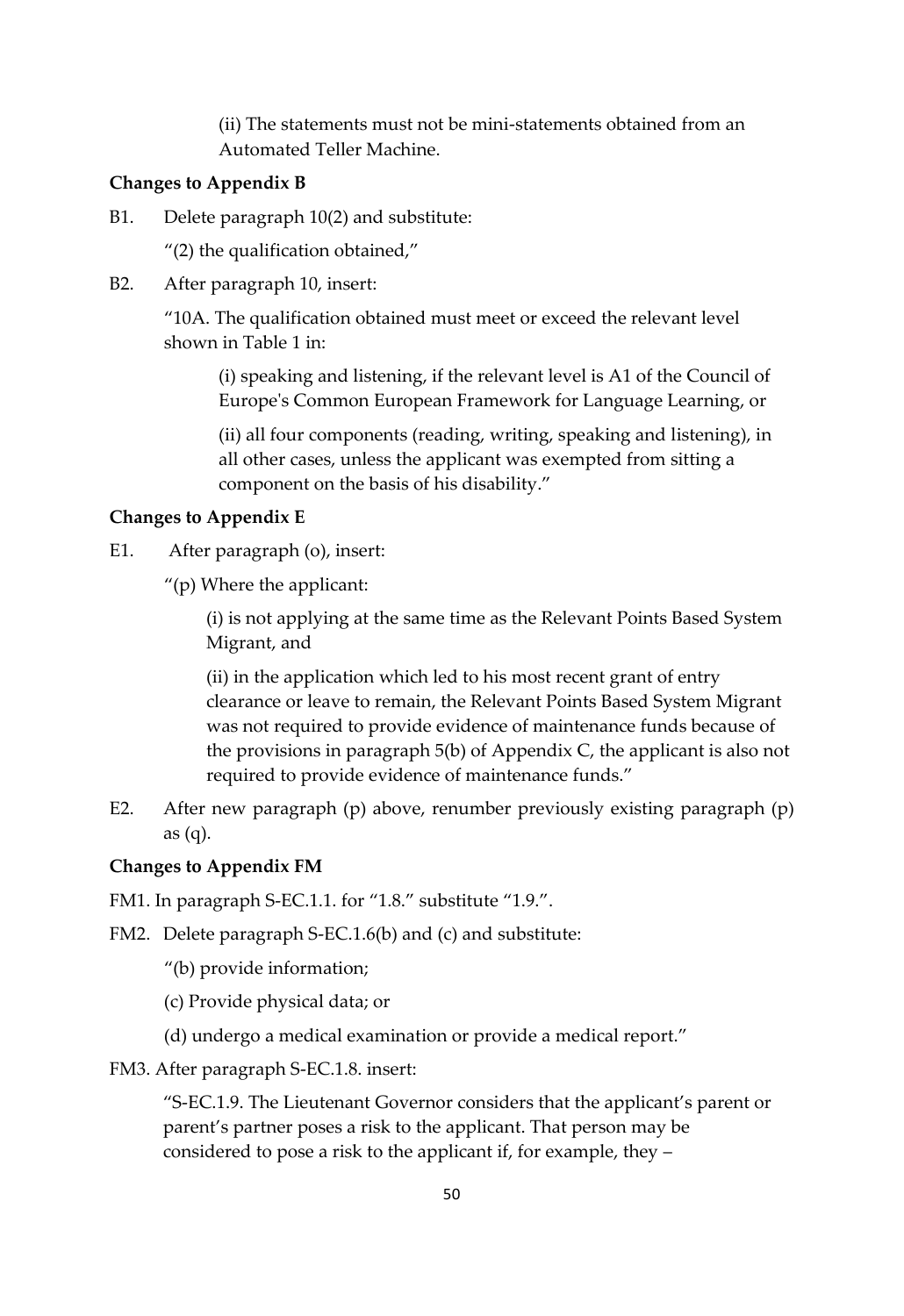(a) have a conviction as an adult, whether in the Isle of Man or overseas, for an offence against a child;

(b) are a registered sex offender and have failed to comply with any notification requirements; or

(c) are required to comply with a sexual risk order made under the Sex Offenders Act 2006 and have failed to do so.".

FM4. In paragraph S-LTR.2.1. for "2.4." substitute "2.5.".

FM5. After paragraph S-LTR.2.4. insert:

"S-LTR.2.5. The Lieutenant Governor has given notice to the applicant and their partner under section 50(7)(b) of the Immigration Act 2014 that one or both of them have not complied with the investigation of their proposed marriage or civil partnership.".

FM6. Delete paragraph E-LTRP.2.2. and substitute:

"The applicant must not be in the Isle of Man-

(a) on temporary admission or temporary release, unless:

(i) the Lieutenant Governor is satisfied that the applicant arrived in the Isle of Man more than 6 months prior to the date of application; and

(ii) paragraph EX.1. applies; or

(b) in breach of immigration laws (disregarding any period of overstaying for a period of 28 days or less), unless paragraph EX.1. applies."

- FM7. In Appendix FM in paragraph R-ILRP.1.1.(d)(ii) after "E-LTRP.2.1." insert "-  $2.2''$ .
- FM8. In paragraph E-LTRPR.3.1.(c)
- FM9. Delete paragraph E-LTRPT.3.2. and substitute:

"(a) on temporary admission or temporary release, unless:

(i) the Lieutenant Governor is satisfied that the applicant arrived in the Isle of Man more than 6 months prior to the date of application; and

(ii) paragraph EX.1. applies; or".

FM10. Delete paragraph R-ILRPT.1.1. (d) substitute:

"(d) the applicant:

(i) must meet all of the requirements of Section E-LTRPT: Eligibility for leave to remain as a parent; or

(ii) must meet all of the requirements of paragraphs E-LTRPT.2.2.-2.4. and E LTRPT.3.1.-3.2. and paragraph EX.1. applies; and".

#### **Change to Appendix FM-SE**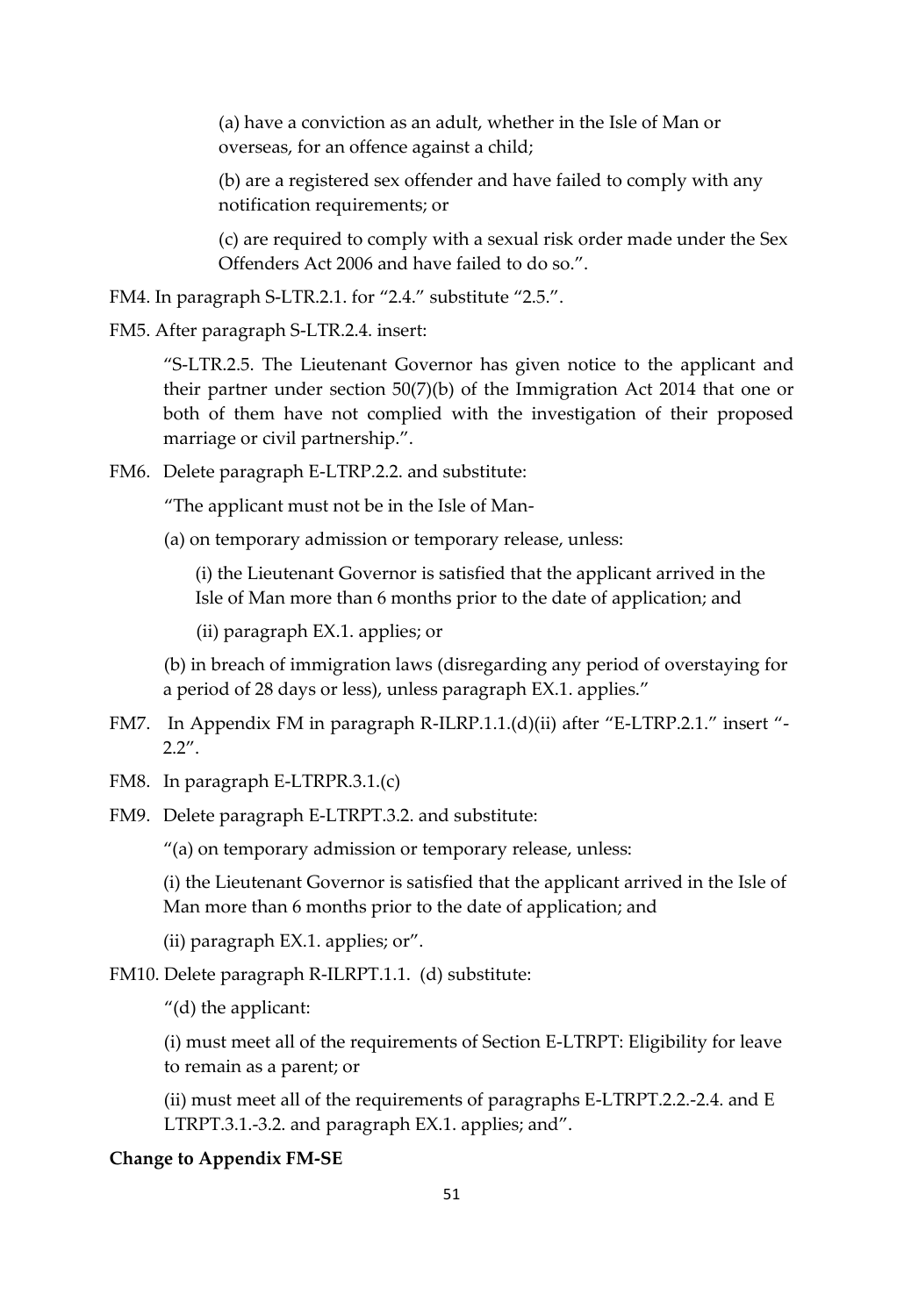#### FM-SE1. For paragraph 27 substitute:

"27. The evidence required of passing an English language test in speaking and listening (at a minimum of level A1 of the Common European Framework of Reference for Languages) with a provider approved by the Secretary of State, where the applicant relies on that pass to meet an English language requirement, is confirmation on the on-line verification system operated by an approved English language test provider, as specified in Appendix O to these Rules, that:

(i) the applicant has passed such a test; and

(ii) that test was an English language test in speaking and listening which is approved by the Secretary of State, as specified in Appendix O, and was taken no more than two years before the date of application and at a test centre approved by the Secretary of State as a Secure English Language Test Centre.".

#### **Changes to Appendix G**

G1. Delete Appendix G and substitute:

### "**Appendix G: Countries and Territories participating in the Tier 5 Youth Mobility Scheme and annual allocation of places for 2016**

Places available for use by Countries and Territories with Deemed Sponsorship Status:

Australia – 45,500 places; New Zealand – 12,000 places; Canada – 5,000 places; Japan – 1,000 places; Monaco –1,000 places.

Places available for use by Countries and Territories without Deemed Sponsorship Status:

Taiwan – 1,000 places; South Korea – 1,000 places; Hong Kong – 1,000 places".

#### **Changes to Appendix I**

I1. Delete Appendix I.

#### **Changes to Appendix J**

- J1. In the row of Table 2 containing "2231 Nurses", delete "30 March 2015" and substitute "30 April 2015".
- J2. In the row of Table 2 containing "2232 Midwives", delete "30 March 2015" and substitute "30 April 2015".

#### **Changes to Appendix K**

- K1. After paragraph 3, insert:
	- "4. In this Appendix "qualifying company" means a company which: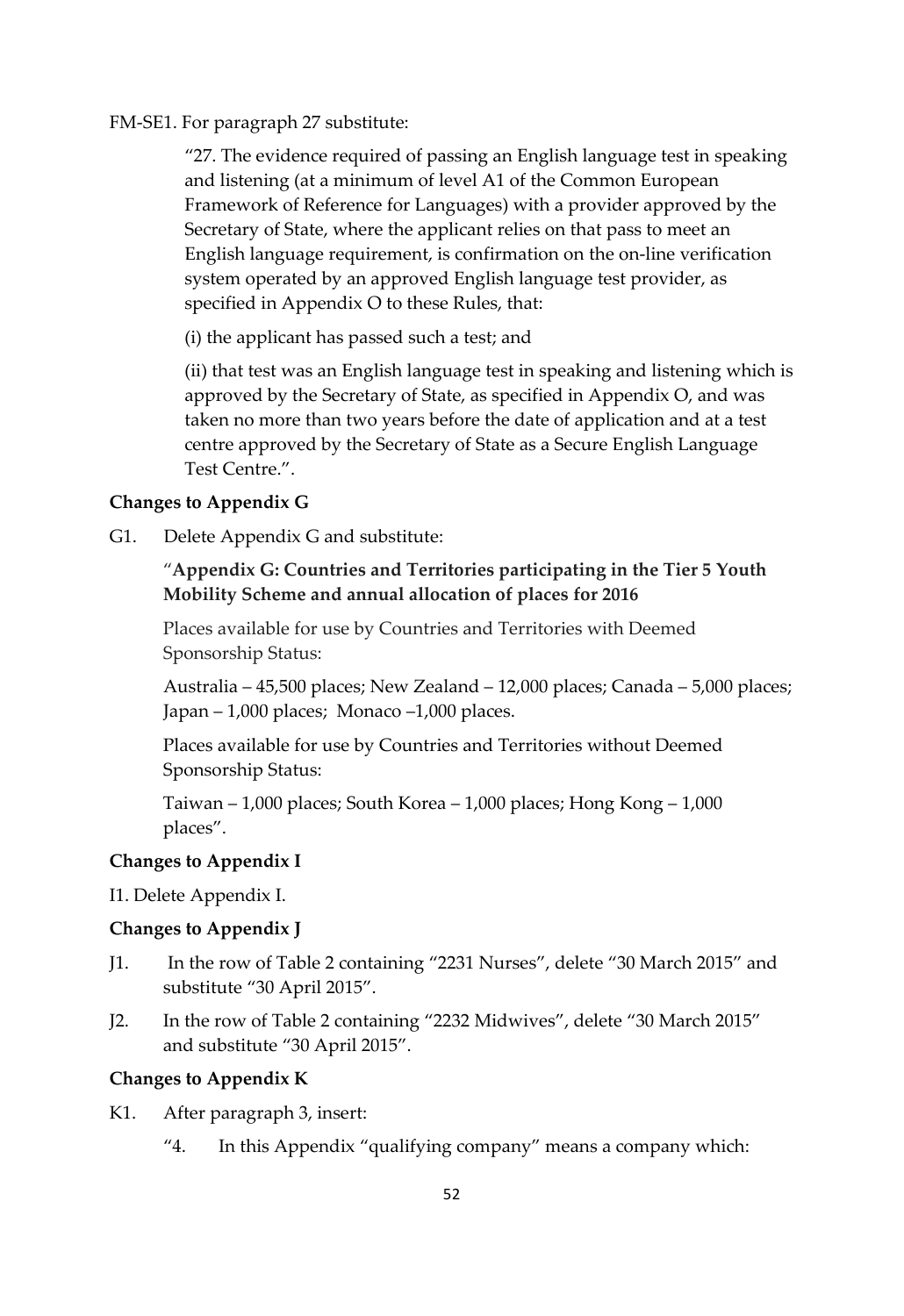- (a) has obtained permission from the Department of Economic Development to issue a Certificate of Sponsorship in respect of the relevant job on the basis that the job is included on the Shortage Occupation List and the company:
	- (i) is licensed as a sponsor for the purposes of Tier 2 of the Points Based System,
	- (ii) at the time of obtaining such permission, employs between 20 and 250 employees (inclusive), or employs fewer than 20 employees and has provided a letter from Department of Economic Development (DED) confirming that DED have been working with the company and support the application in relation to its trade or investment activity,
	- (iii) is not more than 25% owned by a company which has one or more other establishments in the Isle of Man and one of those establishments employs more than 250 employees; and
	- (iv) has not been established in the Isle of Man for the purpose of supplying services exclusively to a single company or company group in the Isle of Man; and
- (b) will have no more than ten Tier 2 (General) Migrants working for it at any one time in jobs to which the requirement to be employed by a qualified company applies, if all Certificates of Sponsorship in respect of such jobs lead to a grant of leave as a Tier 2 (General) Migrant.
- 5. For the purposes of this Appendix, where the job is one to which a requirement for specified experience applies, the sponsor must retain:
	- (a) references from the individual's past employer(s) detailing the required experience, as set out in the tables below, and provide these to the Isle of Man Immigration Office on request; and
	- (b) relevant evidence enabling it to demonstrate:
		- (i) why the job requires someone with the required experience;
		- (ii) why the job could not be carried out to the required standard by someone with less experience; and
		- (iii) how it would expect a settled worker to gain this experience before being appointed to the post.
- 6. Jobs which previously appeared on the United Kingdom Shortage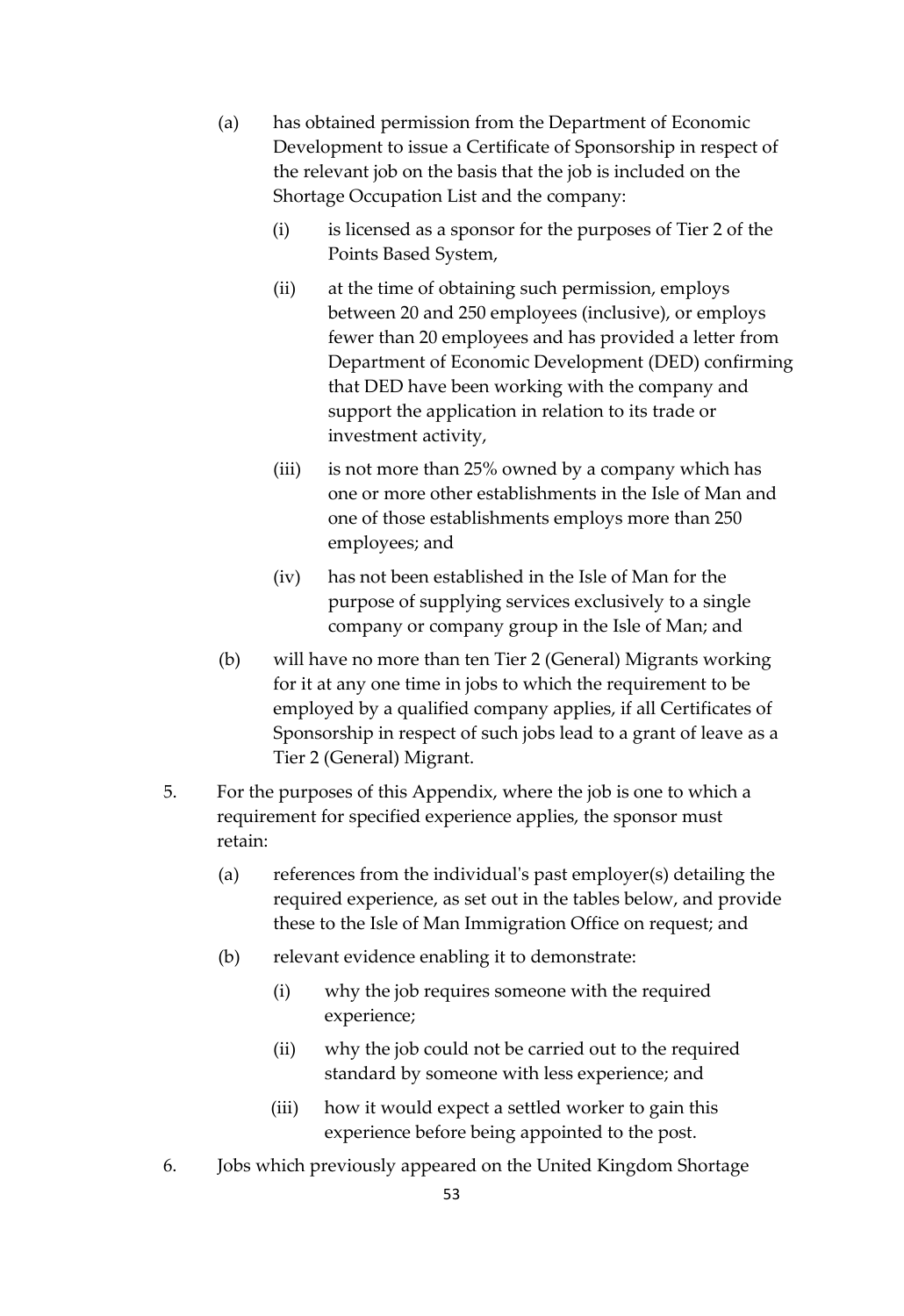Occupation Lists are set out in Table 3. These jobs do not appear on the current lists and are set out for the purpose of informing indefinite leave to remain applications only. (The Standard Occupational Classification (SOC) Codes are those codes which the jobs appeared under at the time they were removed from the lists; the SOC codes may have changed since due to the reclassification from the SOC 2000 system to the SOC 2010 system.)"

K2. In Table 1, delete the rows containing "2135 IT business analysts, architects and system designers" and "2136 Programmers and software development professionals", and substitute:

| $\prime\prime$                                                         |                                                                                                                                                                                                                                                                                                                                                                                                                                                                                                                             |
|------------------------------------------------------------------------|-----------------------------------------------------------------------------------------------------------------------------------------------------------------------------------------------------------------------------------------------------------------------------------------------------------------------------------------------------------------------------------------------------------------------------------------------------------------------------------------------------------------------------|
| 2133 IT<br>specialist<br>managers                                      | Only the following job in this occupation code:<br>IT product manager employed by a qualifying<br>$\bullet$<br>company, where the job requires a person with a<br>minimum of five years' relevant experience and<br>demonstrable experience of having led a team.                                                                                                                                                                                                                                                           |
| 2135 IT business<br>analysts,<br>architects and<br>system<br>designers | <b>Only</b> the following jobs in this occupation code:<br>systems engineer in visual effects and 2D/3D<br>computer animation for the film, television or video<br>games sectors<br>data scientist employed by a qualifying company,<br>$\bullet$<br>where the job requires a person with a minimum of<br>five years' relevant experience and demonstrable<br>experience of having led a team.                                                                                                                              |
| 2136<br>Programmers<br>and software<br>development<br>professionals    | Only the following jobs in this occupation code:<br>Senior developer employed by a qualifying<br>company, where the job requires a person with a<br>minimum of five years' relevant experience and<br>demonstrable experience of having led a team.<br>The following jobs in visual effects and 2D/3D computer<br>animation for the film, television or video games sectors:<br>• software developer<br>• shader writer<br>• games designer<br>The following jobs in the electronics system industry:<br>• driver developer |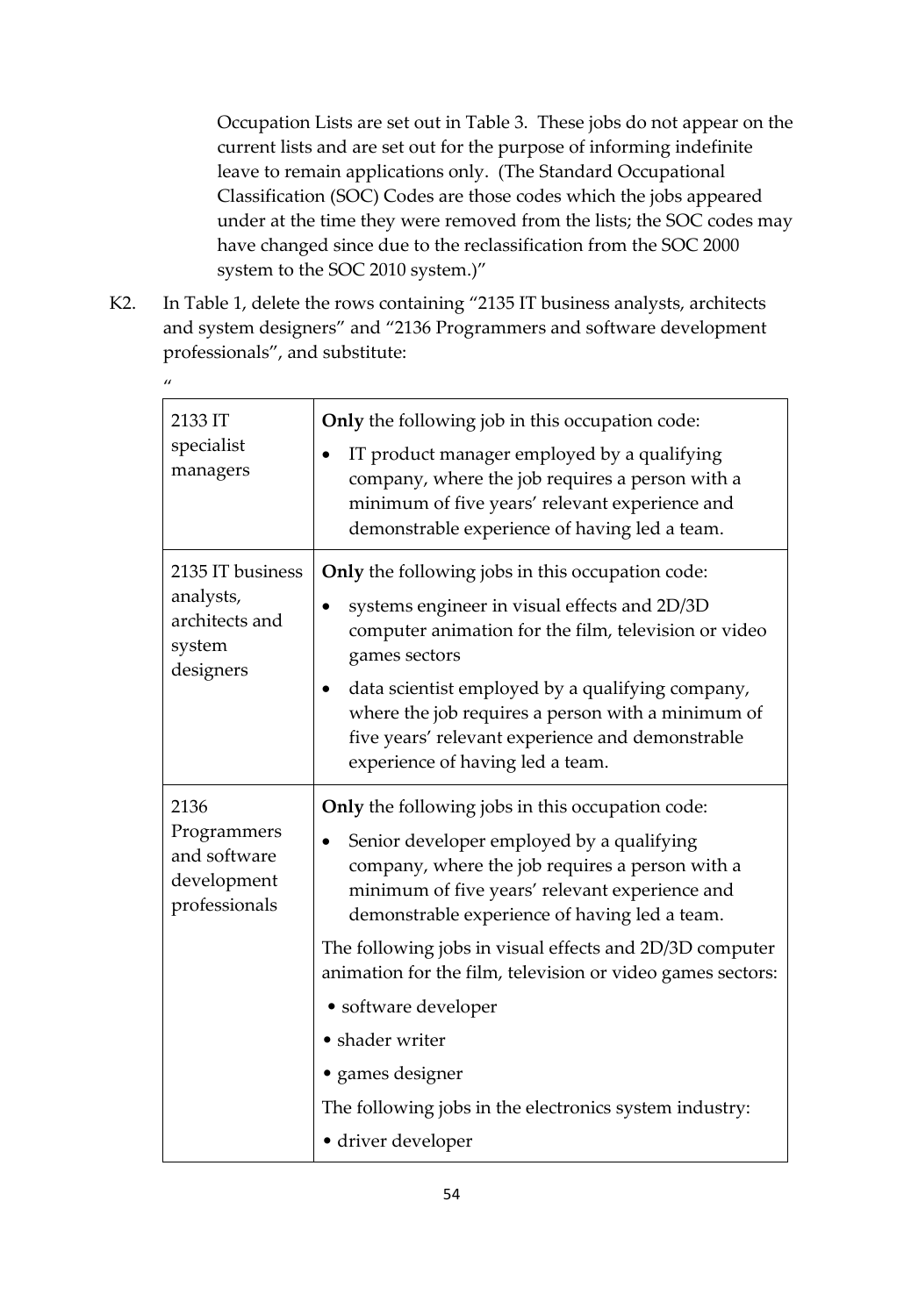|                                                                                                         | • embedded communications engineer                                                                                                                                                                                                                                       |
|---------------------------------------------------------------------------------------------------------|--------------------------------------------------------------------------------------------------------------------------------------------------------------------------------------------------------------------------------------------------------------------------|
| 2139<br>Information<br>technology and<br>communications<br>professionals<br>not elsewhere<br>classified | Only the following job in this occupation code:<br>Cyber security specialist employed by a qualifying<br>$\bullet$<br>company, where the job requires a person with a<br>minimum of five years' relevant experience and<br>demonstrable experience of having led a team. |

 $\boldsymbol{\eta}$ 

K3. In Table 1, delete the row containing "2219 Health professionals not elsewhere classified" and "2229 Therapy professionals not elsewhere classified", and substitute:

 $\mathbf{u}$ 

| 2219 Health professionals not<br>elsewhere classified | Only the following jobs in this<br>occupation code:<br>• neurophysiology healthcare scientist<br>• neurophysiology practitioner<br>· nuclear medicine scientist<br>• orthotist                                                                                                                                                                                                                                                                                                                                                                                          |
|-------------------------------------------------------|-------------------------------------------------------------------------------------------------------------------------------------------------------------------------------------------------------------------------------------------------------------------------------------------------------------------------------------------------------------------------------------------------------------------------------------------------------------------------------------------------------------------------------------------------------------------------|
|                                                       | • prosthetist                                                                                                                                                                                                                                                                                                                                                                                                                                                                                                                                                           |
| 2231 Nurses                                           | All jobs in this occupation code The<br>migrant being sponsored must either:<br>(1) have obtained full registration<br>with the Nursing and Midwifery<br>Council; or<br>(2) have passed the Nursing and<br>Midwifery Council's Computer<br>Based Test (CBT) of competence; or<br>(3) have obtained a Nursing and<br>Midwifery Council permission<br>before 30 April 2015 to undertake<br>the Overseas Nursing Programme,<br>and be sponsored to undertake a<br>supervised practice placement as<br>part of the programme, which has<br>been approved by the Nursing and |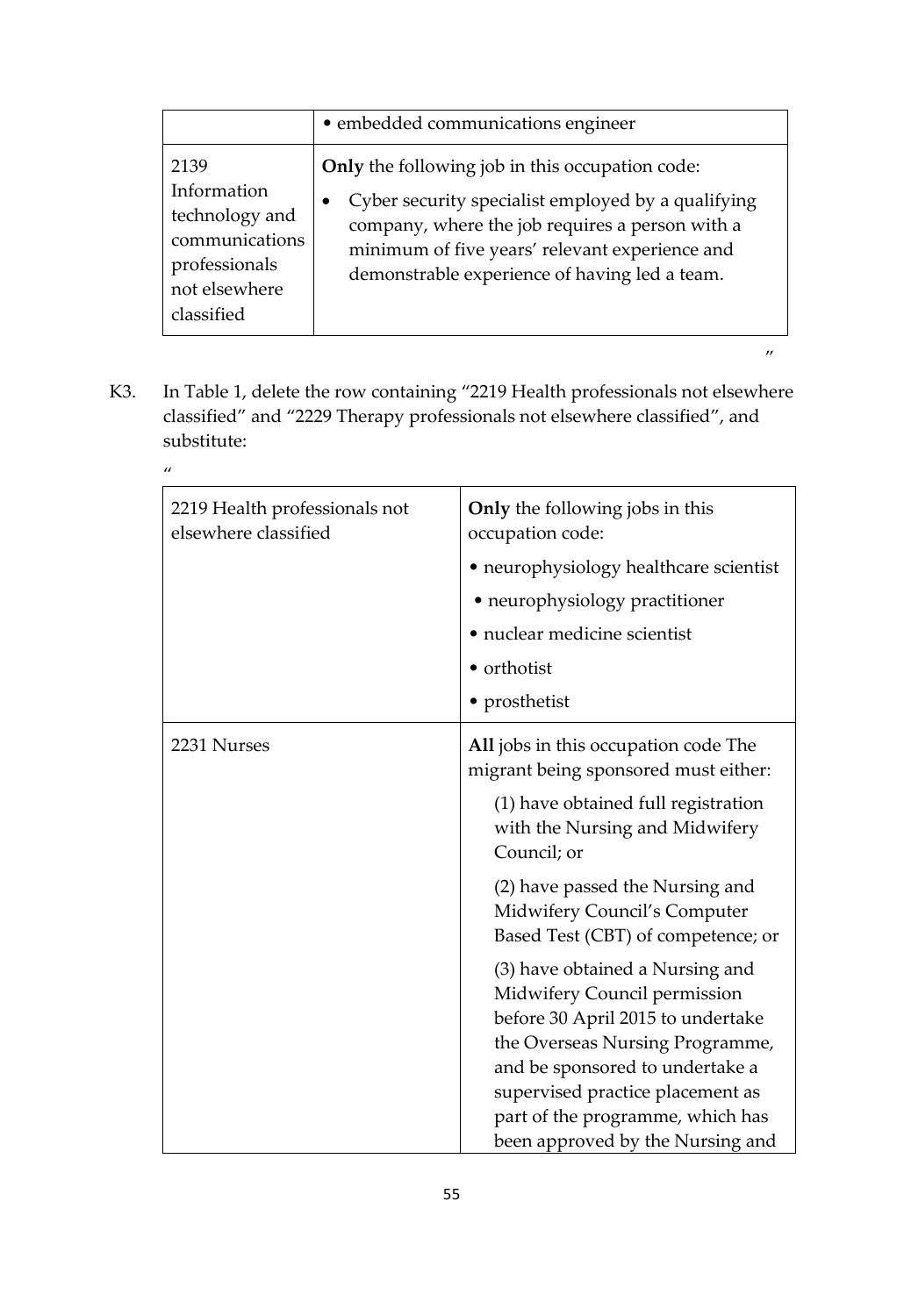| Midwifery Council.                       |
|------------------------------------------|
| Sponsors must retain evidence of the     |
| above and provide it to the Isle of Man  |
| Immigration Office on request. This      |
| evidence must be provided in any         |
| applications for Restricted Certificates |
| of Sponsorship.                          |
| $^{\prime\prime}$                        |

K4. In Table 1, in the row containing "5215 Welding trades", delete:

"Sponsors must retain references from the individual's past employer(s) detailing three or more years' related on-the-job experience and provide these to the Home Office on request.

Sponsors must also retain relevant evidence to enable them to justify the following:

- 1) why does the job require someone with three or more years' related onthe-job experience? What elements of the job require this experience and why?
- 2) why could the job not be carried out to the required standard by someone with less experience?
- 3) how would you expect a settled worker to gain this experience before being appointed to the post?"
- K5. In Table 1, in the row containing "5434 Chefs", delete:

"Sponsors must retain references from the individual's past employer(s) detailing five or more years' relevant experience in a role of at least equivalent status and provide these to the Home Office on request.

Sponsors must also retain relevant evidence to enable them to justify the following:

- 1) why does the job require someone with at least five years' previous experience in a role of at least equivalent status? What elements of the job require this experience and why?
- 2) why could the job not be carried out to the required standard by someone with less experience?
- 3) how would you expect a settled worker to gain this experience before being appointed to the post?"
- K6. After Table 1, insert "Table 2 Not Used"
- K7. After "Table 2- Not Used", insert:

### "**Table 3 – Jobs which have previously appeared on the United Kingdom**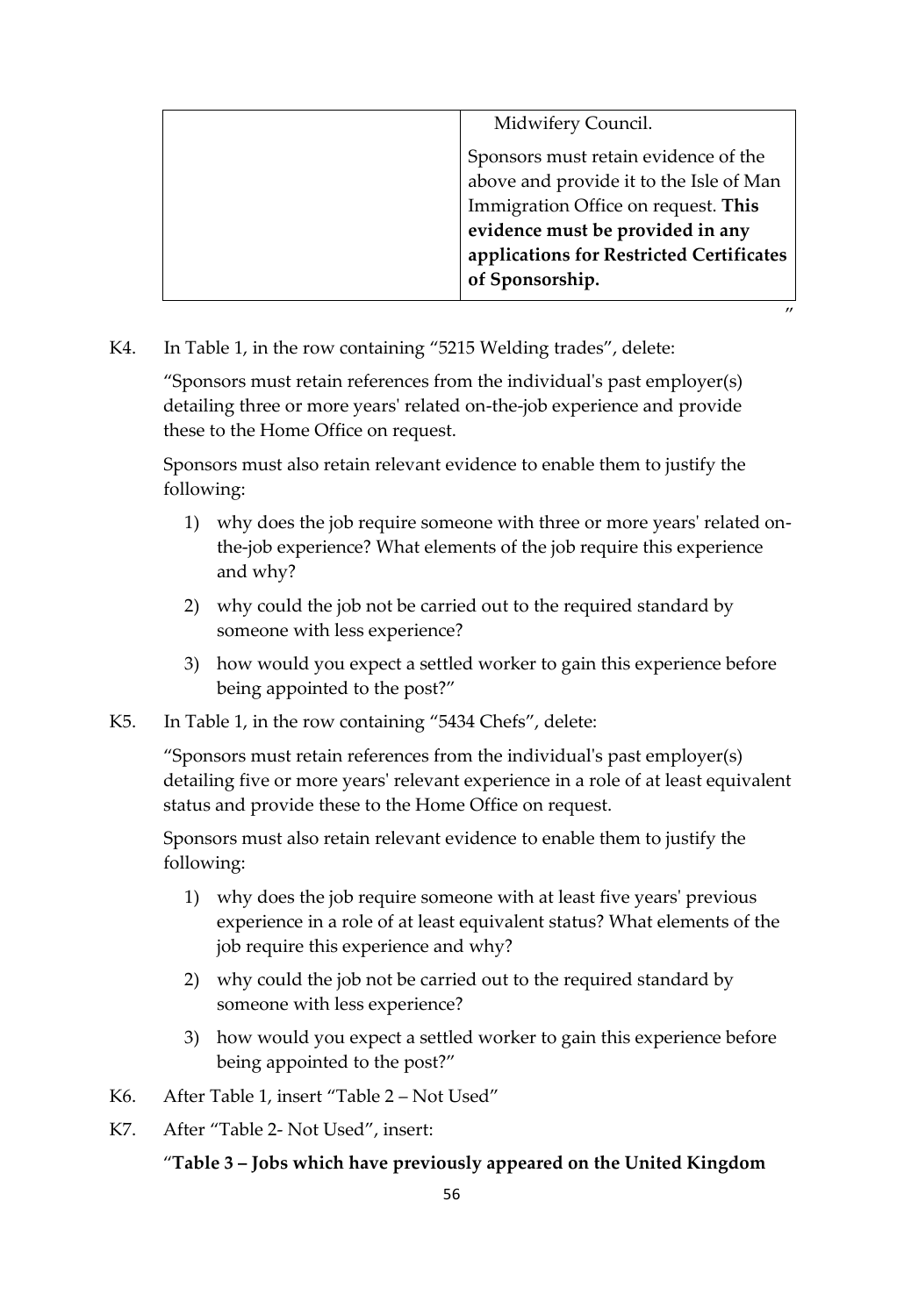| <b>Standard</b><br>Occupational<br>Classification<br>(SOC) code and<br>description | Job titles previously<br>included on the United<br><b>Kingdom Shortage</b><br>Occupation List and<br>further criteria                                                         | Date on<br>which job<br>titles were<br>removed<br>from the<br>United<br>Kingdom<br>Shortage<br>Occupation<br>List | Date of<br>application<br>for indefinite<br>leave to<br>remain where<br>job titles cease<br>to provide<br>exemption<br>from the<br>salary<br>requirement<br>in paragraph<br>245HF(d)(vi) |
|------------------------------------------------------------------------------------|-------------------------------------------------------------------------------------------------------------------------------------------------------------------------------|-------------------------------------------------------------------------------------------------------------------|------------------------------------------------------------------------------------------------------------------------------------------------------------------------------------------|
| 1123 Managers<br>in mining and<br>energy                                           | the following jobs in the<br>electricity transmission<br>and distribution and<br>electricity generation<br>industries: • station<br>manager $\bullet$ shift / group<br>leader | 14 November<br>2011                                                                                               | 14 November<br>2017                                                                                                                                                                      |
| 2112 Biological<br>scientists and<br>biochemists                                   | cardiac physiologist<br>$\bullet$<br>clinical vascular<br>$\bullet$<br>scientist<br>respiratory<br>physiologist<br>sleep physiologist                                         | 6 April 2013                                                                                                      | 6 April 2019                                                                                                                                                                             |
| 2113 Physicists,<br>geologists and<br>meteorologists                               | staff working in<br>diagnostic radiology<br>(including magnetic<br>resonance imaging)<br>environmental<br>٠<br>scientist                                                      | 6 April 2013                                                                                                      | 6 April 2019                                                                                                                                                                             |
| 2121 Civil<br>engineers                                                            | project civil engineer<br>in the electricity<br>generation industry                                                                                                           | 14 November<br>2011                                                                                               | 14 November<br>2017                                                                                                                                                                      |
| 2121Civil<br>engineers                                                             | mining and coal<br>$\bullet$<br>engineer<br>mining geotechnical<br>engineer                                                                                                   | 6 April 2013                                                                                                      | 6 April 2019                                                                                                                                                                             |
| 2122 Mechanical<br>Engineers                                                       | mechanical engineer<br>$\bullet$<br>in the electricity<br>generation industry                                                                                                 | 14 November<br>2011                                                                                               | 14 November<br>2017                                                                                                                                                                      |

# **Shortage Occupation List since 6 April 2011**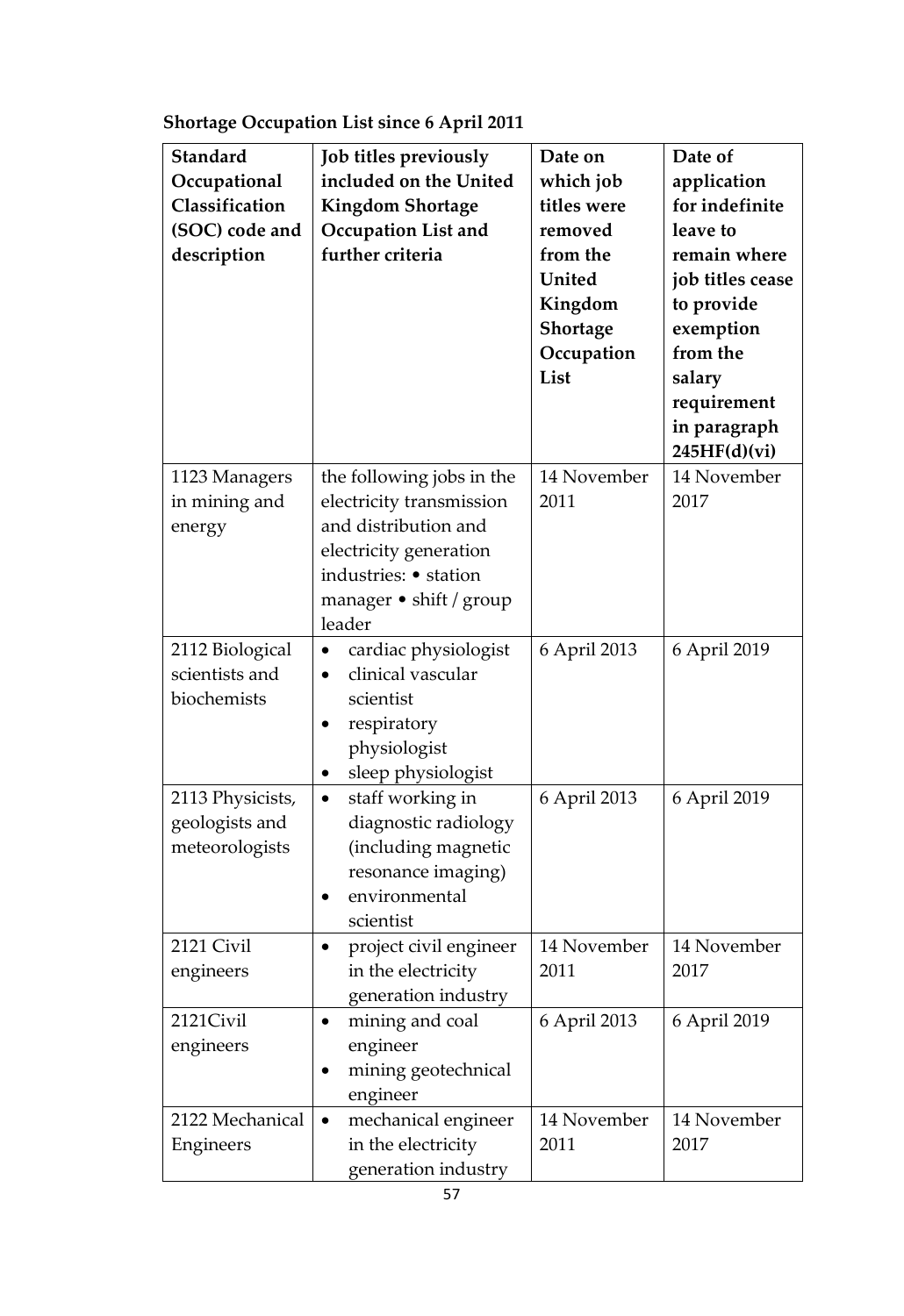| 2122 Mechanical | mechanical engineer<br>$\bullet$ | 6 April 2013 | 6 April 2019 |
|-----------------|----------------------------------|--------------|--------------|
| Engineers       | in the aerospace                 |              |              |
|                 | industry                         |              |              |
| 2123 Electrical | all jobs in the electricity      | 14 November  | 14 November  |
| engineers       | transmission and                 | 2011         | 2017         |
|                 | distribution industry,           |              |              |
|                 | <b>EXCEPT</b> the following      |              |              |
|                 | which remain on the list:        |              |              |
|                 | power system                     |              |              |
|                 | engineer                         |              |              |
|                 | control engineer                 |              |              |
|                 | protection engineer              |              |              |
| 2126 Design and | simulation<br>$\bullet$          | 6 April 2013 | 6 April 2019 |
| development     | development                      |              |              |
|                 | engineer                         |              |              |
| 2127 Production | plant process<br>$\bullet$       | 14 November  | 14 November  |
| and process     | engineer in the                  | 2011         | 2017         |
| engineers       | electricity                      |              |              |
|                 | transmission and                 |              |              |
|                 | distribution industry            |              |              |
| 2129            | metallurgical/mineral            | 6 April 2013 | 6 April 2019 |
| Engineering     | processing engineer              |              |              |
| professionals   |                                  |              |              |
| not elsewhere   |                                  |              |              |
| classified      |                                  |              |              |
| 2211 Medical    | consultant in:                   | 14 November  | 14 November  |
| practitioners   | audiological                     | 2011         | 2017         |
|                 | medicine                         |              |              |
|                 | medical                          |              |              |
|                 | microbiology and                 |              |              |
|                 | virology                         |              |              |
|                 | obstetrics and                   |              |              |
|                 | gynaecology                      |              |              |
|                 | paediatric surgery               |              |              |
|                 | nuclear medicine                 |              |              |
| 2211 Medical    | Consultant in:                   | 6 April 2013 | 14 November  |
| practitioners   | clinical                         |              | 2019         |
|                 | neurophysiology                  |              |              |
|                 | forensic psychiatry              |              |              |
|                 | general psychiatry               |              |              |
|                 | genito-urinary                   |              |              |
|                 | medicine                         |              |              |
|                 | neurology                        |              |              |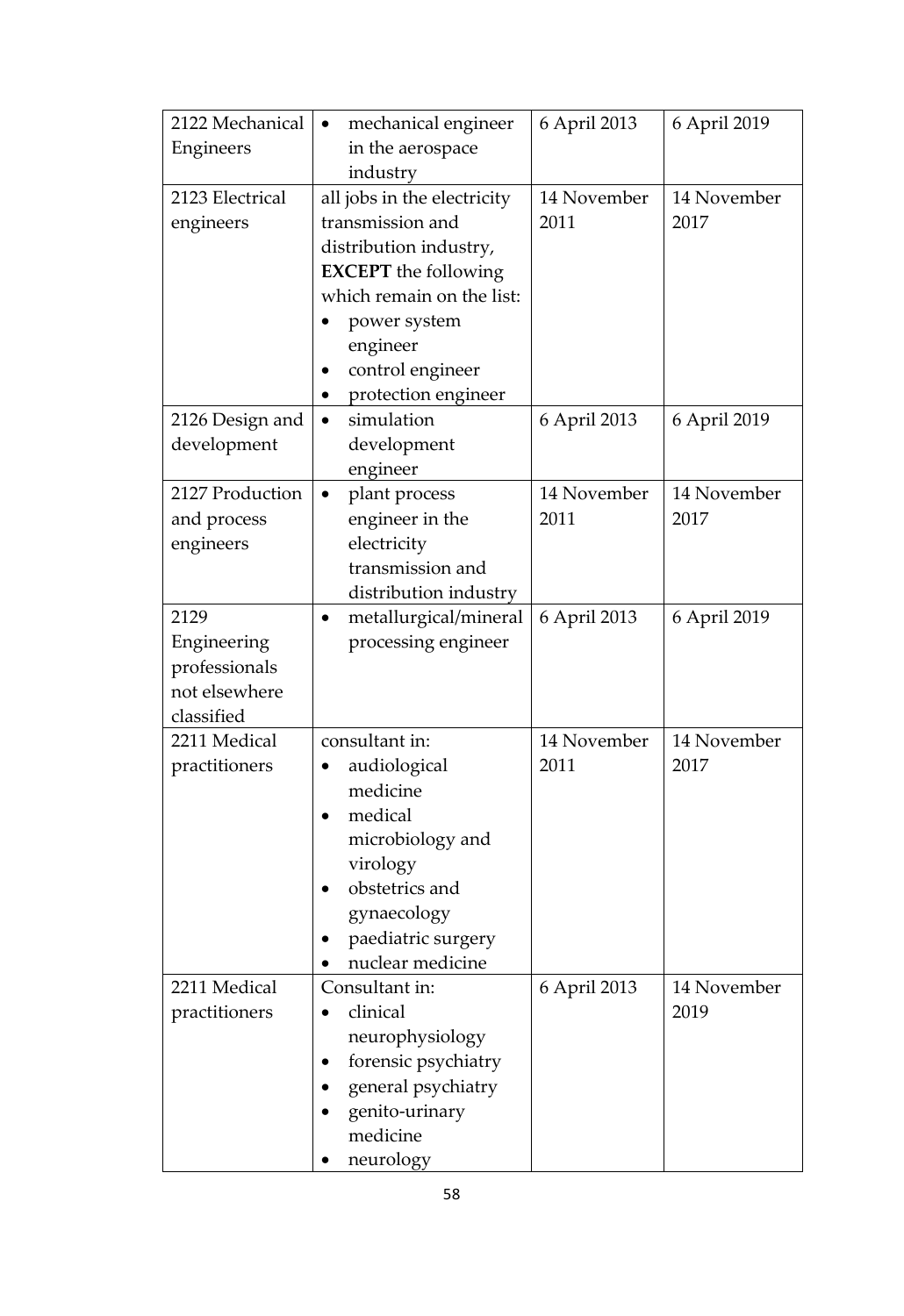|                 | occupational<br>$\bullet$<br>medicine<br>psychiatry of<br>learning disabilities<br>higher specialty training<br>post (ST4) in paediatrics<br>non-consultant, non-<br>training medical staff<br>post in:<br>general surgery<br>obstetrics and<br>gynaecology<br>paediatrics<br>trauma and<br>orthopaedic surgery |              |              |
|-----------------|-----------------------------------------------------------------------------------------------------------------------------------------------------------------------------------------------------------------------------------------------------------------------------------------------------------------|--------------|--------------|
| 2211 Medical    | consultant in:                                                                                                                                                                                                                                                                                                  | 6 April 2015 | 6 April 2021 |
| practitioners   | haematology                                                                                                                                                                                                                                                                                                     |              |              |
|                 | non-consultant, non-                                                                                                                                                                                                                                                                                            |              |              |
|                 | training medical staff                                                                                                                                                                                                                                                                                          |              |              |
|                 | post in:                                                                                                                                                                                                                                                                                                        |              |              |
|                 | psychiatry                                                                                                                                                                                                                                                                                                      |              |              |
|                 | (excluding old-age                                                                                                                                                                                                                                                                                              |              |              |
|                 | psychiatry)                                                                                                                                                                                                                                                                                                     |              |              |
|                 | general medicine<br>$\bullet$                                                                                                                                                                                                                                                                                   |              |              |
|                 | specialities                                                                                                                                                                                                                                                                                                    |              |              |
|                 | delivering acute care                                                                                                                                                                                                                                                                                           |              |              |
|                 | services (intensive                                                                                                                                                                                                                                                                                             |              |              |
|                 | care medicine,                                                                                                                                                                                                                                                                                                  |              |              |
|                 | general internal                                                                                                                                                                                                                                                                                                |              |              |
|                 | medicine (acute))                                                                                                                                                                                                                                                                                               |              |              |
|                 | anaesthetics                                                                                                                                                                                                                                                                                                    |              |              |
|                 | rehabilitation<br>$\bullet$                                                                                                                                                                                                                                                                                     |              |              |
|                 | medicine                                                                                                                                                                                                                                                                                                        |              |              |
| 2213            | ALL jobs in this                                                                                                                                                                                                                                                                                                | 14 November  | 14 November  |
| Pharmacists /   | occupation code                                                                                                                                                                                                                                                                                                 | 2011         | 2017         |
| pharmacologists |                                                                                                                                                                                                                                                                                                                 |              |              |
| 2215 Dental     | consultant in<br>$\bullet$                                                                                                                                                                                                                                                                                      | 14 November  | 14 November  |
| practitioners   | paediatric dentistry                                                                                                                                                                                                                                                                                            | 2011         | 2017         |
| 2216            | veterinary surgeon                                                                                                                                                                                                                                                                                              | 14 November  | 14 November  |
| Veterinarians   |                                                                                                                                                                                                                                                                                                                 | 2011         | 2017         |
| 2217 Medical    | HPC registered                                                                                                                                                                                                                                                                                                  | 6 April 2015 | 6 April 2021 |
| radiographers   | therapeutic                                                                                                                                                                                                                                                                                                     |              |              |
|                 | radiographer                                                                                                                                                                                                                                                                                                    |              |              |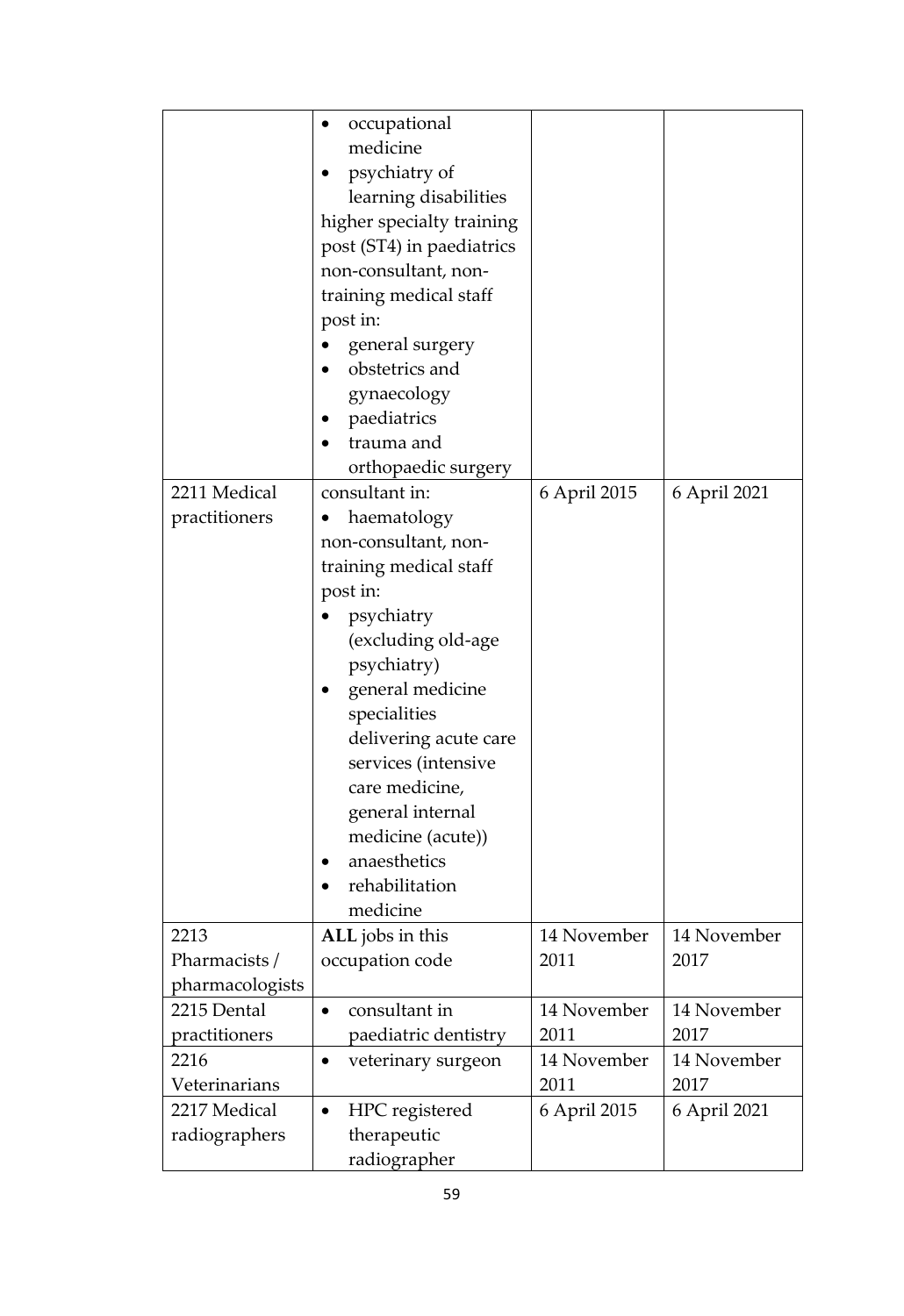| 2314 Secondary  | secondary education<br>$\bullet$   | 14 November  | 14 November  |
|-----------------|------------------------------------|--------------|--------------|
| education       | teacher in the subject             | 2011         | 2017         |
| teaching        | of biology                         |              |              |
| professionals   |                                    |              |              |
| 2316 Special    | all teaching posts in<br>$\bullet$ | 6 April 2013 | 6 April 2019 |
| needs education | special schools                    |              |              |
| teaching        |                                    |              |              |
| professionals   |                                    |              |              |
| 2423            | qualified actuary                  | 6 April 2013 | 6 April 2019 |
| Management      | working in the life                |              |              |
| consultants,    | assurance, general                 |              |              |
| actuaries,      | insurance, or health               |              |              |
| economists and  | and care sectors                   |              |              |
| statisticians   |                                    |              |              |
| 3119 Science    | production controller<br>$\bullet$ | 14 November  | 14 November  |
| and engineering | in the electricity                 | 2011         | 2017         |
| technicians not | generation industry                |              |              |
| elsewhere       |                                    |              |              |
| classified      |                                    |              |              |
| 3223 Speech and | speech and language<br>$\bullet$   | 14 November  | 14 November  |
| language        | therapist at Agenda                | 2011         | 2017         |
| therapists      | for Change bands 7+                |              |              |
|                 | or their equivalents               |              |              |
| 3229 Therapists | HPC-registered<br>$\bullet$        | 14 November  | 14 November  |
| not elsewhere   | orthoptist                         | 2011         | 2017         |
| classified      |                                    |              |              |
| 3415 Musicians  | tutti (also known as               | 14 November  | 14 November  |
|                 | rank and file)                     | 2011         | 2017         |
|                 | orchestral musician                |              |              |
|                 | who meets the                      |              |              |
|                 | standard required by               |              |              |
|                 | internationally                    |              |              |
|                 | recognised                         |              |              |
|                 | companies (e.g.                    |              |              |
|                 | London Symphony                    |              |              |
|                 | Orchestra, London                  |              |              |
|                 | Philharmonic                       |              |              |
|                 | Orchestra,                         |              |              |
|                 | Philharmonia                       |              |              |
|                 | Orchestra, and Royal               |              |              |
|                 | Philharmonic                       |              |              |
|                 | Orchestra)                         |              |              |
| 3434            | the following roles in             | 14 November  | 14 November  |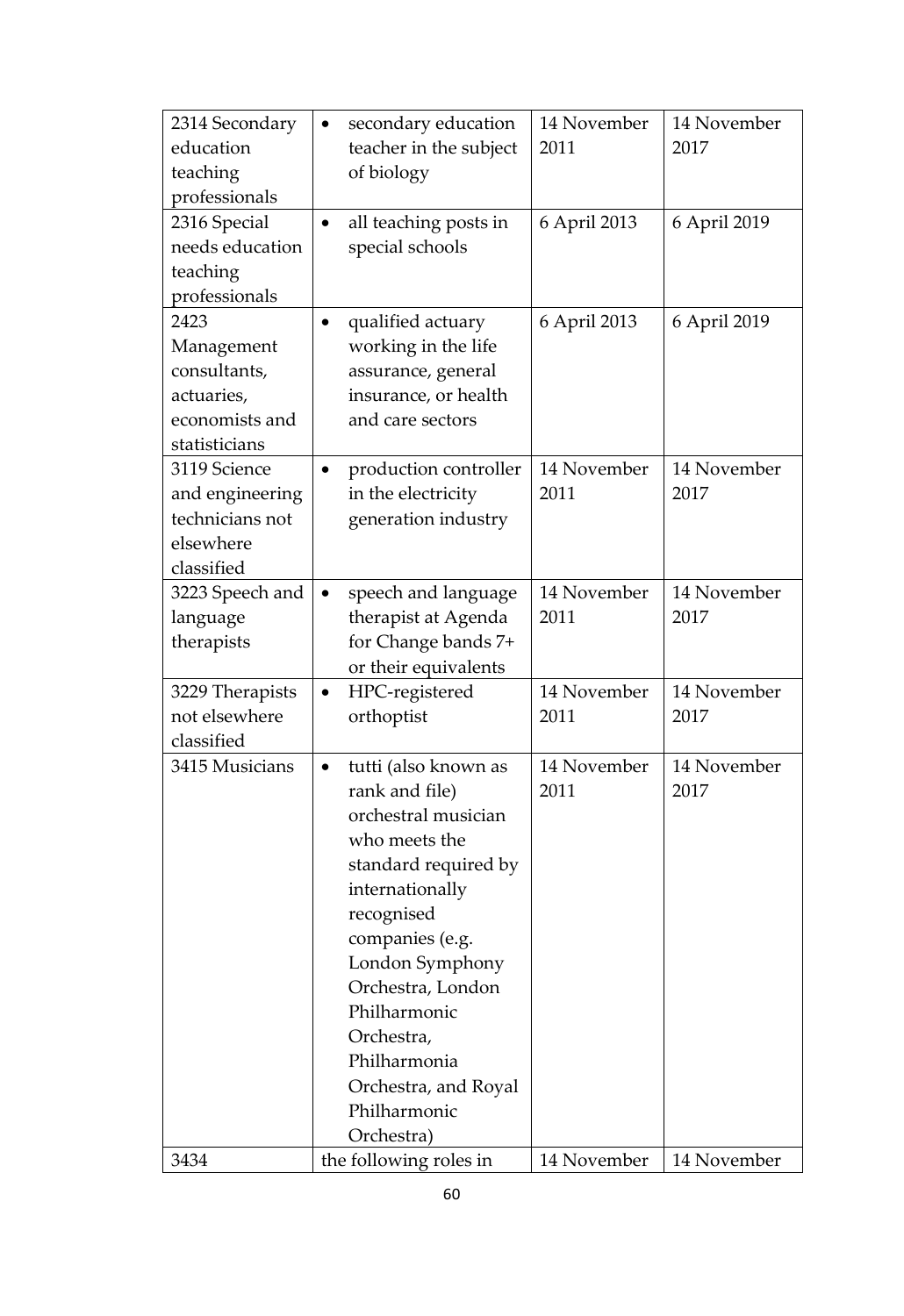| Photographers  | visual effects and 2D/3D     | 2011         | 2017         |
|----------------|------------------------------|--------------|--------------|
| and audio      | computer animation for       |              |              |
| visual         | film, television or video    |              |              |
| equipment      | games;                       |              |              |
| operators      | animation supervisor         |              |              |
|                | editor                       |              |              |
|                | R&D software                 |              |              |
|                | R&D tools                    |              |              |
|                | Rigging supervisor           |              |              |
|                | Software engineer            |              |              |
|                |                              |              |              |
| 5249 Line      | Overhead Linesworker,        | 6 April 2015 | 6 April 2021 |
| repairers and  | working on high voltage      |              |              |
| cable jointers |                              |              |              |
|                | lines that carry at least    |              |              |
|                | 275,000 volts (except at     |              |              |
|                | <b>Linesworker Erector 2</b> |              |              |
|                | (LE2) level and above        |              |              |
|                | and where the pay is at      |              |              |
|                | least £32,000 per year $-$   |              |              |
|                | These jobs remain on the     |              |              |
|                | <b>Shortage Occupation</b>   |              |              |

**Table 4 – Not Used**"

### **Changes to Appendix KoLL**

- KoLL1. In paragraph 2.2(a), delete sub-paragraphs (ii), (vi).
- KoLL2. After paragraph 2.2(b)(iii), insert:

 $^{\prime\prime}$ or

(c) the on line verification system operated by an approved English language test provider, as specified in Appendix O to these Rules, confirms that the applicant has passed an English language test in speaking and listening, at a minimum level B1 of the Common European Framework of Reference for Languages, which is approved by the Secretary of State, as specified in Appendix O, and taken at a test centre approved by the Secretary of State as a Secure English Language Test Centre no more than two years before the date of application.".

KoLL3. For paragraph 3.2(b)(ii) substitute:

"(ii) where paragraph  $39C(c)$  of these Rules applies, the on-line verification system operated by an approved English language test provider, as specified in Appendix O to these Rules, confirms that the applicant has passed an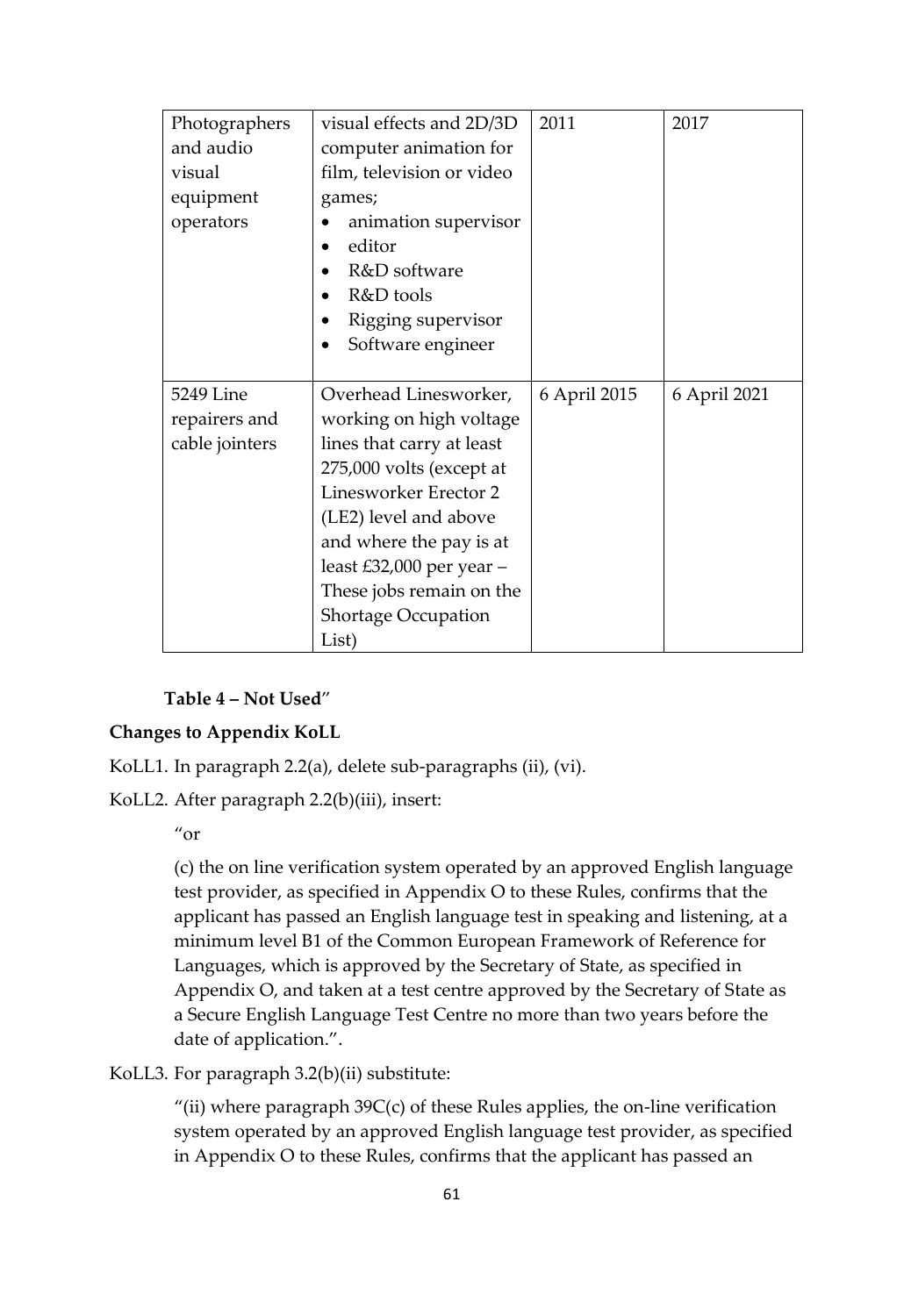English language test in speaking and listening, at a minimum level A2 of the Common European Framework of Reference for Languages, which is approved by the Secretary of State, as specified in Appendix O, and taken at a test centre approved by the Secretary of State as a Secure English Language Test Centre no more than two years before the date of application.".

- KoLL4. In paragraph 3.2(c), delete ", or ESOL entry level 3 or Scottish Credit and Qualification Framework level 4".
- KoLL5. In paragraph 3.3

(a) in the introductory wording, after "applies" insert "subject to paragraph 3.2 of this Appendix,"; and

(b) for sub-paragraphs (i) to (iii) substitute:

"(i) in cases where the applicant failed to satisfy paragraph 2.2 of this Appendix, the on-line verification system operated by an approved English language test provider, as specified in Appendix O to these Rules, confirms that the applicant has passed an English language test in speaking and listening, at a minimum level B1 of the Common European Framework of Reference for Languages, which is approved by the Secretary of State, as specified in Appendix O, and taken at a test centre approved by the Secretary of State as a Secure English Language Test Centre no more than two years before the date of application; or

(ii) in cases where the applicant failed to satisfy paragraph 2.3 of this Appendix, he or she has provided specified evidence that he or she has passed the test known as the "Life in the UK test"

(iii) in cases where the applicant failed to satisfy paragraphs 2.2 and 2.3 of this Appendix, the requirements set out in sub-paragraphs (i) and (ii) are met.".

KoLL6. In paragraph 4.1, after "documents" insert "or information".

KoLL7. For paragraph 4.7, substitute

"4.7 The information specified for the purposes of paragraph  $2.2(c)$  of this Appendix is the unique reference number assigned by the provider to the English language test taken by the applicant.".

KoLL8. For paragraph 4.13, substitute:

"4.13 The information or evidence specified for the purposes of paragraph 3.2(b)(i) (evidence of English language speaking and listening) is:

(a) the unique reference number assigned by the provider to the English language test taken by the applicant; or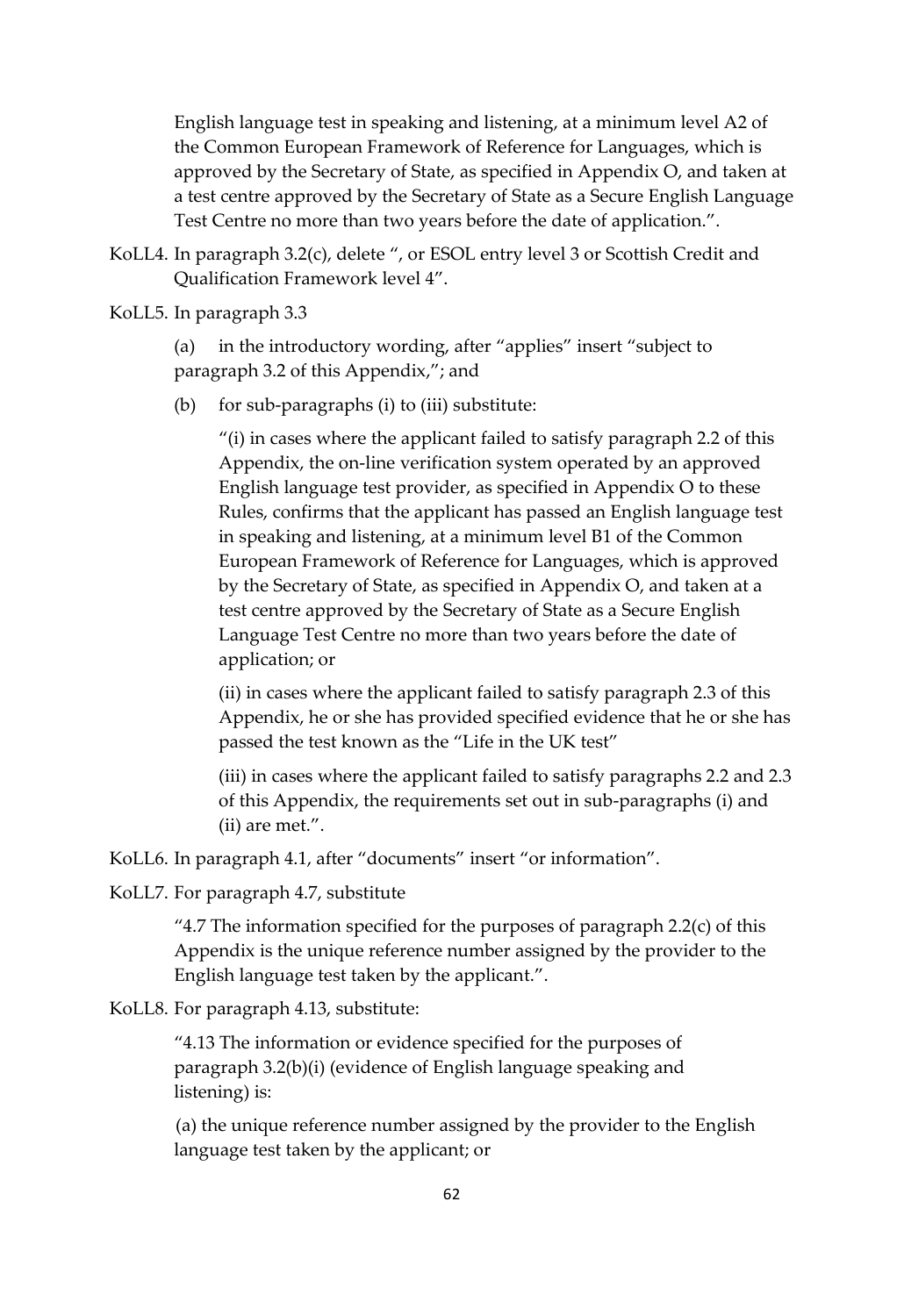(b) a certificate or other document issued by an awarding organisation that is recognised either by OFQUAL, the Welsh Government, or CCEA that:

(i) is issued in England, Wales or Northern Ireland in respect of a qualification listed as an ESOL qualification in the OFQUAL Register of Regulated Qualifications, and

(ii) shows that the level of speaking and listening skills attained by the applicant met ESOL entry level 2; or

(c) a certificate that:

(i) is issued in Scotland in respect of a National Qualification in English for Speakers of Other Languages awarded by the Scottish Qualifications Authority, and

(ii) shows that the level of speaking and listening skills attained by the applicant met Scottish Credit and Qualifications Framework level 3."

KoLL9. For paragraph 4.13A, substitute-

"4.13A The information specified for the purposes of paragraph  $3.2(b)(ii)$ " (evidence of English language speaking and listening) is the unique reference number assigned by the provider to the English language test taken by the applicant.".

KoLL10. For paragraph 4.16, substitute:

"4.16 The information specified for the purposes of paragraph 3.3(i) of this Appendix (evidence of English language speaking and listening) is the unique reference number assigned by the provider to the English language test taken by the applicant.".

### **Changes to Appendix M**

M1. In the table, delete the row containing "Baseball" and substitute:

| Baseball / Softball | Baseball Softball UK | Tier 2 (Sportsperson) and   |
|---------------------|----------------------|-----------------------------|
|                     |                      | Tier 5 (Temporary<br>Worker |
|                     |                      | - Creative and Sporting)    |

M2. In the table, delete the row containing "Ice Skating" and substitute:

| Ice Skating | National Ice Skating                                                  | Tier 2 (Sportsperson) and   |
|-------------|-----------------------------------------------------------------------|-----------------------------|
|             | <b>Association of Great</b><br><b>Britain and Northern</b><br>Ireland | Tier 5 (Temporary<br>Worker |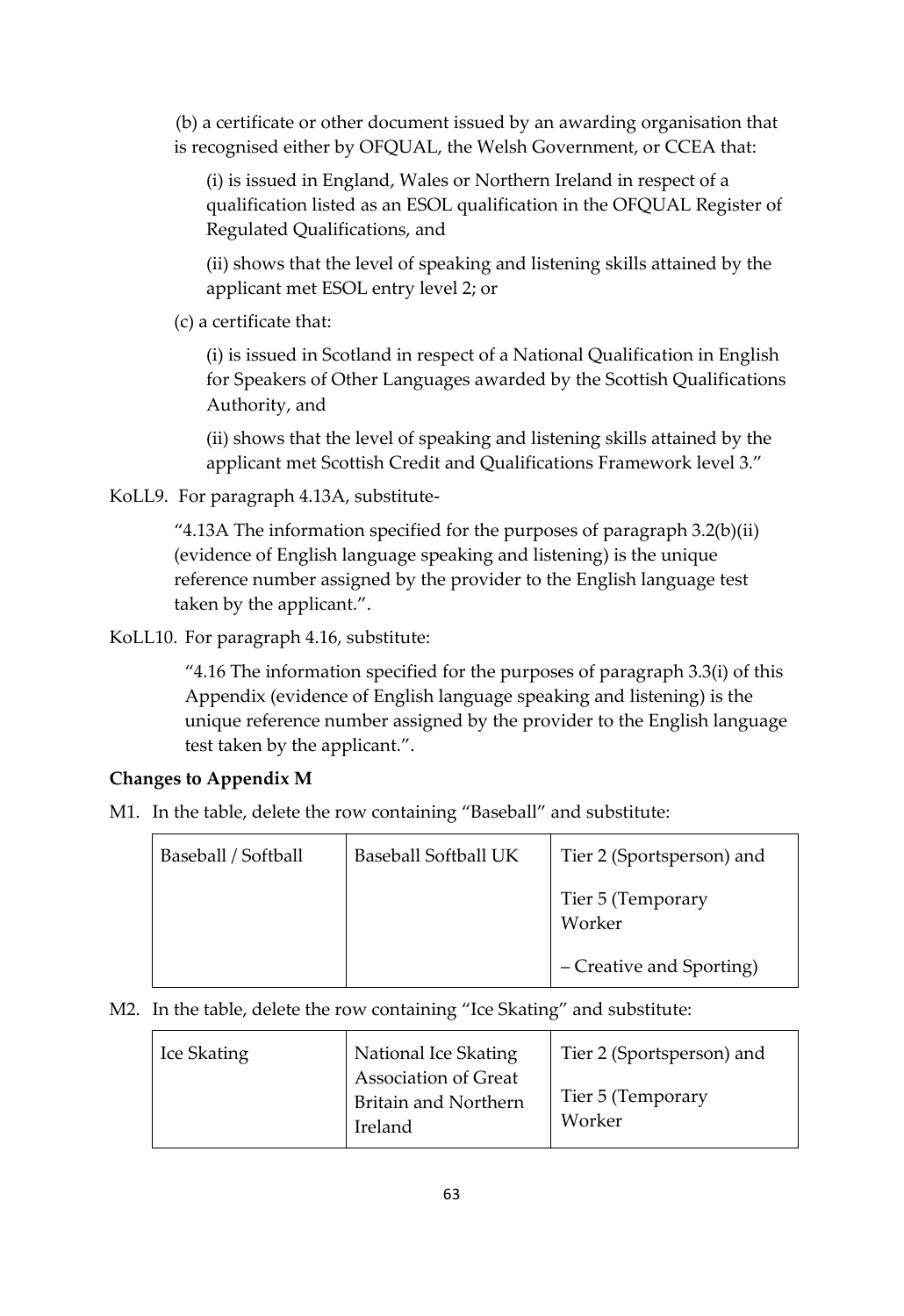| - Creative and Sporting) |
|--------------------------|
|--------------------------|

### **Changes to Appendix N**

 $\boldsymbol{u}$ 

N1. In Appendix N after "(This does not apply to Schemes applicable only in Scotland, Wales or Northern Ireland.)" insert

"Evidence must be provided to demonstrate the overarching sponsor body has approved the work experience or training programme in the Isle of Man"

N2. Delete the entry in respect of "Chevening Programme" and substitute with the amended entry below:

| Chevening  | This scheme           | Association of | Research and | All UK |
|------------|-----------------------|----------------|--------------|--------|
| and        | accommodates          | Commonwealth   | training     |        |
| Marshall   | two separate          | Universities   | programmes   |        |
| Sherfield  | scholarship           | (ACU)          |              |        |
| Fellowship | programmes: 1         |                | Maximum 24   |        |
| Programmes | Chevening             |                |              |        |
|            | programme-            |                | months       |        |
|            | used by scholars      |                |              |        |
|            | and researchers       |                |              |        |
|            | attending the         |                |              |        |
|            | <b>UK Environment</b> |                |              |        |
|            | Programme's           |                |              |        |
|            | World                 |                |              |        |
|            | Conservation          |                |              |        |
|            | Monitoring            |                |              |        |
|            | Centre in             |                |              |        |
|            | Cambridge, the        |                |              |        |
|            | <b>Oxford Centre</b>  |                |              |        |
|            | for Islamic           |                |              |        |
|            | Studies and the       |                |              |        |
|            | Clore                 |                |              |        |
|            | Leadership            |                |              |        |
|            | programme, and        |                |              |        |
|            | 2) The Marshall       |                |              |        |
|            | Sherfield             |                |              |        |
|            | Fellowships           |                |              |        |
|            | programme – an        |                |              |        |
|            | annual scheme         |                |              |        |
|            | whereby the           |                |              |        |
|            | Marshall Aid          |                |              |        |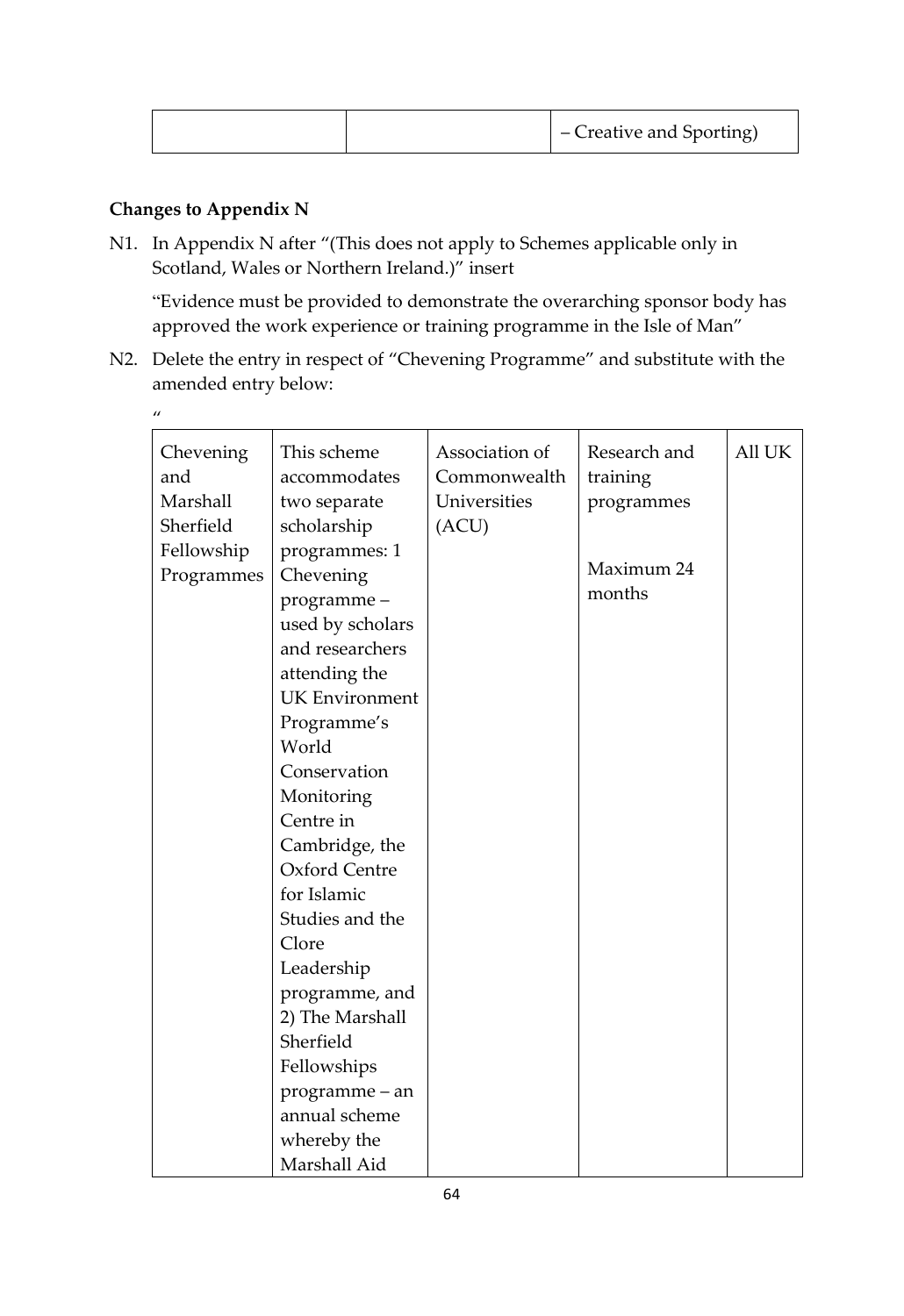|                   |  | $^{\prime\prime}$ |
|-------------------|--|-------------------|
| two years         |  |                   |
| period of one to  |  |                   |
| University for a  |  |                   |
| Institute or      |  |                   |
| Research          |  |                   |
| at a British      |  |                   |
| doctoral research |  |                   |
| undertake post-   |  |                   |
| order for them to |  |                   |
| of America, in    |  |                   |
| the United States |  |                   |
| Engineers from    |  |                   |
| Scientists and    |  |                   |
| Fellowships to    |  |                   |
| Sherfield         |  |                   |
| awards Marshall   |  |                   |
| Commission        |  |                   |
| Commemoration     |  |                   |

N3. Delete the entry in respect of "City Fellowships Scheme".

 $\overline{u}$ 

- N4. Delete the entry in respect of "EU-China Managers Exchange and Training Programme (METP)" scheme.
- N5. Delete the entry in respect of "Fullbright UK-US Teacher Exchange Programme" scheme.
- N6. Delete the entry in respect of "Hanban: Mandarin teachers scheme" and substitute with the amended entry below:

| Hanban:<br>Mandarin<br>teachers<br>scheme | The scheme is part of<br>Hanban's global<br>exchange programme<br>through which it<br>sponsors volunteer and<br>professional Mandarin<br>teachers to undertake<br>placements at<br>Confucius institutes<br>and classrooms in the<br>UK, and at institutions<br>in the UK which are<br>covered by Hanban's | Hanban UK<br>Ltd | Overseas<br>Government<br>language<br>programme.<br>Maximum 24<br>months |
|-------------------------------------------|-----------------------------------------------------------------------------------------------------------------------------------------------------------------------------------------------------------------------------------------------------------------------------------------------------------|------------------|--------------------------------------------------------------------------|
|                                           | teaching exchange                                                                                                                                                                                                                                                                                         |                  |                                                                          |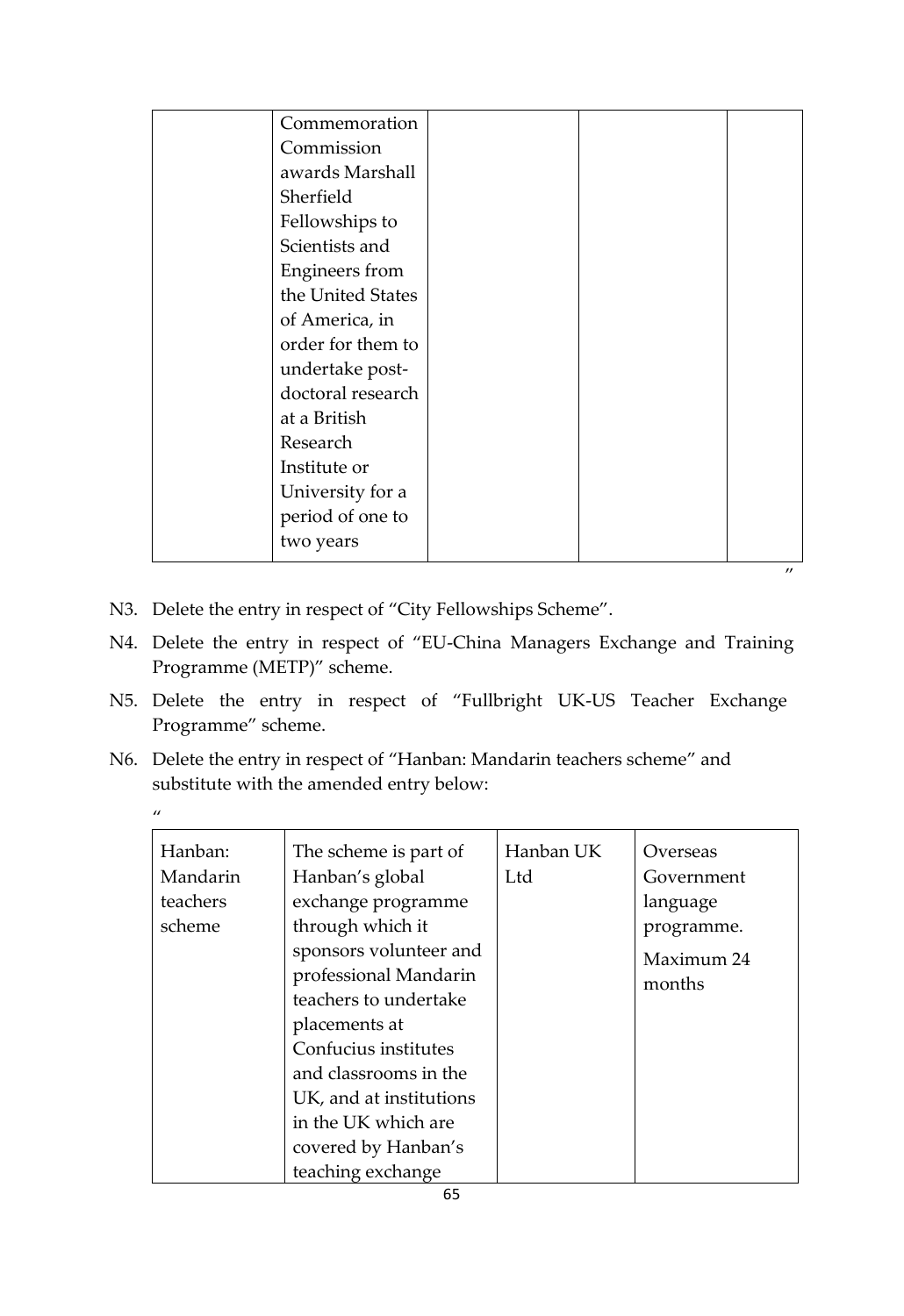| programme. It is also    |  |
|--------------------------|--|
| used to sponsor co-      |  |
| directors to manage the  |  |
| programme in the UK      |  |
| and undertake some       |  |
| language teaching if     |  |
| needed. These roles are  |  |
| not filling vacancies.   |  |
| The scheme aims to       |  |
| build and/or enhance     |  |
| foreign language skills  |  |
| and foster good cultural |  |
| relations between the    |  |
| UK and China.            |  |

N7. Delete the entry in respect of "International Cross-Posting Programme for Kazakhstan" and substitute with the amended entry below:

 $\mathbf{u}$ 

 $\mathbf{u}$ 

 $^{\prime\prime}$ 

| International | The purpose of       | UK Trade & | Work       | All UK            |
|---------------|----------------------|------------|------------|-------------------|
| Cross-        | the                  | Investment | experience |                   |
| Posting       | International        |            | programme  |                   |
| Programme     | <b>Cross Posting</b> |            |            |                   |
| for           | Programme is         |            |            |                   |
| Kazakhstan    | to provide an        |            | Maximum 12 |                   |
|               | opportunity for      |            | months     |                   |
|               | key oil workers      |            |            |                   |
|               | from                 |            |            |                   |
|               | Kazakhstan to        |            |            |                   |
|               | undertake            |            |            |                   |
|               | work                 |            |            |                   |
|               | experience and       |            |            |                   |
|               | training with        |            |            |                   |
|               | Shell UK             |            |            |                   |
|               |                      |            |            | $^{\prime\prime}$ |

N8. Delete the entry in respect of "International Internship Scheme" and substitute with the amended entry below:

| International   A scheme for   Fragomen<br>  Internship<br>  young people   LLP |  | Work<br>experience | All UK |  |
|---------------------------------------------------------------------------------|--|--------------------|--------|--|
|---------------------------------------------------------------------------------|--|--------------------|--------|--|